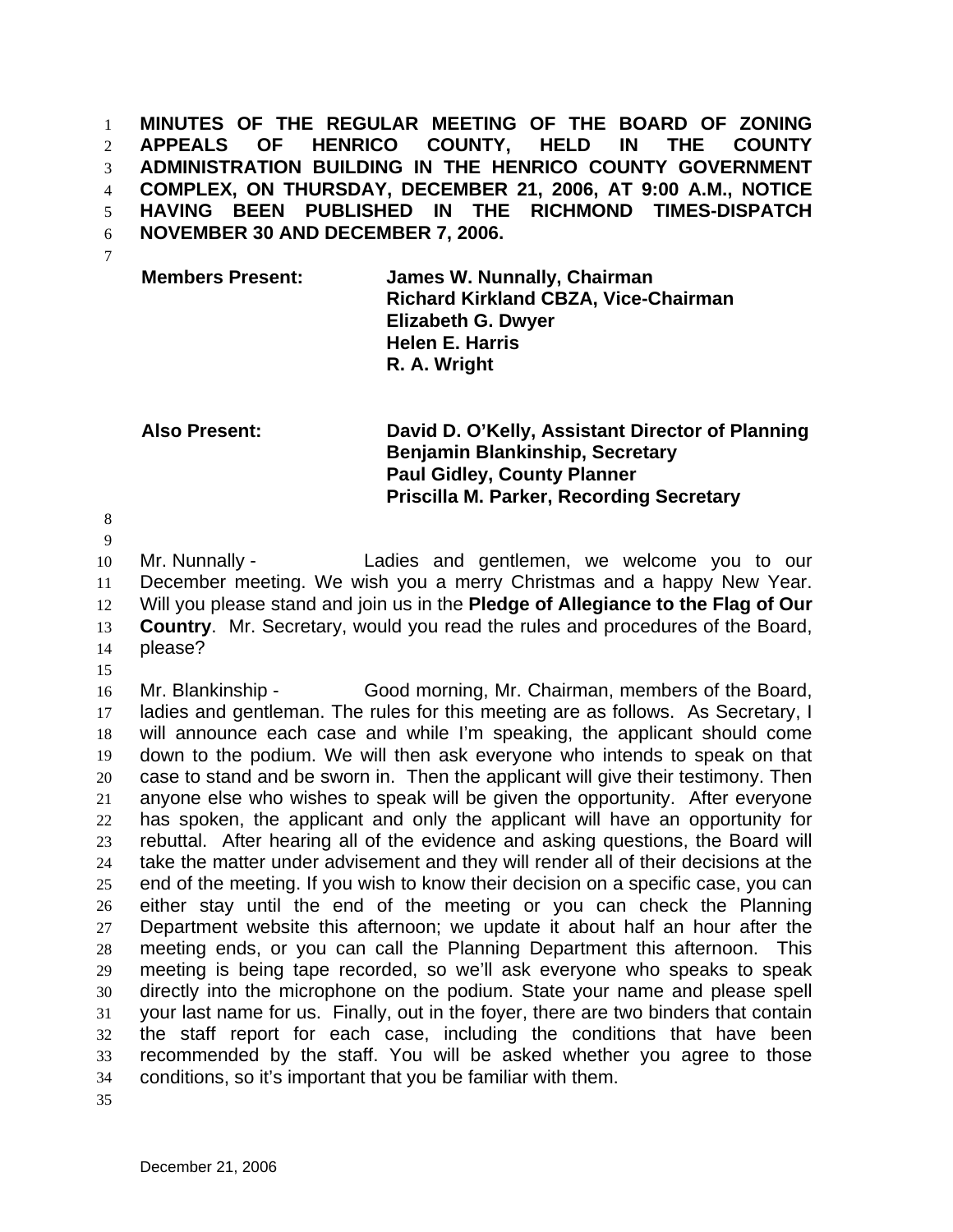36 Mr. Nunnally - Mr. Blankinship, is there any withdrawals or deferrals? 37 38 39 40 41 42 43 44 45 46 47 48 49 50 51 52 53 54 55 56 57 58 59 60 61 62 63 64 65 66 67 68 69 70 71 72 73 74 75 76 77 78 79 80 81 Mr. Blankinship - No sir. Mr. Nunnally - All right, sir, thank you. Call the first case please. **A-44-2006 BRENDA Y. CORBETT** requests a variance from Section 24-94 to build a one-family dwelling at 2380 Yarnell Road (Parcel 814- 697-7483), zoned A-1, Agricultural District (Varina)**.** The lot width requirement is not met. The applicant has 140 feet lot width, where the Code requires 150 feet lot width. The applicant requests a variance of 10 feet lot width. Mr. Nunnally - This anyone else here interested in this case today? If so, please stand and raise your right hand and be sworn. Mr. Blankinship - Raise your right hand, please. Do you swear the testimony you're about to give is the truth and nothing but the truth so help you God? Mr. Smith - Yes sir. Mr. Nunnally - Please state your name for the record sir, and tell us what you're requesting. Mr. Smith - The Muslim Charles Smith from Engineering Design Associates. I'm representing the contract purchaser, Mr. Tim Pitman. Mr. Nunnally - What was the name? Mr. Pitman - Tim Pitman. Mr. Nunnally - All right, sir, go ahead. Tell us what you're requesting, please. Mr. Smith - This parcel's 10.75 acres on Yarnell Road. It abuts State Route 895. The property at Yarnell Road is only 140 feet wide and it's an A-1 zone, which requires 150 feet. We're requesting a variance of 10 feet so the lot meets the zoning requirements of that and they can build a house. Mr. Nunnally - I think the people that are in opposition to this case [unintelligible]. Quite a few of them were here last month. Let me just ask you a question. Why didn't you have a representative here? Mr. Smith - Just confusion about who was supposed to be at the meeting and who wasn't and the ball just got dropped and we're sorry about that.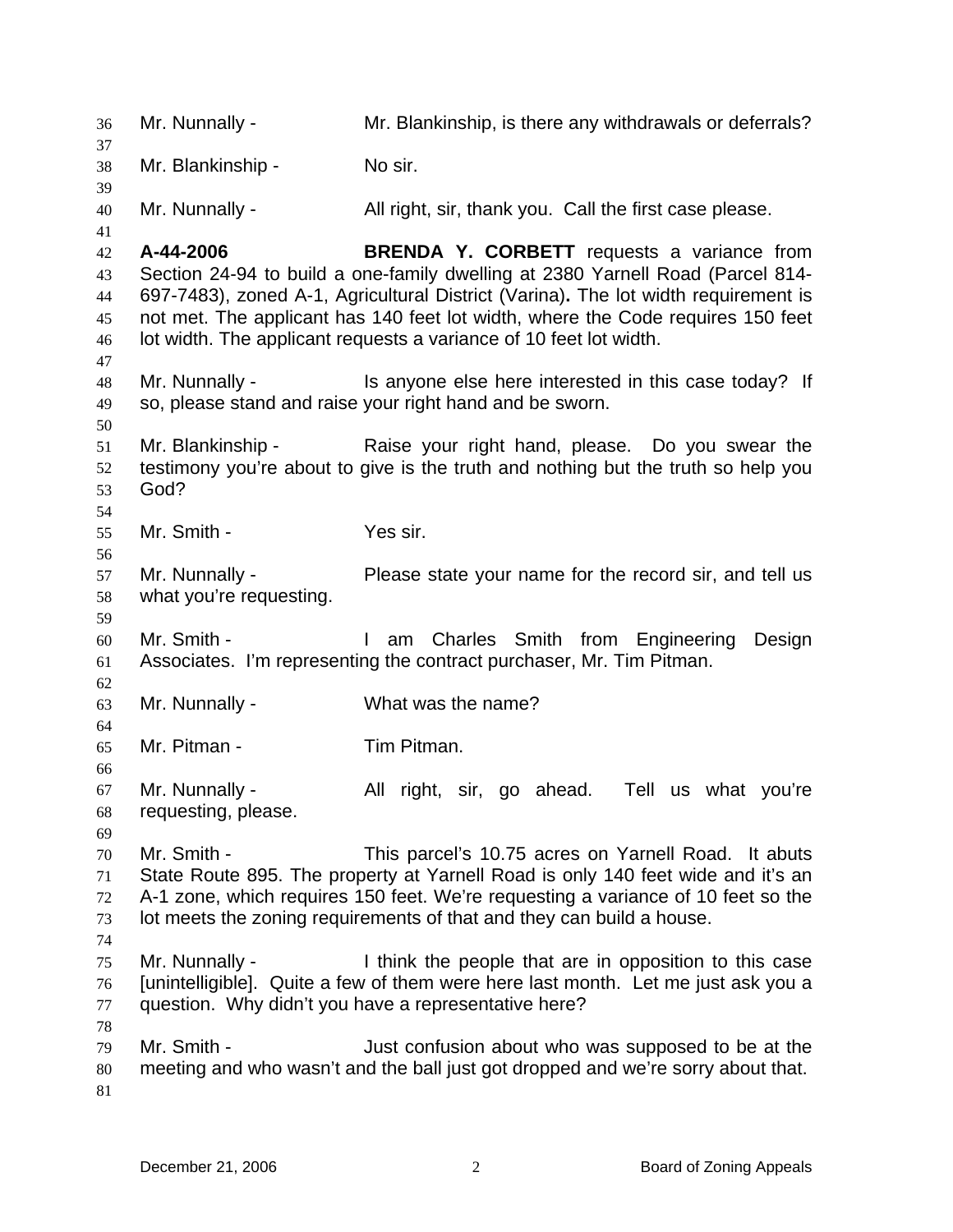82 Mr. Nunnally - All right. Any questions from the Board? 83 84 85 86 87 88 89 90 91 92 93 94 95 96 97 98 99 100 101 102 103 104 105 106 107 108 109 110 111 112 113 114 115 116 117 118 119 120 121 122 123 124 125 126 127 Mr. Wright - Where do you propose to access this property? Mr. Smith - Criginally, we were going to access the property from Yarnell Road, but in the month we've had since the deferral, VDOT has granted the contract purchaser a 50-foot right-of-way from Miller's Crossing Trail, which parallels 895 and comes in from Yarnell Road. The drive will actually be much, much shorter than we showed on the original plan. Mr. Wright - So, you would come in off of—Is that Pocahontas Parkway there? Mr. Smith - **It's 895.** Mr. Wright - 895. Mr. Smith - Yes sir. Mr. Wright - You could come in off of that at that—Have we got that? There it is on the map. Mr. Smith - There's a service road called Miller's Crossing Trail that parallels 895. We would be coming off of that cul-de-sac now instead of Yarnell Road. Mr. Wright - Who owns the property that you will be crossing there? Mr. Smith - VDOT. Office of General Services, technically, owns that parcel. Mr. Wright - Well, that's VDOT's property then. Mr. Smith - Yes. Mr. Wright - All the way from the parkway up to your property is owned by VDOT. Mr. Smith - I believe so. Let me just check my plat. Mr. Blankinship - Paul, would you flip to the aerial, please? The property lines are shown there. Mr. Smith - The Yes. All that property north of this property is all owned by VDOT or the Office of General Services.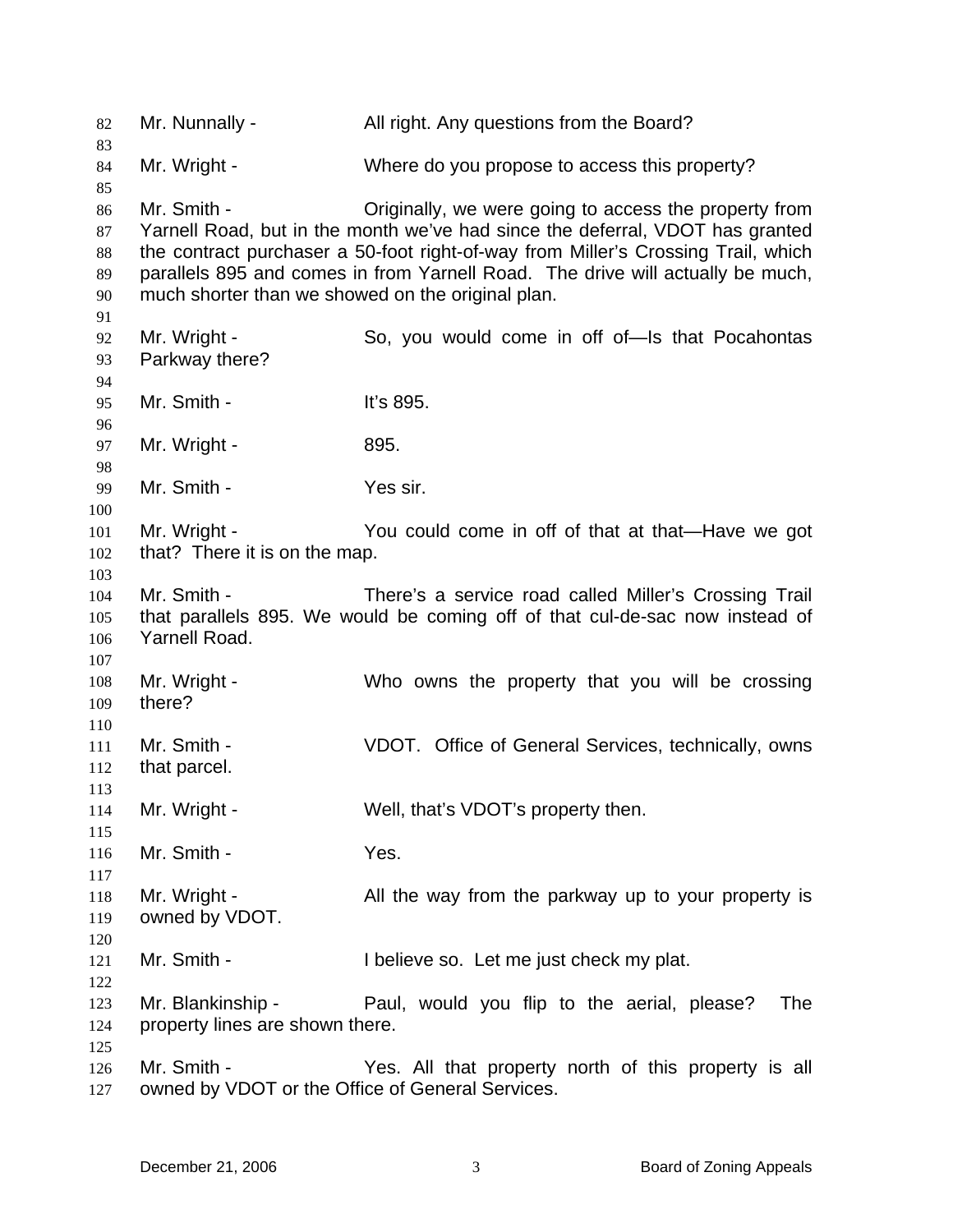| 128        |                                              |                                                                             |  |
|------------|----------------------------------------------|-----------------------------------------------------------------------------|--|
| 129        | Ms. Dwyer -                                  | You don't have to cross anyone else's property to get                       |  |
| 130        | to yours other than the VDOT-owned parcel.   |                                                                             |  |
| 131        |                                              |                                                                             |  |
| 132        | Mr. Smith -                                  | No.                                                                         |  |
| 133        |                                              |                                                                             |  |
| 134        | Ms. Dwyer -                                  | Okay.                                                                       |  |
| 135<br>136 | Mr. Wright -                                 | How wide is the access that you would have there?                           |  |
| 137        |                                              |                                                                             |  |
| 138        | Mr. Smith -                                  | VDOT has granted them a 50-foot right of way.                               |  |
| 139        | Mr. Pitman -                                 |                                                                             |  |
| 140<br>141 |                                              | I do have intentions to purchase-                                           |  |
| 142        | Mr. Blankinship -                            | We need you to state your name and speak into the                           |  |
| 143        | microphone.                                  |                                                                             |  |
| 144        |                                              |                                                                             |  |
| 145        | Mr. Pitman -                                 | Tim Pitman. I do have intentions to buy this piece of                       |  |
| 146        |                                              | property from the State after I purchase this 10.75 acres.                  |  |
| 147        |                                              |                                                                             |  |
| 148        | Ms. Dwyer -                                  | What do you plan to do with this acreage?                                   |  |
| 149        |                                              |                                                                             |  |
| 150        | Mr. Pitman -                                 | I'm just going to put one home, dwelling, that's it. I                      |  |
| 151        |                                              | just wanted to get out of the city and get into some country.               |  |
| 152        |                                              |                                                                             |  |
| 153        | Mr. Wright -                                 | Are you the purchaser?                                                      |  |
| 154        |                                              |                                                                             |  |
| 155        | Mr. Pitman -                                 | Yes sir.                                                                    |  |
| 156        |                                              |                                                                             |  |
| 157        | Mr. Wright -                                 | Prospective purchaser? Where would the house be                             |  |
| 158        |                                              | located? That was a big concern of the people that were in opposition. They |  |
| 159        | said there are some drainage problems there. |                                                                             |  |
| 160        |                                              |                                                                             |  |
| 161        | Mr. Pitman -                                 | I'm going to be right in the middle of the 10 acres.                        |  |
| 162        |                                              |                                                                             |  |
| 163        | Mr. Wright -                                 | You see that line that's across on that photo there?                        |  |
| 164        |                                              |                                                                             |  |
| 165        | Mr. Pitman -                                 | Yes.                                                                        |  |
| 166        |                                              |                                                                             |  |
| 167        | Mr. Wright -                                 | Would the home be to the left of that or to the right of                    |  |
| 168        | that line?                                   |                                                                             |  |
| 169        |                                              |                                                                             |  |
| 170        | Mr. Pitman -                                 | To the left.                                                                |  |
| 171        |                                              | Left?                                                                       |  |
| 172<br>173 | Mr. Wright -                                 |                                                                             |  |
|            |                                              |                                                                             |  |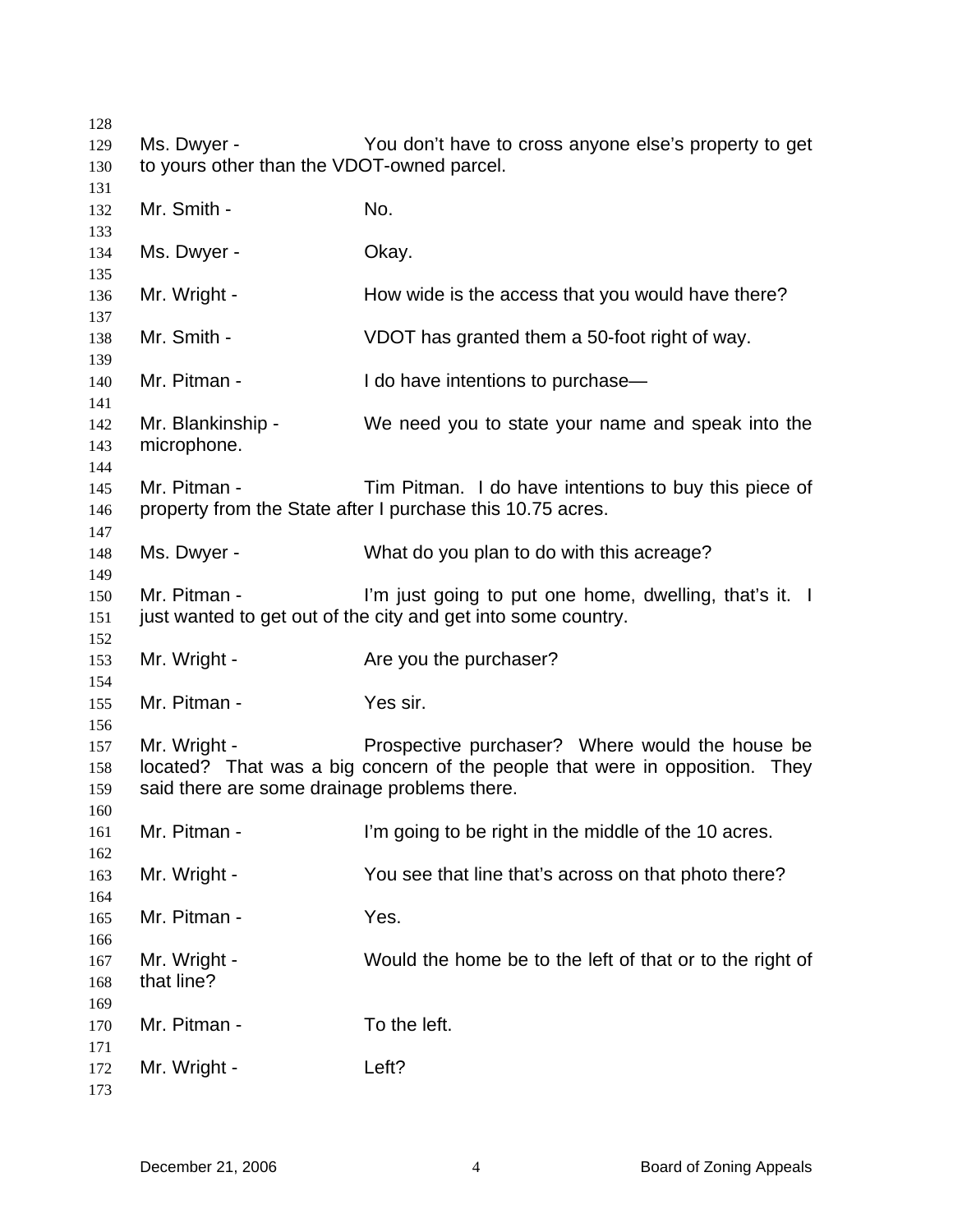| 174<br>175 | Mr. Pitman -                                     | Yes.                                                              |
|------------|--------------------------------------------------|-------------------------------------------------------------------|
| 176        | Mr. Wright -                                     | In other words, towards the bigger part of the                    |
| 177        | property.                                        |                                                                   |
| 178        |                                                  |                                                                   |
| 179        | Mr. Pitman -                                     | Correct.                                                          |
| 180        |                                                  |                                                                   |
| 181        | Ms. Dwyer -                                      | What kind of home will you be putting on the                      |
| 182        | property?                                        |                                                                   |
| 183        |                                                  |                                                                   |
| 184        | Mr. Pitman -                                     | I'll be putting a modular.                                        |
| 185        |                                                  |                                                                   |
| 186        | Ms. Dwyer -                                      | Modular?                                                          |
| 187        |                                                  |                                                                   |
| 188        | Mr. Pitman -                                     | A pre-manufactured modular. Stick-built home on a                 |
| 189        | brick and block foundation.                      |                                                                   |
| 190        |                                                  |                                                                   |
| 191        | Ms. Dwyer -                                      | Stick-built usually doesn't mean modular, does it?                |
| 192        |                                                  |                                                                   |
| 193        | Mr. Pitman -                                     | They say it's all wood-built; it's just on a steel frame          |
| 194        | being delivered.                                 |                                                                   |
| 195        |                                                  |                                                                   |
| 196        | Ms. Dwyer -                                      | Built in the factory and shipped.                                 |
| 197        |                                                  |                                                                   |
| 198        | Mr. Pitman -                                     | Right. It meets all HUD requirements and everything.              |
| 199        |                                                  |                                                                   |
| 200        | Ms. Dwyer -                                      | Have you spoken to Mr. Michael Riley who was here                 |
| 201        | last month and spoke in opposition to this case? |                                                                   |
| 202        |                                                  |                                                                   |
| 203        | Mr. Pitman -                                     | Yes. I spoke to him a couple weeks ago.                           |
| 204        |                                                  |                                                                   |
| 205        | Ms. Dwyer -                                      | Okay.                                                             |
| 206        |                                                  |                                                                   |
| 207        | Mr. Pitman -                                     | His concern was that we would be too close to his                 |
| 208        | property.                                        |                                                                   |
| 209        |                                                  |                                                                   |
| 210        | Ms. Dwyer -                                      | Did you allay his concerns or?                                    |
| 211        |                                                  |                                                                   |
| 212        | Mr. Pitman -                                     | Yes. I told him, I said we'll be approximately 300 feet           |
| 213        |                                                  | from the end of his property line where I'll be putting the home. |
| 214        |                                                  |                                                                   |
| 215        | Ms. Dwyer -                                      | There's something in the staff report about you selling           |
| 216        | part of this property to someone else?           |                                                                   |
| 217        |                                                  |                                                                   |
| 218        | Mr. Pitman -                                     | Yes ma'am. I have intentions to sell three acres of it            |
| 219        | to Mr. Riley.                                    |                                                                   |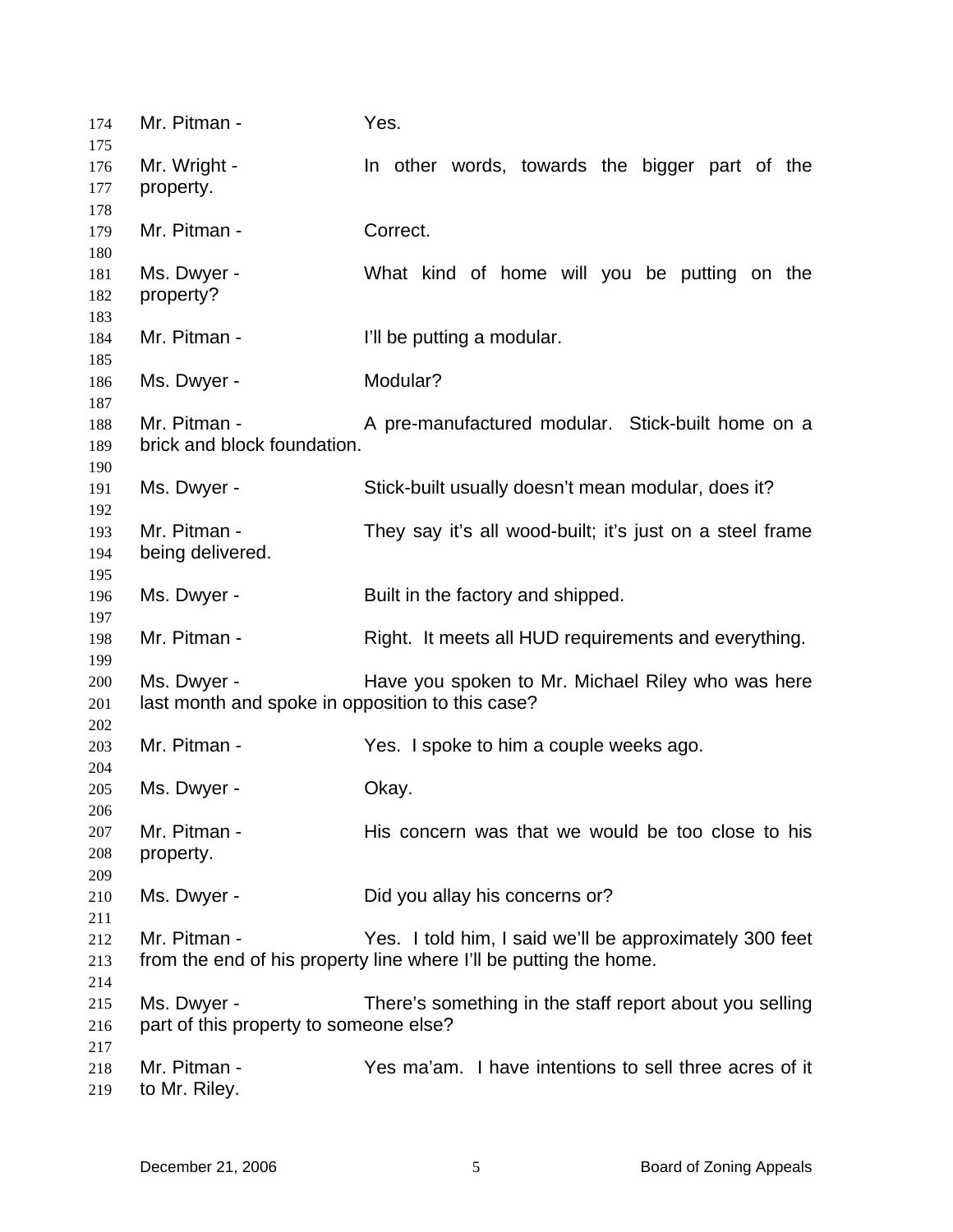| 220        |                                    |                                                                                  |
|------------|------------------------------------|----------------------------------------------------------------------------------|
| 221        | Ms. Dwyer -                        | That's where the little hand is now on the screen?                               |
| 222        |                                    |                                                                                  |
| 223        | Mr. Pitman -                       | Yes.                                                                             |
| 224        |                                    |                                                                                  |
| 225        | Ms. Harris -                       | Mr. Pitman, if you found earthworks on the property,                             |
| 226        | what do you plan to do with those? |                                                                                  |
| 227        |                                    |                                                                                  |
| 228        | Mr. Pitman -                       | I'm planning on not disturbing as much as I can. It's                            |
| 229        |                                    | just to where I'm going to put my home. I'm just going to leave as much          |
| 230        | earthworks as I can.               |                                                                                  |
| 231        |                                    |                                                                                  |
| 232        | Ms. Dwyer -                        | Have you had an engineer look at the property to see                             |
| 233        |                                    | where a good home site would be in terms of drainage and where a drainfield      |
| 234        | might be located?                  |                                                                                  |
| 235        |                                    |                                                                                  |
| 236        | Mr. Pitman -                       | Yes I have. The people that I'm purchasing the home                              |
| 237        |                                    | from, they've got an engineer drawing up the septic system for me. It's going to |
| 238        |                                    | be a drip system, is what they call it. An engineered drip system.               |
| 239        |                                    |                                                                                  |
| 240<br>241 | Ms. Dwyer -                        | The land perks or will-                                                          |
| 242        | Mr. Pitman -                       | It perks for an engineered system.                                               |
| 243        |                                    |                                                                                  |
| 244        | Mr. Nunnally -                     | You say you offered to sell three acres of the 10 that                           |
| 245        | you have? You offered to sell it?  |                                                                                  |
| 246        |                                    |                                                                                  |
| 247        | Mr. Pitman -                       | To Mr. Riley.                                                                    |
| 248        |                                    |                                                                                  |
| 249        | Mr. Nunnally -                     | To Mr. Riley.                                                                    |
| 250        |                                    |                                                                                  |
| 251        | Mr. Pitman -                       | Yes.                                                                             |
| 252        |                                    |                                                                                  |
| 253        | Mr. Nunnally -                     | Did he accept your offer?                                                        |
| 254        |                                    |                                                                                  |
| 255        | Mr. Pitman -                       | At the time, yes he did.                                                         |
| 256        |                                    |                                                                                  |
| 257        | Mr. Nunnally -                     | You don't have a contract on it.                                                 |
| 258        |                                    |                                                                                  |
| 259        | Mr. Pitman -                       | No sir. I couldn't get a contract because I don't own                            |
| 260        | the piece of land yet.             |                                                                                  |
| 261        |                                    |                                                                                  |
| 262        | Ms. Harris -                       | Where does he live in proportion, or where's his                                 |
| 263        |                                    | property in proportion to the property you're trying to sell him?                |
| 264        | Mr. Pitman -                       | To the left of the little hand on the screen.                                    |
| 265        |                                    |                                                                                  |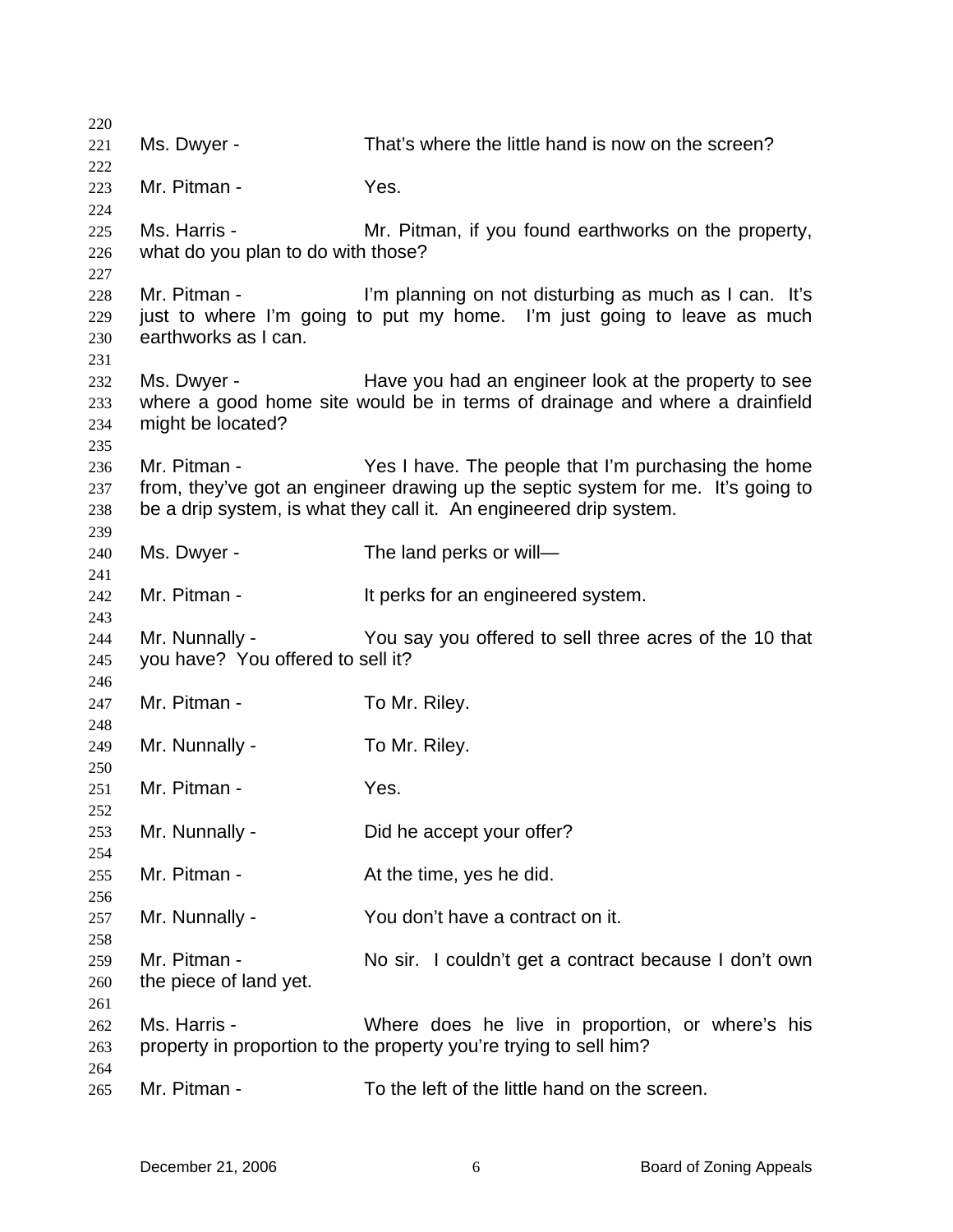266 267 268 269 270 271 272 273 274 275 276 277 278 279 280 281 282 283 284 285 286 287 288 289 290 291 292 293 294 295 296 297 298 299 300 301 302 303 304 305 306 307 308 309 310 311 Mr. Blankinship - It's the house immediately north of that. Ms. Dwyer - The How would you describe the drainage problems on this property? Mr. Smith - I can show you. Ms. Dwyer - That would be fine. He's the engineer. Mr. Smith - There's a drainage swell that runs down through the middle of the property, just to the northeast of the old house that's on the property. I don't believe there's any real drainage issues other than that. VDOT has a [unintelligible] that comes across underneath Pocahontas Parkway that drains into that swale. Most of the property, with the exception of that swale, is pretty high and there should be no drainage problems where he's building his house. Ms. Dwyer - Where does the water flow from the property? Mr. Smith - It actually flows across the property. You can see— Does this mouse work on this? Mr. Blankinship - Sometimes it does. Mr. Smith - Here we go. Drainage basically comes down through here. You can see this dark area. Ms. Dwyer - Right. Mr. Smith - That is the continuation of this drainage. We would do nothing to impede that drainage, just continuing naturally where it goes now. Ms. Dwyer - Is that an intermittent creek or? Mr. Smith - The I have no idea. I don't think it's any kind of creek. It looks like it's probably some type of wetlands, but— Mr. Wright - That's away from these folks that were objecting. They were up north of that, well north of that. Ms. Dwyer - I think there were some who—I can't remember now where they lived. There was somebody who lived maybe on Barnes. Mr. Wright - If you move that hand up there to the north, up a little further. Some of them live right there.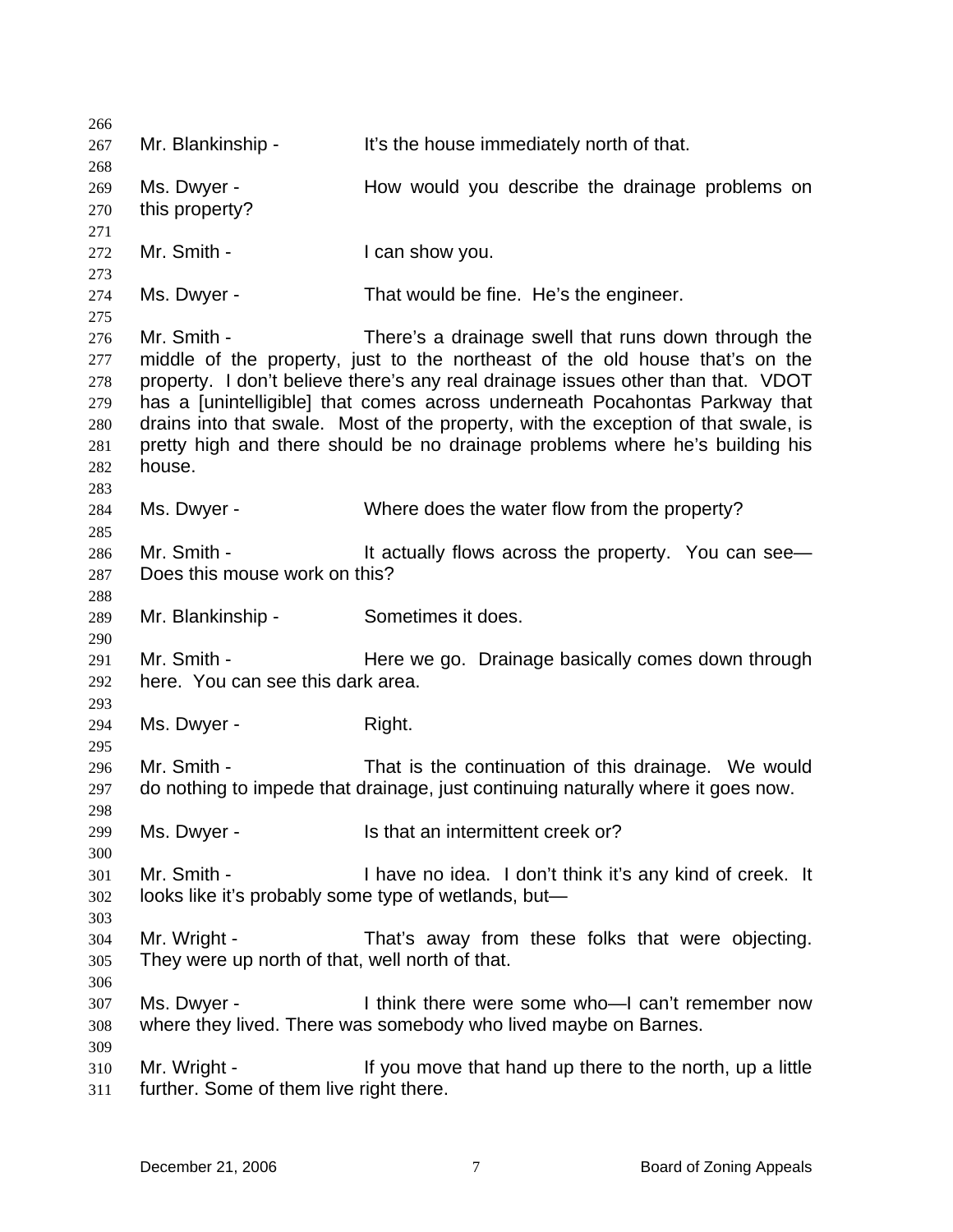312 313 314 315 316 317 318 319 320 321 322 323 324 325 326 327 328 329 330 331 332 333 334 335 336 337 338 339 340 341 342 343 344 345 346 347 348 349 350 351 352 353 354 355 356 Mr. Blankinship - That's Mr. Riley. Mr. Wright - Then the others lived over here off of this Bronzeway Lane. They're at the opposite end of that drainage situation. It appears to me from this photo, this property is heavily wooded. Mr. Pittman - Yes. Mr. Wright - What would be your plan as far as cutting down trees around the house? How much would you have to clear away? Mr. Pittman - I'm just going to clear two acres. Just enough to put my home and the drain field and have a little front and back yard. I'm going to leave the rest of it all wooden and everything. Mr. Dowdy has a concern and I did talk to him. His concern was that he heard that I was going to put a trailer court there. I reassured him that I was only going to put one home and that was it. Mr. Wright - What size would that be, the home? You say it's going to be a modular home? Mr. Pittman - Yes. It's a 2,200-square-foot home. Mr. Nunnally - Any other questions for Mr. Pittman or Mr. Smith? Ms. Dwyer - There's nothing in the staff report that is a request by the Department of Recreation and Parks to do any kind of documentation of the earthworks? Mr. Blankinship - Yes. It's Condition #4. Ms. Dwyer - Chay. Have you read all the conditions, sir, and are you in accord with those? Mr. Pittman - No I haven't. Ms. Dwyer - Chay. Well, you need to do that. Mr. Pittman - The earthworks, I talked to Mr. Gregson at the Historical Preservation and Museum Services. He's researched it and said that those earthworks are not protected. I think I sent Mr. Blankinship a copy of it. Mr. Blankinship - Yes, that's in the staff report and in the packet.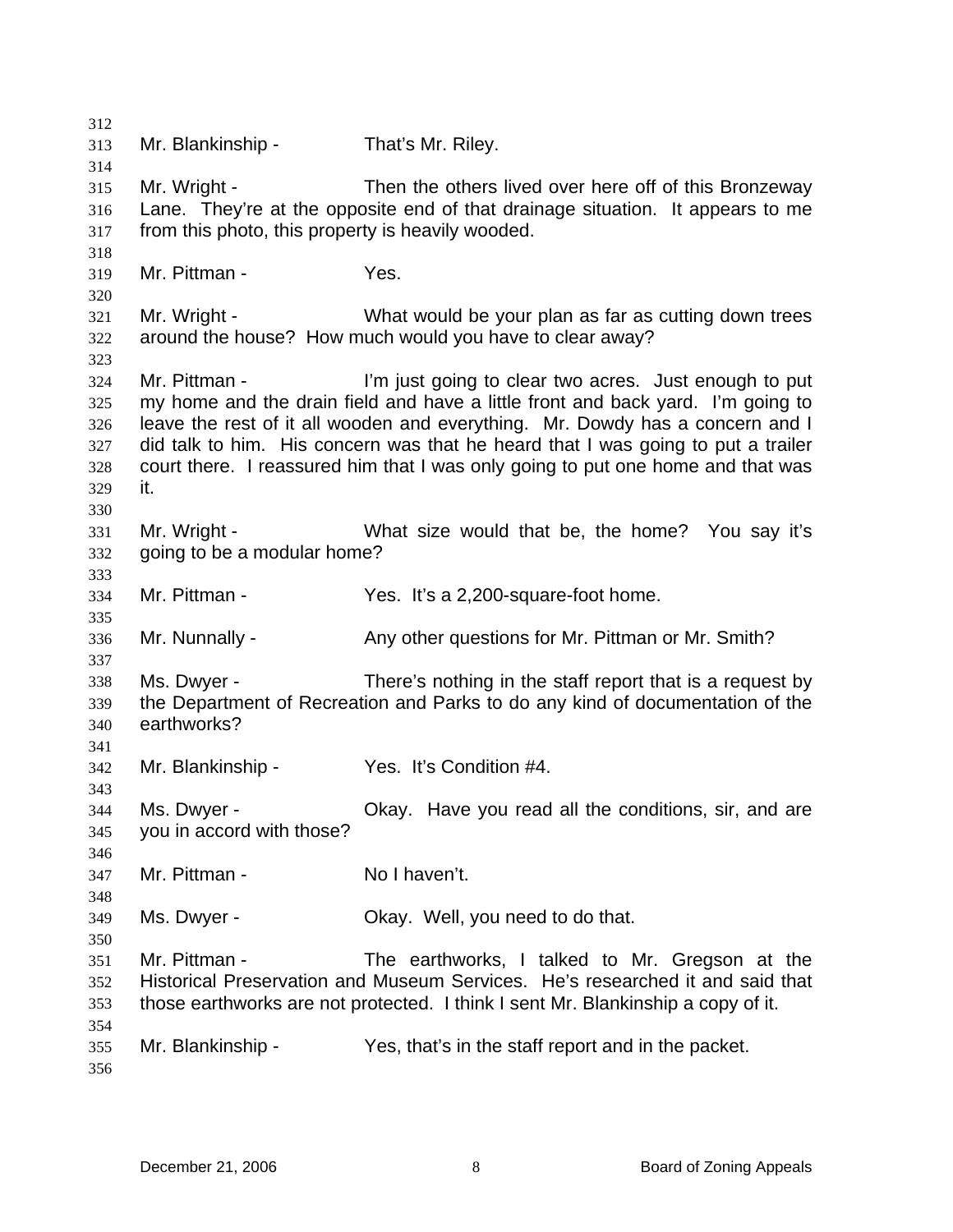Mr. Pitman - I did understand that one person had a concern about the earthworks, that they said it was protected. I did some research and found out, and talked to the supervisor. He said that it was not protected. 357 358 359 360 361 362 363 364 365 366 367 368 369 370 371 372 373 374 375 376 377 378 379 380 381 382 383 384 385 386 387 388 389 390 391 392 393 394 395 396 397 398 399 400 401 Ms. Dwyer - Okay. It may not be protected, but what the condition says is that you'll permit the Department of Recreation and Parks to map and photograph the earthworks. So, you'll allow them to come on the property— Mr. Pitman - Yes ma'am, I will. Ms. Dwyer - **Example 2** —and record them, even though you're not obligated to not disturb them. Mr. Pitman - The earthworks, basically, I talked to the adjacent owners. They said it's just a mosquito haven. They said water stays in it year-round and says the mosquitoes out there are real bad because of it. I have no problems with them coming and photographing and mapping it out. Ms. Dwyer - Chay. Mr. Smith - The I can show you basically where the line of earthworks is on this. Ms. Dwyer - Chay. Mr. Smith - This section right here, this house actually disturbed part of them when they built this house and they keep coming down. There's an old gun emplacement right there on the property. You can see where the earthworks bulge out. The earthworks keep coming down like this down in this area. This is the line of earthworks right here. As I said, there's a gun emplacement where the earthworks bulge out. Then the earthworks keep coming across like this. You can still see them coming across that tree line right there. Ms. Dwyer - I'm guessing, looking at the placement of your house and the driveway location, that these are going to be quite disturbed through the building process. Mr. Smith - With the driveway, we should be able to come through here and skirt the earthworks. The house, from the topography, should be located somewhere in this area right here. If there's any disturbance of the earthworks at all, it should be minimal. Mr. Pittman - The driveway will not be near the earthworks.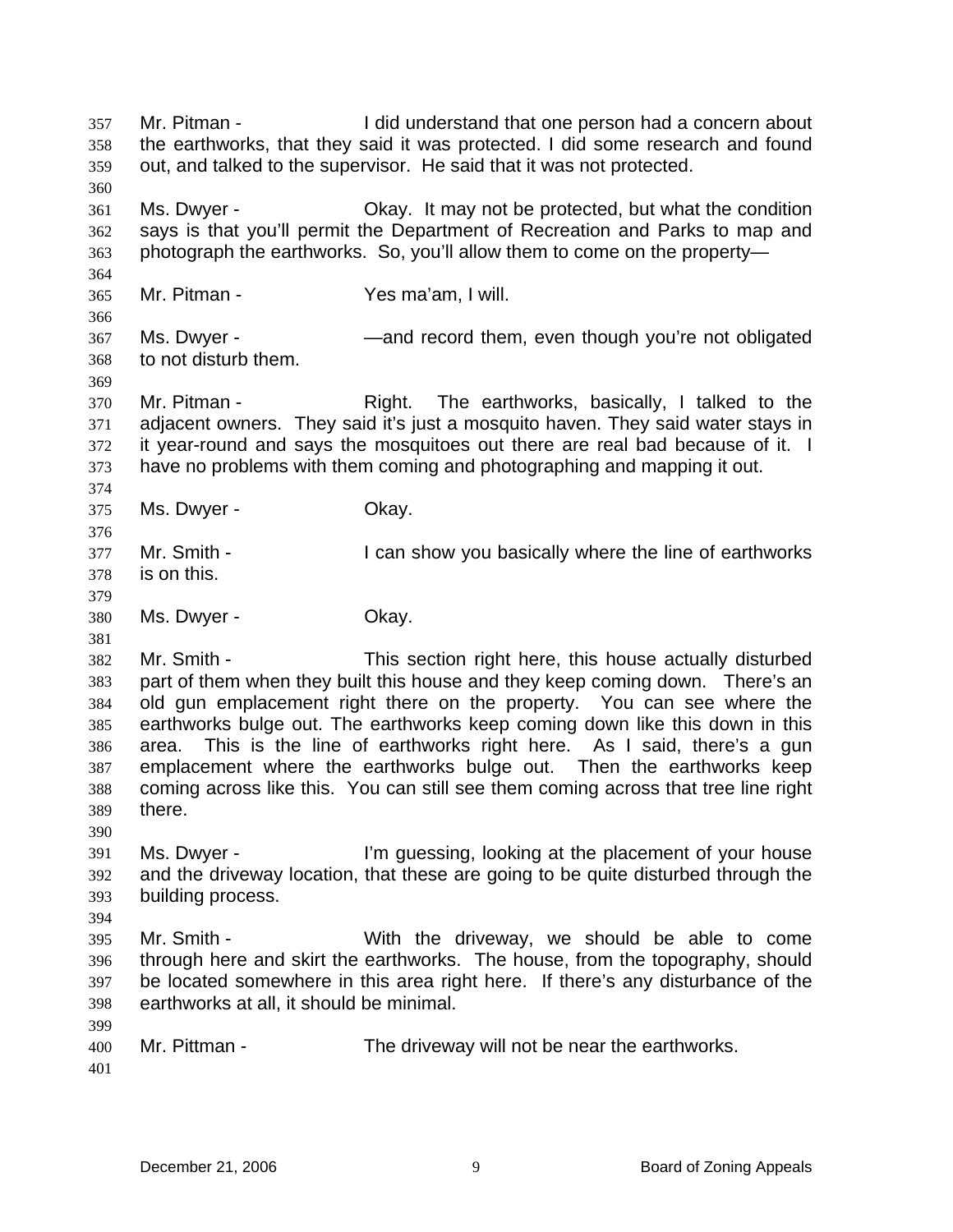Mr. Nunnally - Any other questions? Do we have anybody here today that was here last month in opposition? All right, sir. You all have a seat and we'll call you back when they're through. 402 403 404

406 407 408 409 410 411 412 413 414 415 416 417 418 419 420 421 422 423 424 425 426 427 428 429 Mr. Riley - Good morning. My name's Mike Riley. It appears that some of my concerns have been addressed. One of my wife's and my biggest concerns was a drainage problem that we already have since the highway was put in and the County hasn't really offered any relief for that. So, loading up with another septic system and well and all that made myself and some of the other adjoining property owners a little concerned. Half the time, my back yard's a swimming pool, so that was one of our biggest concerns, another load on the drainage and things like that. If he's going to have an engineered system that's going to kind of offset that, then I guess I wouldn't necessarily have any problems. The other problem I had was the proximity of his dwelling to ours. We kind of bought in the area because we wanted some privacy and didn't necessarily want a bunch of other houses sitting on top of us. I don't know. I've been told by a few people that a modular was really just a trailer. I'm not a realtor or any of that, but I was in the process of refinancing my home and they said I should probably do it before they built anything because a modular or trailer possibly would interfere with my appraisal and things like that. If it's going to be a stick-built home and there's going to be some decent, I guess, construction that's going to alleviate or prevent some of the extra drainage issues that I have, and the proximity where he's stating that the house is going to be, then I don't necessarily have any major complaints with it. I'm just hoping there's not going to be a lot of traffic down the road. There was another driveway into the top of the property, well, I guess at the southwestern part of the property, but I guess he wants to use the northeastern area. I don't have any control over that. That was basically my concerns.

430

432

405

431 Ms. Dwyer - The You're purchasing a portion of this property?

433 434 435 Mr. Riley - We had talked about it, but it's kind of still up in the air. I hadn't thought about it much any more. It's a little out of my price range at the moment. I'll have to see how that goes.

436

437 438 439 440 Ms. Dwyer - One of the conditions to this case states, "At the time of building permit application, the applicant shall demonstrate that the property has been divided as shown on the exhibit submitted and the eastern half of the property has been conveyed to an adjoining property owner."

441

445

442 443 Mr. Blankinship - Better change that to "offer for sale."

444 Mr. Nunnally - All right.

446 447 Ms. Harris - The Mr. Riley, what's the square footage of your house and maybe the houses of the neighborhood?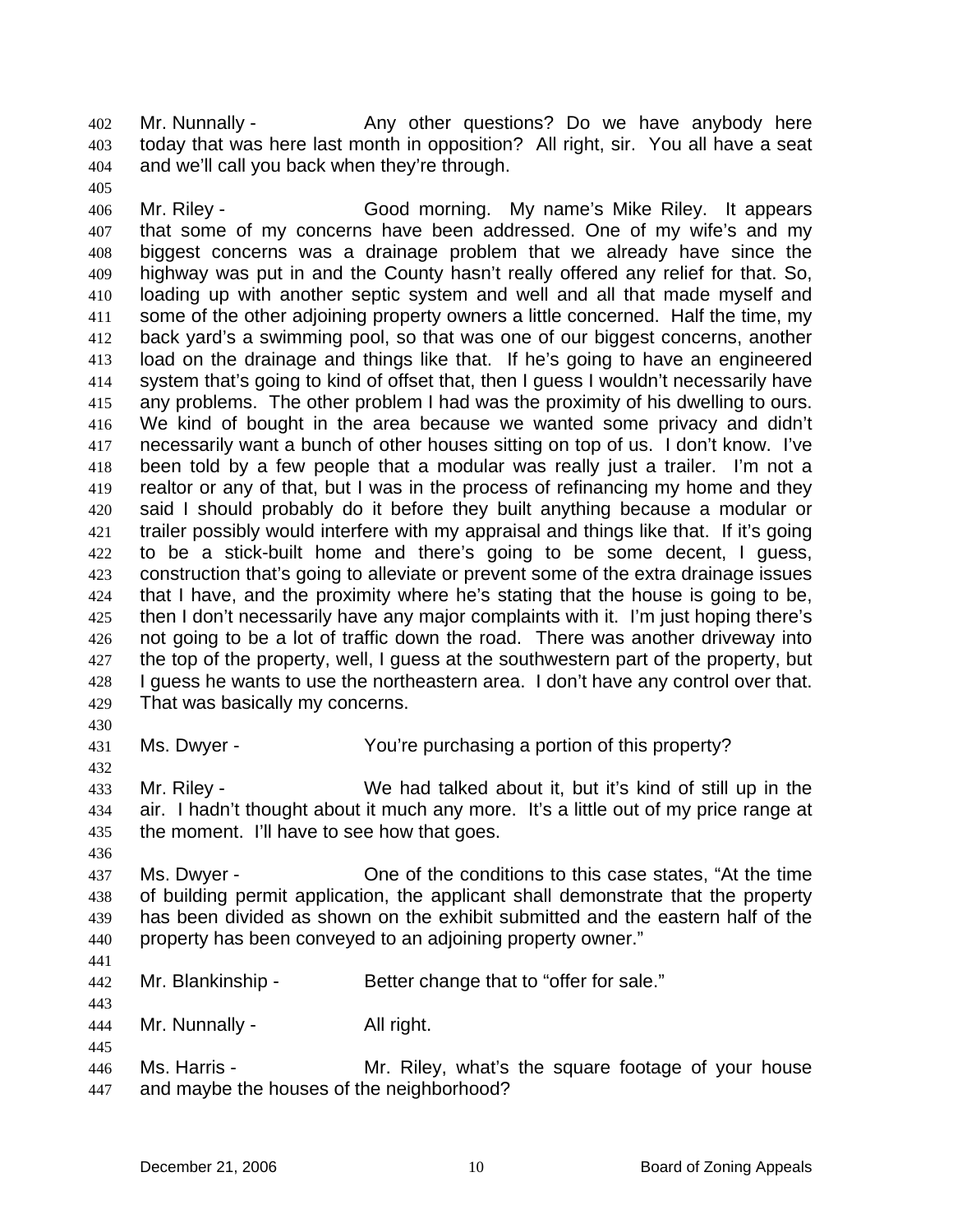| 448        |                                                        |                                                                                                                                       |
|------------|--------------------------------------------------------|---------------------------------------------------------------------------------------------------------------------------------------|
| 449        | Mr. Riley -                                            | I know mine is a little over 3,000.                                                                                                   |
| 450<br>451 | Ms. Harris -                                           | Okay. Are you no longer in opposition to this?                                                                                        |
| 452        |                                                        |                                                                                                                                       |
| 453<br>454 | Mr. Riley-                                             | I'm neutral at this particular point.                                                                                                 |
| 455        | Ms. Dwyer -                                            | You said something to the effect that you thought Mr.                                                                                 |
| 456        |                                                        | Pitman was going to do something to alleviate drainage problems. I didn't hear                                                        |
| 457<br>458 | him say that.                                          |                                                                                                                                       |
| 459        | Mr. Riley -                                            | He said he was going to put in some engineered                                                                                        |
| 460<br>461 | have, I'm presuming.                                   | system, so I guess from my layman's terms, I guess that's better than what I                                                          |
| 462        |                                                        |                                                                                                                                       |
| 463        | Ms. Dwyer -                                            | For the septic.                                                                                                                       |
| 464<br>465 | Mr. Riley -                                            | Yes.                                                                                                                                  |
| 466        |                                                        |                                                                                                                                       |
| 467        | Ms. Dwyer -                                            | Right, but he's not going to do anything to change the                                                                                |
| 468        | existing drainage issues.                              |                                                                                                                                       |
| 469        |                                                        |                                                                                                                                       |
| 470        | Mr. Riley -                                            | Right. I'm presuming that what he's going to build                                                                                    |
| 471        |                                                        | won't be as harmful as a well and just drainfield. I'm taking that means it will                                                      |
| 472        | probably be better than what I have.                   |                                                                                                                                       |
| 473        |                                                        |                                                                                                                                       |
| 474<br>475 | Mr. Nunnally -                                         | Any more questions for Mr. Riley? Anyone else want<br>to speak in opposition? Would you like to have a short rebuttal, sir? Would you |
| 476        |                                                        | like a short rebuttal? Okay. Hear none, that completes the case. We'll let you                                                        |
| 477        |                                                        | know later on today. Thank you for coming. A-44-2006, Brenda Y. Corbett.                                                              |
| 478        |                                                        |                                                                                                                                       |
| 479        | <b>DECISION</b>                                        |                                                                                                                                       |
| 480        |                                                        |                                                                                                                                       |
| 481        | Ms. Dwyer -                                            | Before we get started, we were thinking about                                                                                         |
| 482        | amending Condition 6.                                  |                                                                                                                                       |
| 483        |                                                        |                                                                                                                                       |
| 484        | Mr. Blankinship -                                      | Yes. I put in there that it would be conveyed before                                                                                  |
| 485        |                                                        | building permit. The neighbor sounded like he wasn't too excited about buying it,                                                     |
| 486        | so I think it should be changed to "offered for sale." |                                                                                                                                       |
| 487<br>488 | Mr. Wright -                                           | Is he proposing to sell off that piece?                                                                                               |
| 489        |                                                        |                                                                                                                                       |
| 490        | Mr. Blankinship -                                      | He's proposing to sell it to the other gentleman who                                                                                  |
| 491        |                                                        | spoke, but the other gentleman said he wasn't certain he was going to buy it.                                                         |
| 492        |                                                        |                                                                                                                                       |
| 493        | Mr. Wright -                                           | What's that got to do with this case, our approving it?                                                                               |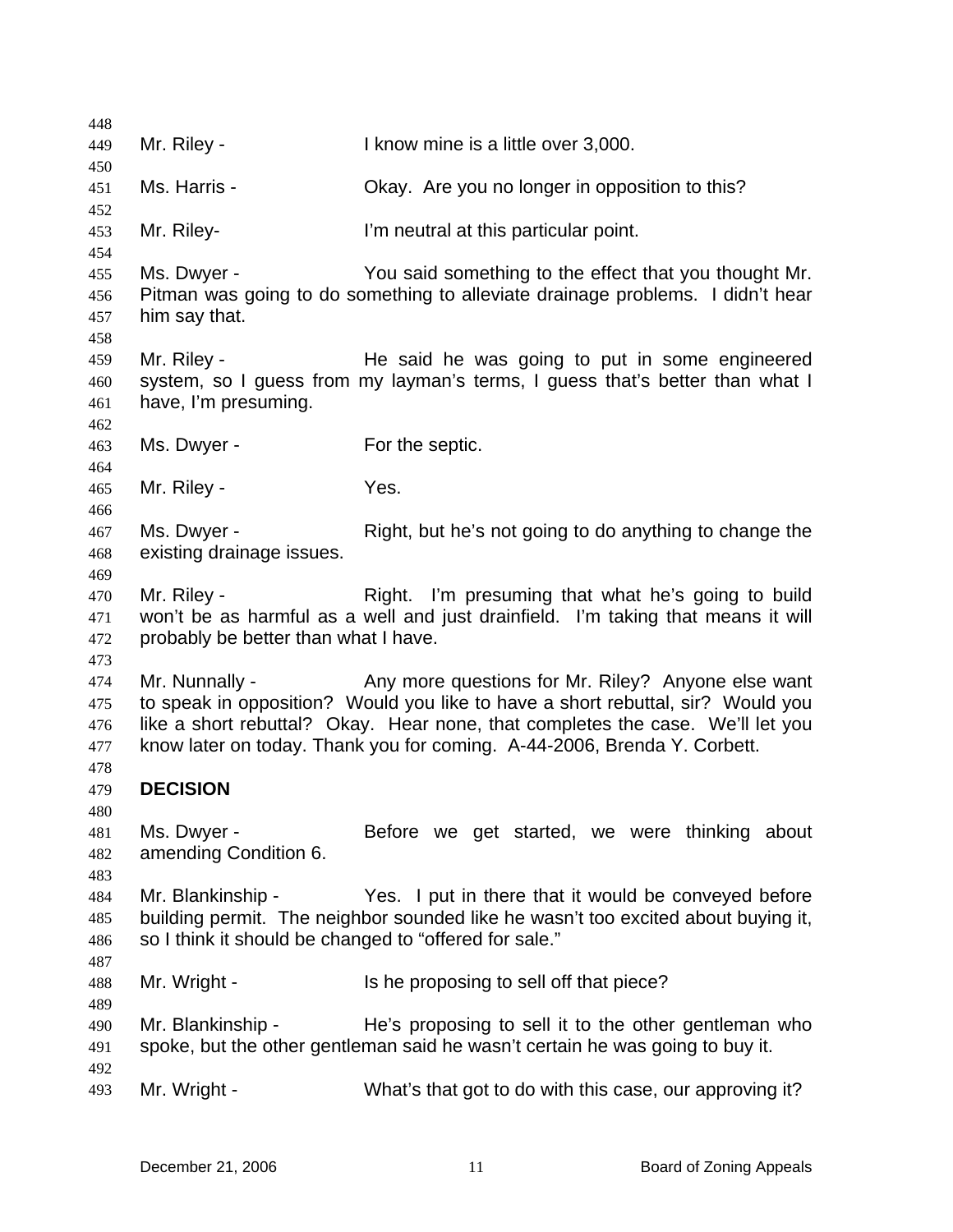| 494                             |                                                        |                                                                                                                                                                                                                                              |
|---------------------------------|--------------------------------------------------------|----------------------------------------------------------------------------------------------------------------------------------------------------------------------------------------------------------------------------------------------|
| 495                             | Ms. Harris -                                           | The Condition #6.                                                                                                                                                                                                                            |
| 496<br>497<br>498               | Ms. Dwyer -<br>and so we were obligating him to do it. | I think it was just something that he had agreed to do                                                                                                                                                                                       |
| 499                             |                                                        |                                                                                                                                                                                                                                              |
| 500<br>501                      | Mr. Blankinship -                                      | Right, exactly.                                                                                                                                                                                                                              |
| 502<br>503<br>504               | Mr. Wright -<br>can't make him buy it.                 | Yeah, but if the other fellow doesn't want to buy it, we                                                                                                                                                                                     |
| 505<br>506<br>507               | Mr. Blankinship -<br>strike the condition altogether.  | Right. So, we should either say, "offer for sale," or just                                                                                                                                                                                   |
| 508<br>509<br>510               | Mr. Wright -<br>are you going to do?                   | If you say, "has been conveyed to the adjoining<br>property owner," and the adjoining property owner doesn't want to buy it, what                                                                                                            |
| 511<br>512<br>513               |                                                        | Mr. Blankinship - Right. I think we need to change that. It should either<br>say, "offered for sale" or I'll strike the condition, whichever you prefer.                                                                                     |
| 514<br>515<br>516               | Mr. Wright -                                           | If that's a big deal.                                                                                                                                                                                                                        |
| 517<br>518                      | Mr. Nunnally -<br>pay that kind of money for it.       | The guy said he couldn't afford it. He didn't want to                                                                                                                                                                                        |
| 519<br>520<br>521<br>522<br>523 | then not carry it through.                             | Mr. Blankinship - Exactly. As Ms. Dwyer said, he had stated that he<br>was going to do that. It made his case sound better, so I wanted to bind him to it.<br>I didn't want him to be able to come in and make representations like that and |
| 524<br>525<br>526               | Mr. Wright -                                           | You can say, just like you stated, that he has to offer<br>to sell it. How about the price and all that business?                                                                                                                            |
| 527<br>528<br>529               | Mr. Blankinship -<br>dollars, couldn't he?             | That's true. He could offer to sell it for a million                                                                                                                                                                                         |
| 530<br>531<br>532               | Mr. Wright -<br>it?                                    | Suppose the other guy says; I'll give you a dollar for                                                                                                                                                                                       |
| 533<br>534<br>535<br>536        | Mr. Blankinship -                                      | If it's not important to the Board, we could just strike<br>the condition. It's like anything else; it's easier for staff to put it in there and for<br>you to take it out, than to dream it up while we're sitting here.                    |
| 537<br>538<br>539               | Ms. Dwyer -<br>get involved in all that.               | I would suggest that we just eliminate it so we'll not                                                                                                                                                                                       |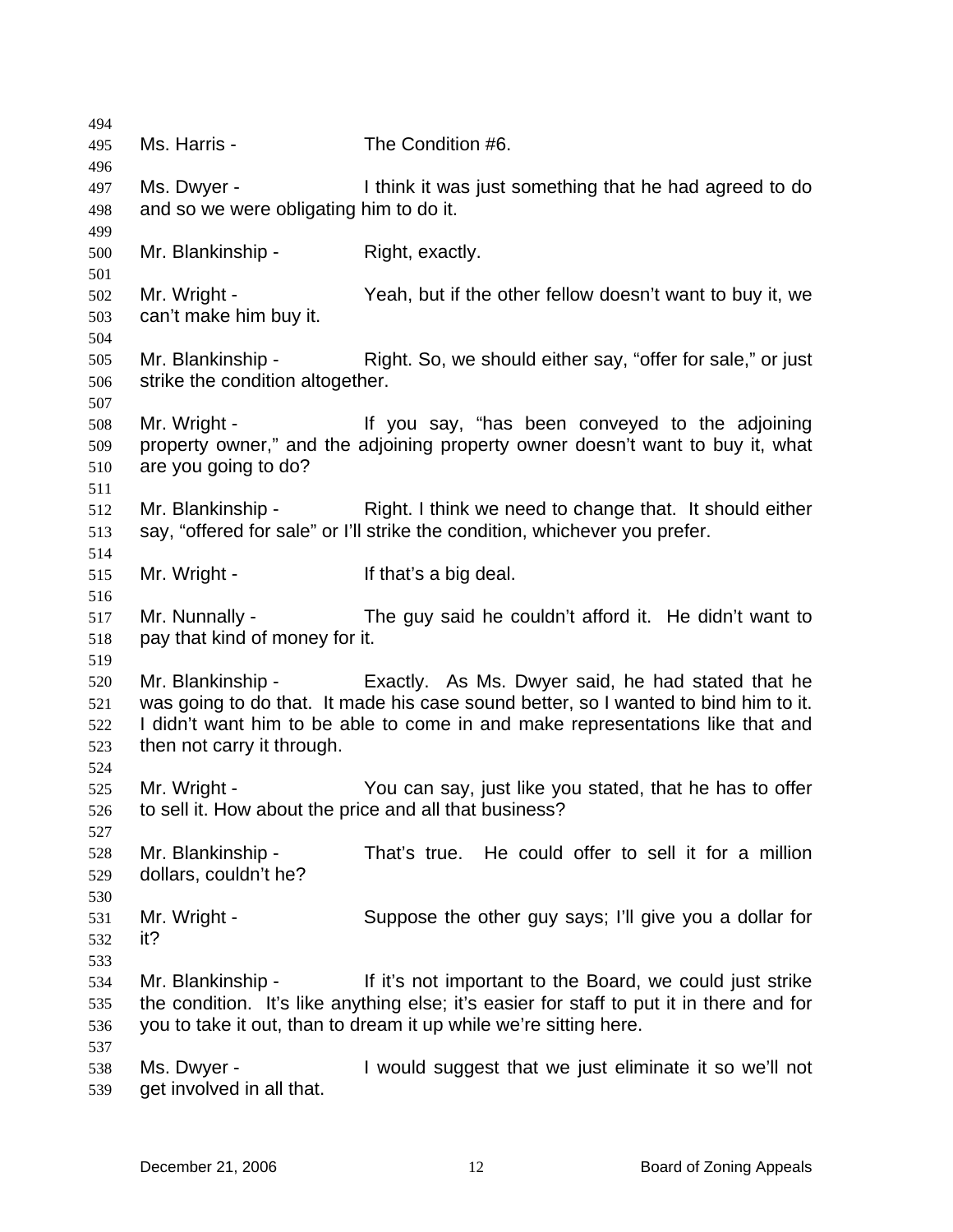540 541 542 543 544 545 546 547 548 549 550 551 552 553 554 555 556 557 558 559 560 561 562 563 564 565 566 567 568 569 570 571 572 573 574 575 576 577 578 579 580 581 582 583 Mr. Wright - If he wanted to build something back there again, he'd have to come back to the Board and we could deny it. Ms. Dwyer - The key is that we're only approving one dwelling on the whole parcel. Mr. Blankinship - Last month, the neighbors were here in opposition and this month they really weren't. They had worked things out. They're no longer really in an adversarial situation. I don't think it would do any harm to drop the condition at this point. Mr. Kirkland - The Muslim I make a motion we approve it and we drop the Condition #6. Ms. Harris - Second the motion. Mr. Nunnally - Motion by Mr. Kirkland, seconded by Ms. Harris that it be approved, dropping that motion. All in favor say aye. Opposed? Been approved. After an advertised public hearing and on a motion by Mr. Kirkland, seconded by Ms. Harris, the Board **granted** application **A-44-2006** for a variance from Section 24-94 to build a one-family dwelling at 2380 Yarnell Road (Parcel 814-697-7483). The Board granted the variance subject to the following conditions: 1. Only one dwelling, as shown on the plan filed with the application, may be constructed pursuant to this approval. Any additional improvements shall comply with the applicable regulations of the County Code. Any substantial changes or additions may require a new variance. 2. Approval of this request does not imply that a building permit will be issued. Building permit approval is contingent on Health Department requirements, including, but not limited to, soil evaluation for a septic drainfield and reserve area, and approval of a well location. 3. At the time of building permit application, the applicant shall submit the necessary information to the Department of Public Works to ensure compliance with the requirements of the Chesapeake Bay Preservation Act and the code requirements for water quality standards. 4. The property owner shall permit the Department of Recreation and Parks to map and photograph any earthworks that may exist on the property.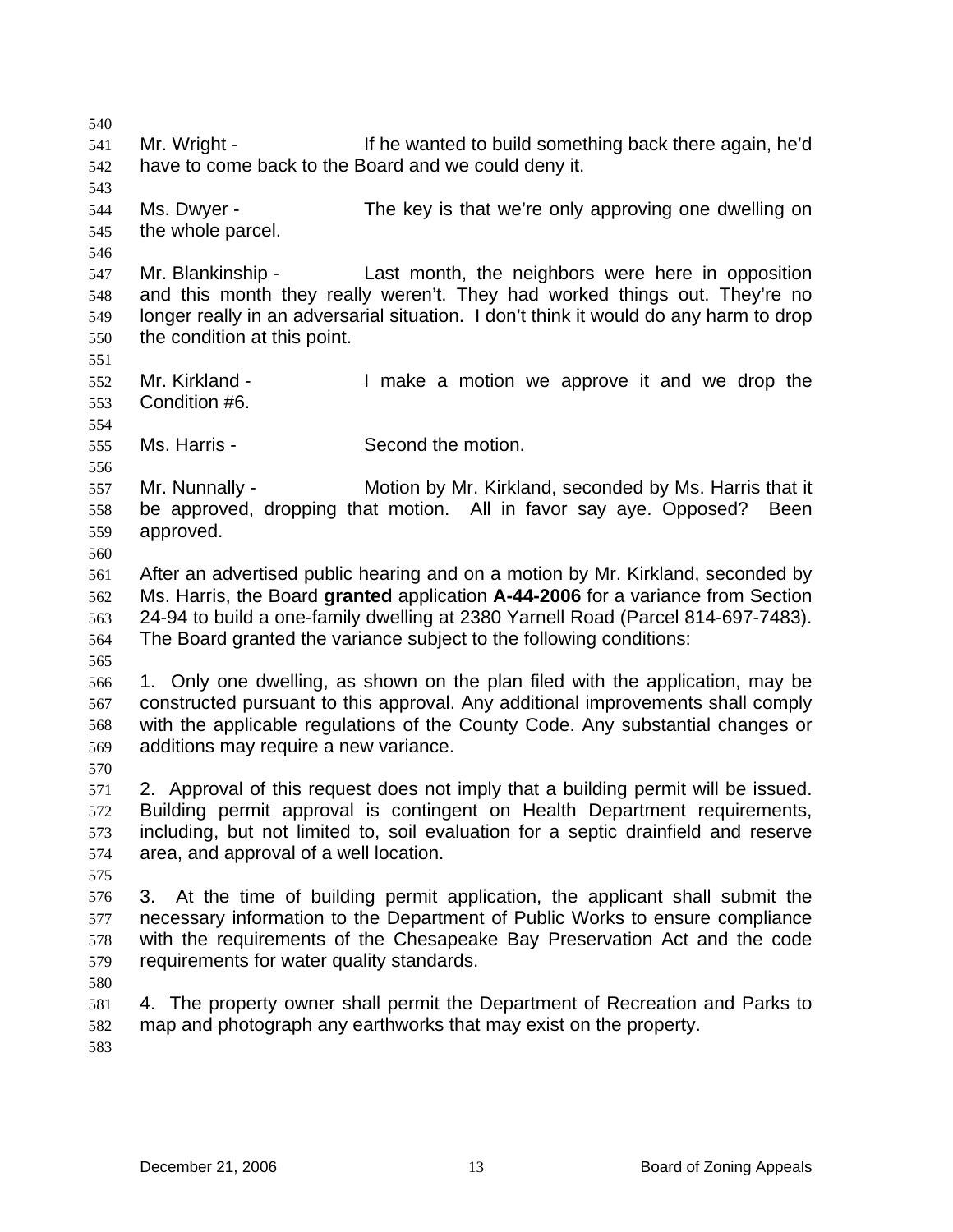| 584<br>585<br>586<br>587                      | December 6, 2006.                                                | 5. The driveway to the proposed dwelling shall enter the property from the cul-de-<br>sac at the end of Millers Crossing Trail, as shown on the exhibit submitted on                                                                                                                                                                                                                                                    |
|-----------------------------------------------|------------------------------------------------------------------|-------------------------------------------------------------------------------------------------------------------------------------------------------------------------------------------------------------------------------------------------------------------------------------------------------------------------------------------------------------------------------------------------------------------------|
| 588<br>589<br>590<br>591<br>592               | Affirmative:<br>Negative:<br>Absent:                             | Dwyer, Harris, Kirkland, Nunnally, Wright<br>5<br>0<br>$\overline{0}$                                                                                                                                                                                                                                                                                                                                                   |
| 593<br>594<br>595<br>596<br>597<br>598<br>599 |                                                                  | The Board granted this request, as it found from the evidence presented that,<br>due to the unique circumstances of the subject property, strict application of the<br>County Code would interfere with all reasonable beneficial use of the property,<br>and authorizing this variance will neither cause a substantial detriment to<br>adjacent property nor materially impair the purpose of the zoning regulations. |
| 600                                           | Mr. Nunnally -                                                   | Next case.                                                                                                                                                                                                                                                                                                                                                                                                              |
| 601<br>602<br>603<br>604<br>605<br>606        | <b>UP-46-2006</b><br>Agricultural District (Fairfield).          | MR. AND<br><b>MRS. STEPHEN</b><br><b>RICE</b><br>request<br>- a<br>conditional use permit pursuant to Section 24-95(i)(4) to build a swimming pool at<br>4280 Creighton Road (Charles A Smith) (Parcel 815-733-2288), zoned A-1,                                                                                                                                                                                        |
| 607<br>608                                    | Mr. Rice -                                                       | Good morning, my name's Steven Rice. R-I-C-E.                                                                                                                                                                                                                                                                                                                                                                           |
| 609<br>610<br>611                             | Mr. Nunnally -                                                   | Excuse me, sir. Is anyone else here interested in this<br>case? If so, please stand and raise your right hand and be sworn. All right.                                                                                                                                                                                                                                                                                  |
| 612<br>613<br>614<br>615                      | Mr. Blankinship -<br>God?                                        | Raise your right hand, please. Do you swear the<br>testimony you're about to give is the truth and nothing but the truth so help you                                                                                                                                                                                                                                                                                    |
| 616<br>617<br>618                             | Mr. Nunnally -<br>you're requesting.                             | Please state your name again, sir, and tell us what                                                                                                                                                                                                                                                                                                                                                                     |
| 619<br>620<br>621<br>622                      | Mr. Rice -                                                       | Steven Rice. R-I-C-E. We're trying to build an in-<br>ground pool on our property and we need a special permit because it's semi in<br>the front yard and the side of the house, as opposed to the back.                                                                                                                                                                                                                |
| 623<br>624<br>625                             | Ms. Harris -<br>doing this?                                      | Mr. Rice, what are your neighbors' reactions to your                                                                                                                                                                                                                                                                                                                                                                    |
| 626<br>627<br>628<br>629                      | Mr. Rice -<br>their property and they said they didn't care, so. | Actually, we don't have any neighbors at the moment.<br>They're in the process of building this Hillcrest Farms. We did talk to one Oriental<br>couple that's moving in. I suggested they build a privacy fence in the back of                                                                                                                                                                                          |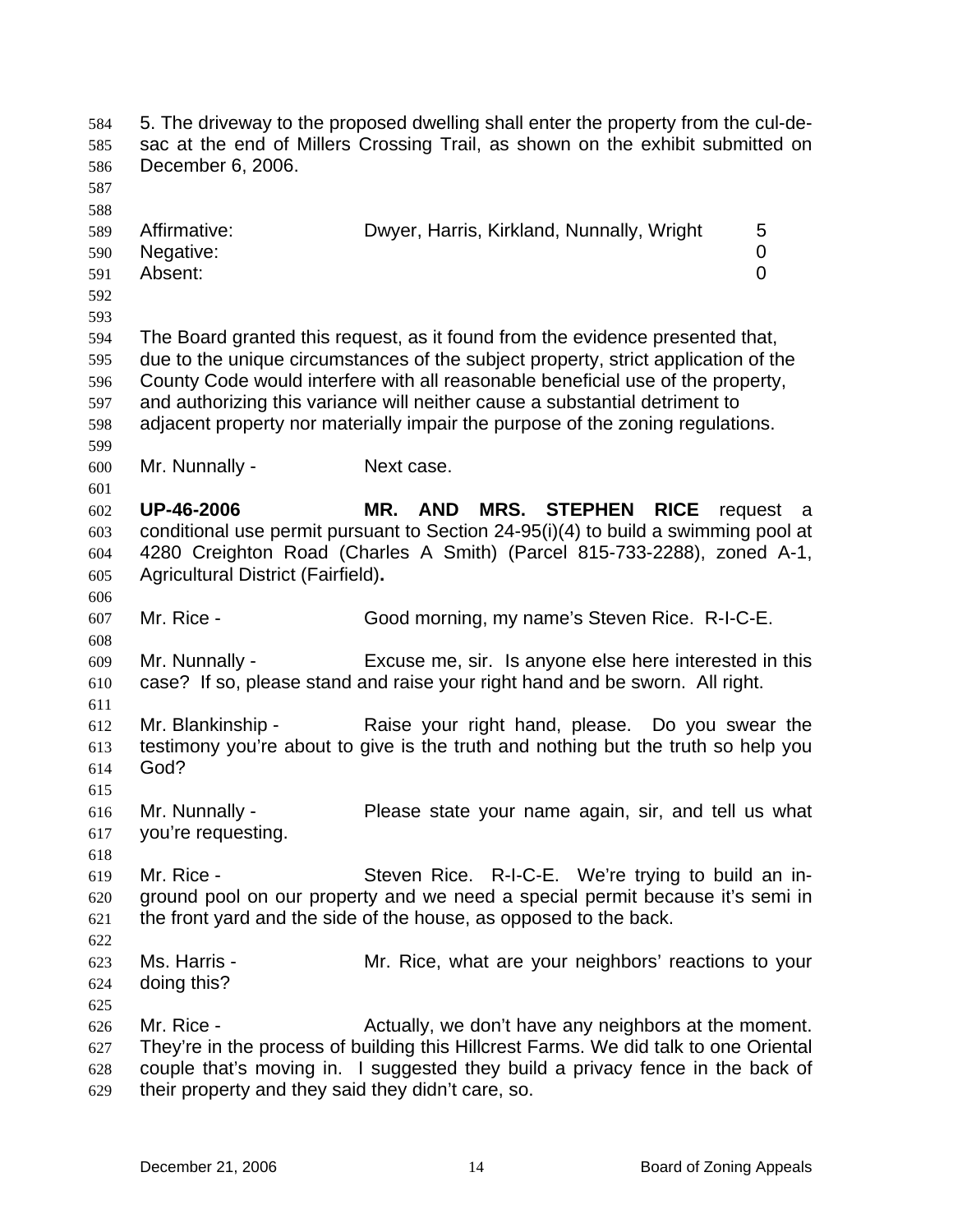Ms. Harris - I think the report said that there were two houses that this pool would be visible from. Mr. Rice - The State Actually, one of them is not sold at the moment, I believe. Ms. Harris - The Music Hearthat. Mr. Rice - The Multiput it's not sold. Ms. Harris - The You're saying that the homes that are visible have no occupants at this time? Mr. Rice - No ma'am. Ms. Harris - Ckay. Is this house near a flood plain? Mr. Rice - **Example 2** Down in the bottom, the Chickahominy River is about a mile away. Ms. Harris - The Mas by there during the week, and I noticed that there were some deep ravines around. Mr. Rice - Behind the house there is one and in front of the house. Ms. Harris - Did that influence your decision to build your swimming pool on the side/front? Mr. Rice - The Actually, because there are so many trees in the back, they're full of leaves all the time and gumballs. Plus our septic system's back there and our property is not real wide in the back of the house. Ms. Dwyer - Could we go back to the other picture, Mr. Gidley? Mr. Gidley - Which one? Ms. Dwyer - The one before this one, the photo of the front of the house where the porch is. Could you describe to us exactly where the pool is going to go since I don't think we have a plat that shows the location? Mr. Rice - All right. The pool will be in this area right here, starting here and running down towards this tree right here at an angle. We have 40 feet from the corner of the house to where the mouse is, somewhere in there.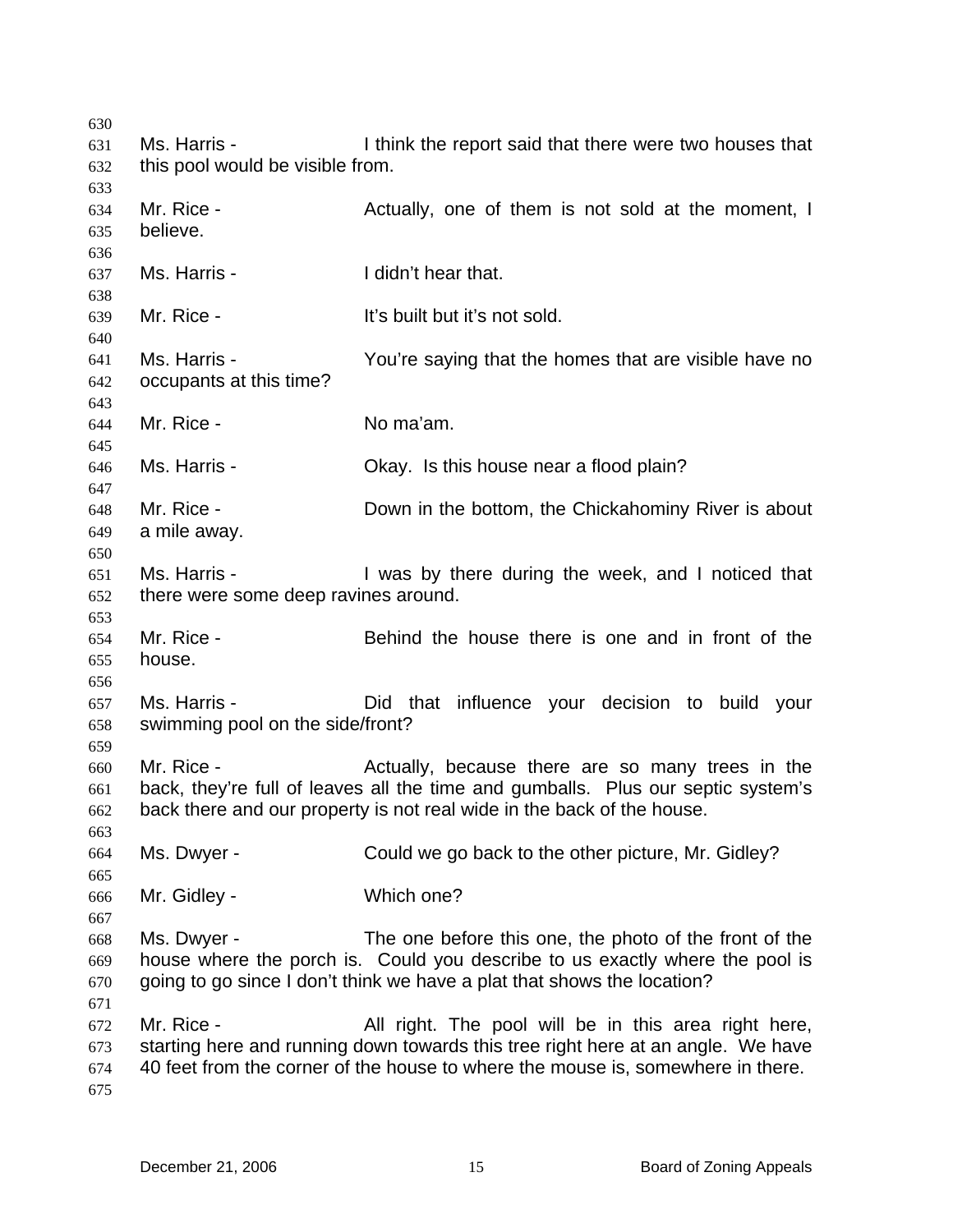Ms. Dwyer - So, the entire pool will be forward of your front, the front of your house? The entire pool will be in front of your house? 676 677 678 679 680 681 682 683 684 685 686 687 688 689 690 691 692 693 694 695 696 697 698 699 700 701 702 703 704 705 706 707 708 709 710 711 712 713 714 715 716 717 718 719 720 Mr. Rice - No. It will be at an angle right to that corner of the house. It will be like cattycorner to the house. Ms. Dwyer - **Do you have any plans that you can show us about** what the pool will look like or— Mr. Rice - No. We were planning on a 16 by 32, at the largest. Ms. Dwyer - It will be a cement pool or? Mr. Rice - The School Communication of the United States Mr. 2016. Ms. Dwyer - This is the legal front yard. Mr. Blankinship - The could go either way. The house is angled to one of the corners and since the lot doesn't front on a public street, you could call either the southwest or southeast. Mr. Wright - It's perfectly square, isn't it? Mr. Rice - The State of a diamond-shaped lot more or less. The house sits kind of to the left-hand side of the lot. Mr. Wright - Looking at the plat, it's 209 feet on every side, isn't it? Ms. Dwyer - The lot is square, but the house is at an angle inside the square. Mr. Wright - Where is the front? Mr. Blankinship - You could argue the southwest or the southeast side, since the access sort of comes in almost on the corner. If I had to choose, I'd go with the southwest where the access actually enters. It looks like when it was developed, it was the southeast because you've got a 40.3-foot setback there. That would not meet the front yard setback, but it would meet the side yard setback. It appears that when the house was built, it was interpreted that that southwest side was the side yard and the southeast was the front yard. Ms. Dwyer - What kind of fencing will you have around the pool? Mr. Rice - The According to your ordinances here, I was thinking of a six-foot privacy fence on two sides and then like a picket fence on the side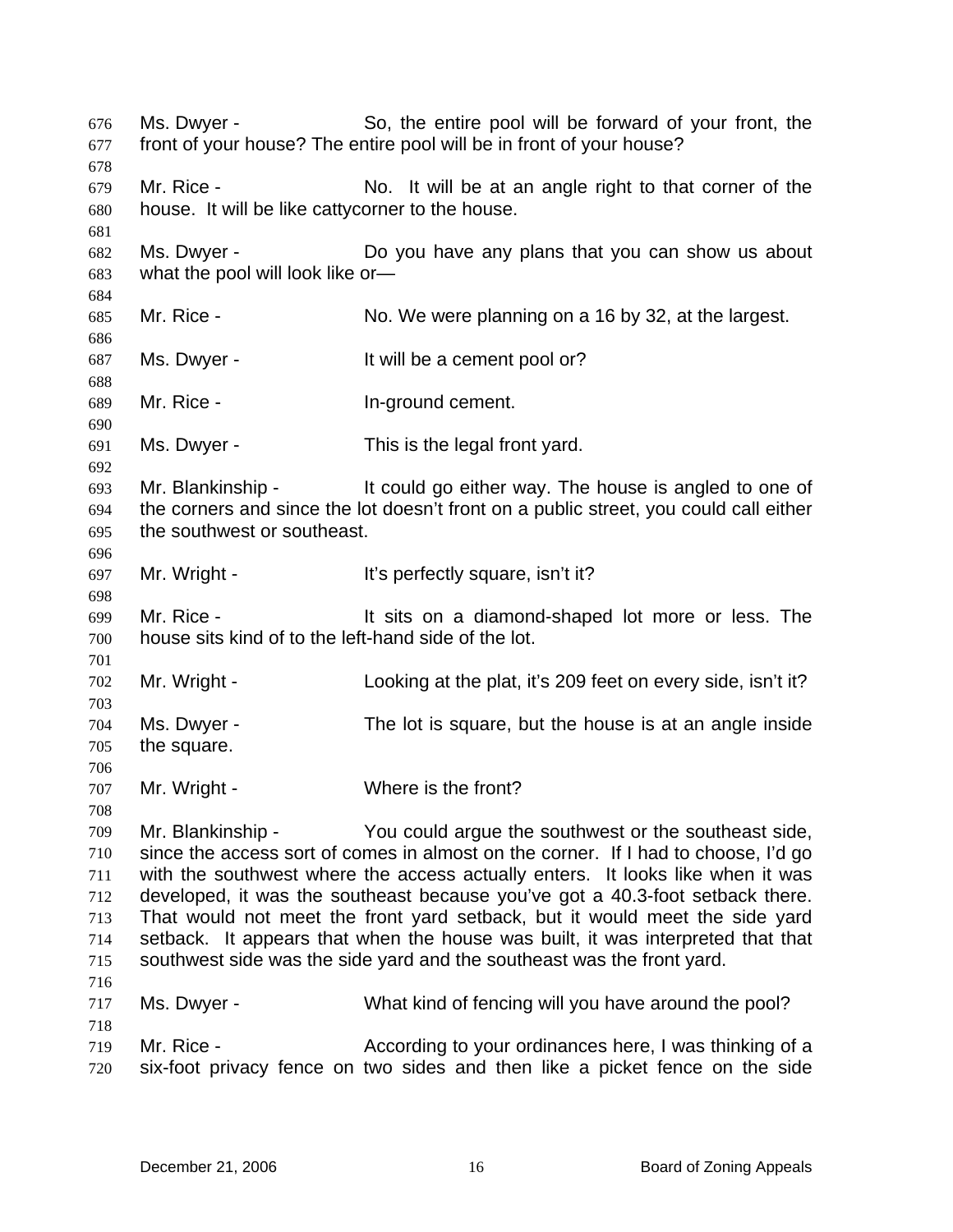towards the house. It says here you can only have a three-foot, six-inch fence in your front yard. 721 722 723 724 725 726 727 728 729 730 731 732 733 734 735 736 737 738 739 740 741 742 743 744 745 746 747 748 749 750 751 752 753 754 755 756 757 758 759 760 761 762 763 764 765 766 Ms. Dwyer - Isn't there an ordinance— Mr. Rice - It's gotta be a four-foot for around the pool, at least four foot. Mr. Blankinship - There's an unfortunate conflict between the Building Code and the Zoning Ordinance here. It's one of the issues you're going to face any time you put a pool in the front yard. The zoning ordinance only allows a three-foot, six-inch fence in the front yard, but the Building Code requires a taller fence than that around the pool. The way we can resolve that is if the fence around the pool complies with the setbacks for a structure, then it can be taller than three feet, six inches. The three feet, six inches thing assumes that the fence is on the property line or near the property line. That's why you have that. Mr. Nunnally - Here it could be taller. Mr. Blankinship - As long as it complies with the building setback, which would be 20 feet from that side lot line. Ms. Harris - Does that need to be a condition? Mr. Blankinship - It's going to be enforced whether it's in here or not. Mr. Wright - So, he would have to put the pool at least 20 feet from that side line. Mr. Blankinship - Right, in order to have the fence there that complies with the Building Code and the Zoning Ordinance. Mr. Rice - So, what you're saying, it has to be 20 feet from my property line towards the house? Mr. Blankinship - Right. Mr. Rice - The Music Contract Helpert It's gotta be 10 feet from the house. Mr. Blankinship - Right. Mr. Rice - So, that's 30 feet and only a 10-foot wide pool. Mr. Blankinship - The house comes to a corner there, so you can move it forward or back to comply.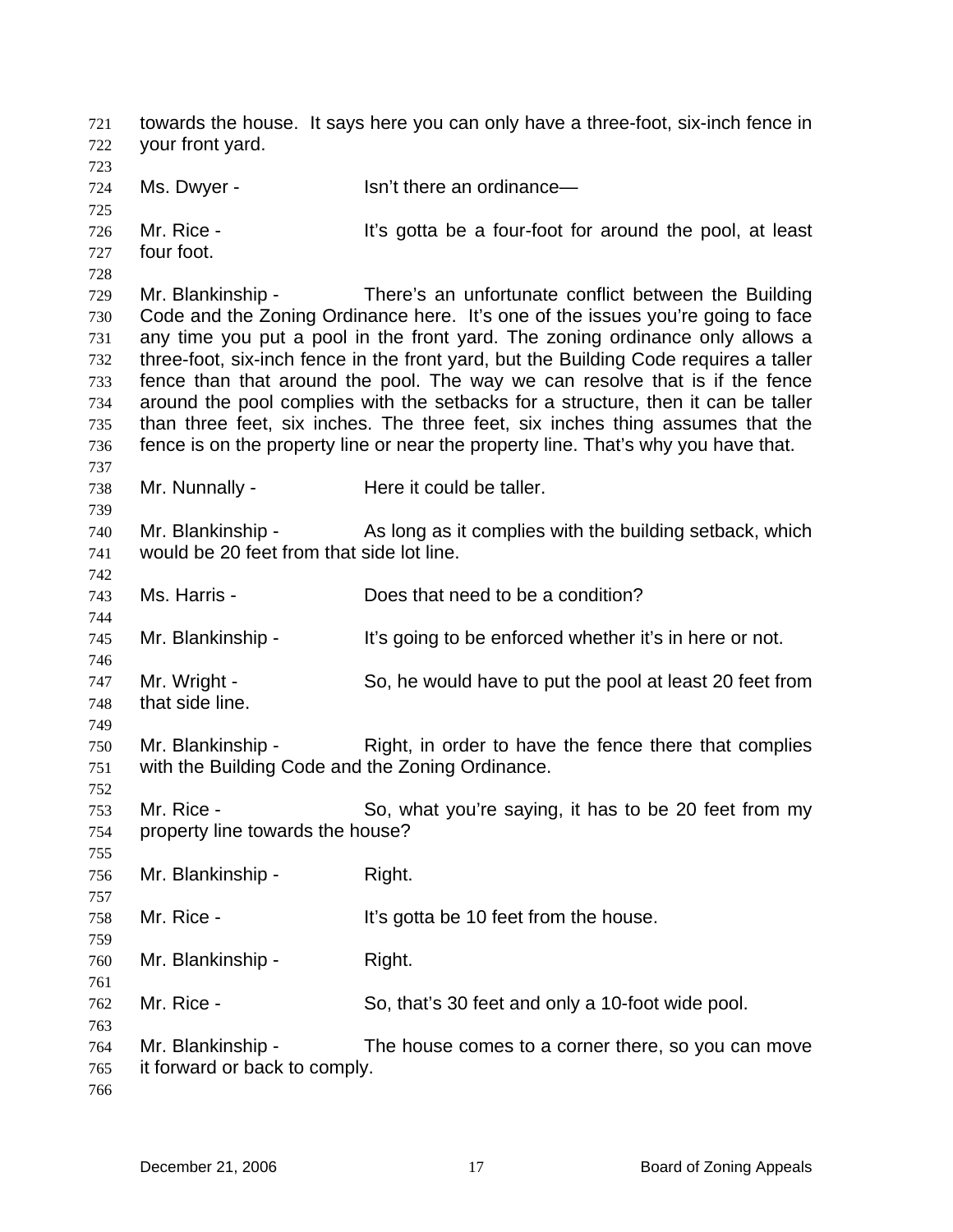767 Mr. Nunnally - Any other questions for Mr. Rice? 768 769 770 771 772 773 774 775 776 777 778 779 780 781 782 783 784 785 786 787 788 789 790 791 792 793 794 795 796 797 798 799 800 801 802 803 804 805 806 807 808 809 810 811 812 Ms. Dwyer - The As we're looking at the aerial, the drainfield is in a cleared area behind the house? Mr. Rice - You mean for the septic system? Ms. Dwyer - Yes. Mr. Rice - The Yes. I guess it would be the opposite corner of where we're putting the pool. Ms. Dwyer - You have enough space for the pool in the back, you just have to clear— Mr. Rice - The Actually, there's a couple of trees there. Yes. Well, the way that property line is, and plus we built a porch on the back, and it comes across there at an angle anyway, so. Ten foot from there and ten foot from the house, we'd be in kind of like the same predicament without clearing a lot of trees, which I really didn't want to destroy the trees. Prospect Homes has done enough of that. I didn't know there were so many conditions when applied for this thing. It looks like now we probably couldn't even do it unless it was in the backyard because you've got to have too much cement around the pool. My pool is down to a lap pool, five feet wide, so I don't think it's gonna work out anyway. Mr. Nunnally - All right. Any other questions? Is anyone here in opposition to this request? Hear none, that completes the case. Thank you for coming. UP-46-2006, Mr. and Mrs. Stephen Rice. **DECISION**  Ms. Harris - I move that this be denied. When we considered what the swimming pool requirements were and the County's requirements, we find the best place for the pool is in the backyard. Ms. Dwyer - Second. Mr. Nunnally - **Motion by Ms. Harris it be denied. Second by Ms.** Dwyer. All in favor say aye. Been denied. After an advertised public hearing and on a motion by Ms. Harris, seconded by Ms. Dwyer, the Board **denied** application **UP-46-2006** request for a conditional use permit pursuant to Section 24-95(i)(4) to build a swimming pool at 4280 Creighton Road (Charles A Smith) (Parcel 815-733-2288).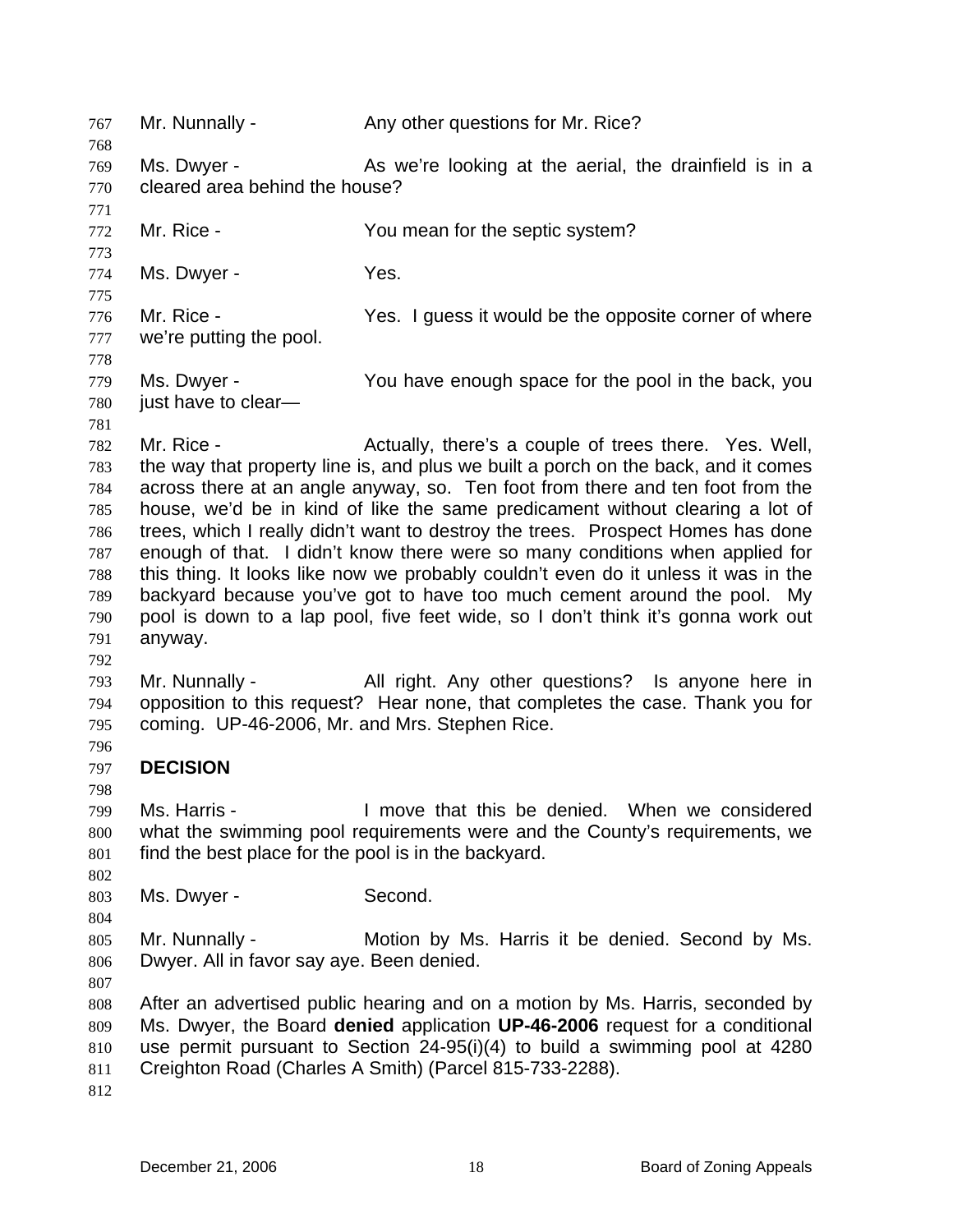813 814 815 816 817 818 819 820 821 822 823 824 825 826 827 828 829 830 831 832 833 834 835 836 837 838 839 840 841 842 843 844 845 846 847 848 849 850 851 852 853 854 855 856 857 858 Affirmative: Dwyer, Harris, Kirkland, Nunnally, Wright 5 Negative: 0 Absent: 0 Mr. Nunnally - Next case. **A-49-2006 L. WENDELL ALLEN** requests a variance from Section 24-95(b)(8) to build a one-family dwelling at 978 Scott Road (Garden City) (Parcel 785-758-4511), zoned A-1, Agricultural District (Fairfield). The lot width requirement and total lot area requirement are not met. The applicant has 28,900 sq. ft. total lot area and 100 ft. lot width, where the Code requires 30,000 sq. ft. total lot area and 150 ft. lot width. The applicant requests a variance of 1,100 sq. ft. total lot area and 50 ft. lot width. Mr. Nunnally - This anyone else here interested in this case? If so, please stand and raise your right hand to be sworn. Mr. Blankinship - Raise your right hand please. Do you swear the testimony you're about to give is the truth and nothing but the truth so help you God? Mr. Allen - I do. Mr. Nunnally - Please state your name for the record sir, and tell us what you're requesting. Mr. Allen - Good morning. My name is Leroy Wendell Allen, Jr., and I am requesting a variance whereas the property has a hundred feet road frontage and I think the County requires 150 feet, as well as the property total square footage is 28,900 and there's a 30,000 square foot ordinance in place currently. As the Board can see, Garden City is a residential area whereas the plat was developed around 1920 and it was developed for a residential community. What I'm proposing to do is, basically, build a single-family dwelling there for myself. I looked at the suggested conditions. I've spoken with my contractor. My contractor assured me that there's no problem to meet the suggested conditions that the Board has proposed. Ms. Harris - The Have you spoken with your neighbors, your prospective neighbors? Mr. Allen - No, I have not. I know my realtor, when I was first looking at the property, did speak with the neighbor. She's here with me. I've not told them that. I haven't gone to knock on the door to speak with them about it. I did not foresee any objection, being that this is a residential community. It's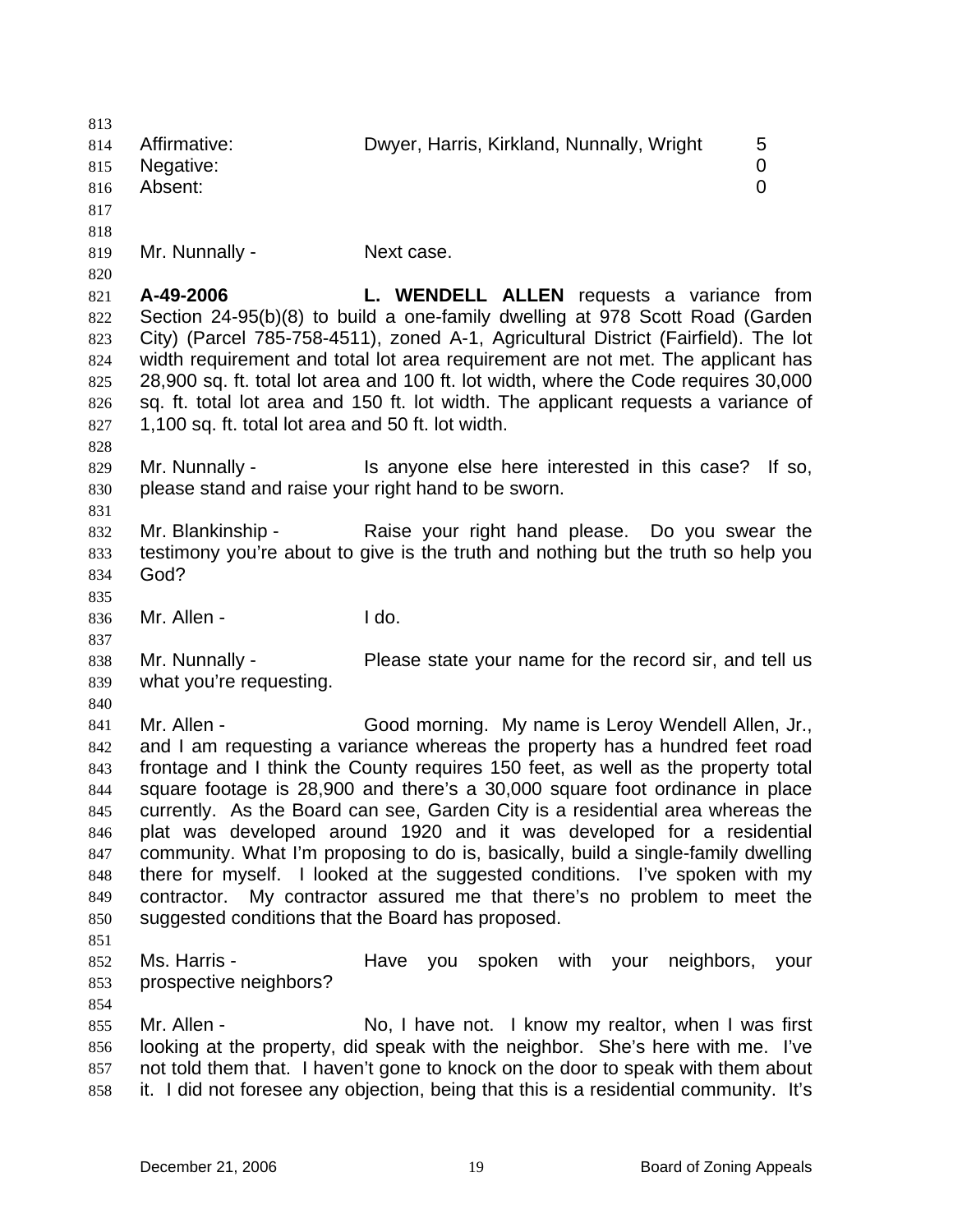a neighborhood. It isn't set up as a rural area; it's set up as a neighborhood. The lots are clearly cut. If you would look at the aerial view, what the County has is clearly set up as residential. All those lots are each 100 foot except for the neighbor in 1000 Scott Road. A portion of that has been cut off for a proposed road in the original plat where there was a 30-foot easement between each of the properties for the County, as well as the cutoff right there into his property. So, I think his property is about around 90 or 80 foot road frontage. Other than that, the strict design of the entire Garden City neighborhood is a residential community of homes. It's just this particular area was not fully developed. I purchased a lot. I plan on building a home for myself. I just did not foresee anyone having any objections to me building a home in this community. 859 860 861 862 863 864 865 866 867 868 869 870 871 872 873 874 875 876 877 878 879 880 881 882 883 884 885 886 887 888 889 890 891 892 893 894 895 896 897 898 899 900 901 902 903 904 Mr. Wright - Did the house on 1000 get a variance? That lot looks like a little smaller than this lot. Mr. Blankinship - Yeah, with the corner cut off. I would think it must have, Mr. Wright, but I'm sorry, I don't know that. Mr. Wright - What is that on 970? Is that a house? Mr. Allen - That is a house. Ms. Dwyer - Do we know anything about the status of the right-ofway? Is that essentially abandoned by the County or is it something that may eventually be built? Mr. Allen - When I spoke with the County representative over—I think I spoke with someone over in Economic Development. They said that they knew of no intended purpose for the road at this point in time. Mr. Blankinship - I don't believe it's been abandoned. The adjoining property owners would have to apply for abandonment. Mr. Kirkland - So, if it was vacated. Is that what you're trying to state. It still wouldn't help him with this problem, would it? Mr. Blankinship - It would help. It wouldn't get him all the way there. Mr. Wright - **He'd still need a variance**. Ms. Dwyer - This lot was created in the 1920's, is that right? Mr. Allen - The State Manager States and Mr. Allen - The States The plat was designed in 1920, yes, before the 1960 ordinance came about. Ms. Harris - This is really a paper street, right?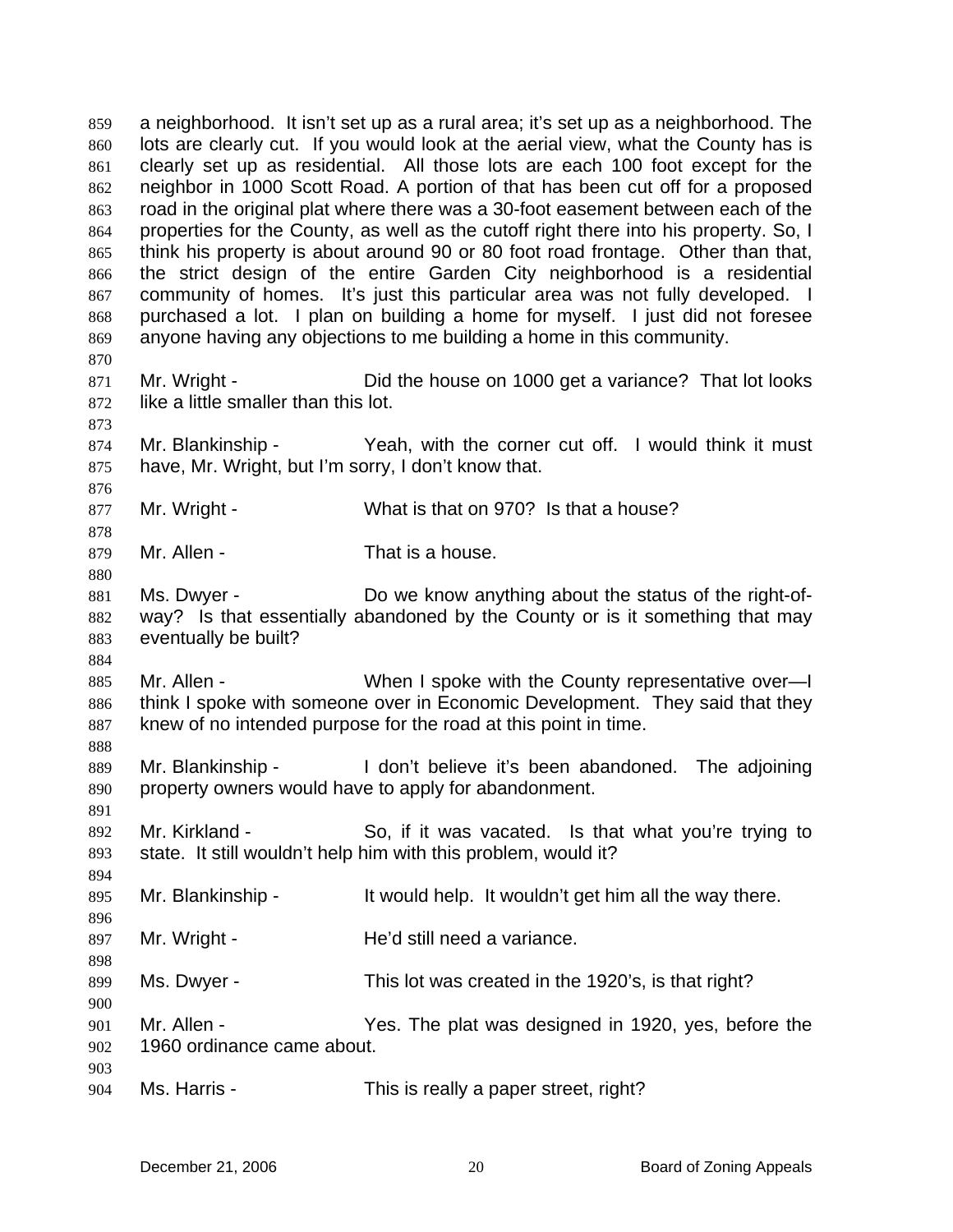905 906 907 908 909 910 911 912 913 914 915 916 917 918 919 920 921 922 923 924 925 926 927 928 929 930 931 932 933 934 935 936 937 938 939 940 941 942 943 944 945 946 947 948 949 950 Mr. Blankinship - Yes ma'am. Mr. Allen - The State Yes ma'am. I've spoken with my builder, and as I stated, the 20 foot setback on each side of the property line is not a problem. I plan on putting it pretty much in the middle. I think the width of the property will be somewhere between 36 and 32 feet wide, which puts me well within the setback that is suggested. Ms. Dwyer - **What would be your planned setback from Scott** Road? I noticed the house at 970 is fairly close to the road and the house at 1000 is set back more. We don't have continuity along the street. Had you given any thought to that? Mr. Allen - Not a whole lot, but some. It would probably be similar to around what 1000 is set back. Ms. Harris - The home at 970 is an older home? Mr. Allen - Yes ma'am, it is. Ms. Dwyer - Twould hate to see you set it back any further from the road than the house at 1000. Mr. Allen - I don't plan on setting it back too far. I want a nice size backyard and that would allow me to have a decent size backyard. Mr. Nunnally - Any other questions for Mr. Allen? Anyone here in opposition to this request? Mr. Allen - Thank you. Mr. Nunnally - **Have a seat, Mr. Allen. We'll call you back.** Ms. Beering - My name is Michele Beering and this is my husband, Mark. We aren't opposed to the individual building there. We were just worried that—I didn't want to open my door and have to kiss my neighbor. We wanted to make sure his property weren't this big humungous house. It takes away from our value when we go to sell. That was our main concern. If he's going to do what he says, then, he's clarified that it wouldn't be like that. I wanted to know what size home he was going to build there because all around us is really big houses being built now. That was one of the concerns and we had a concern. Mr. Beering - My name is Mark Beering. My concern was, I guess, in the front. It's like a swamp-type area there that stays wet all the time. What actually can be done about that? Also, I guess, by the County owning the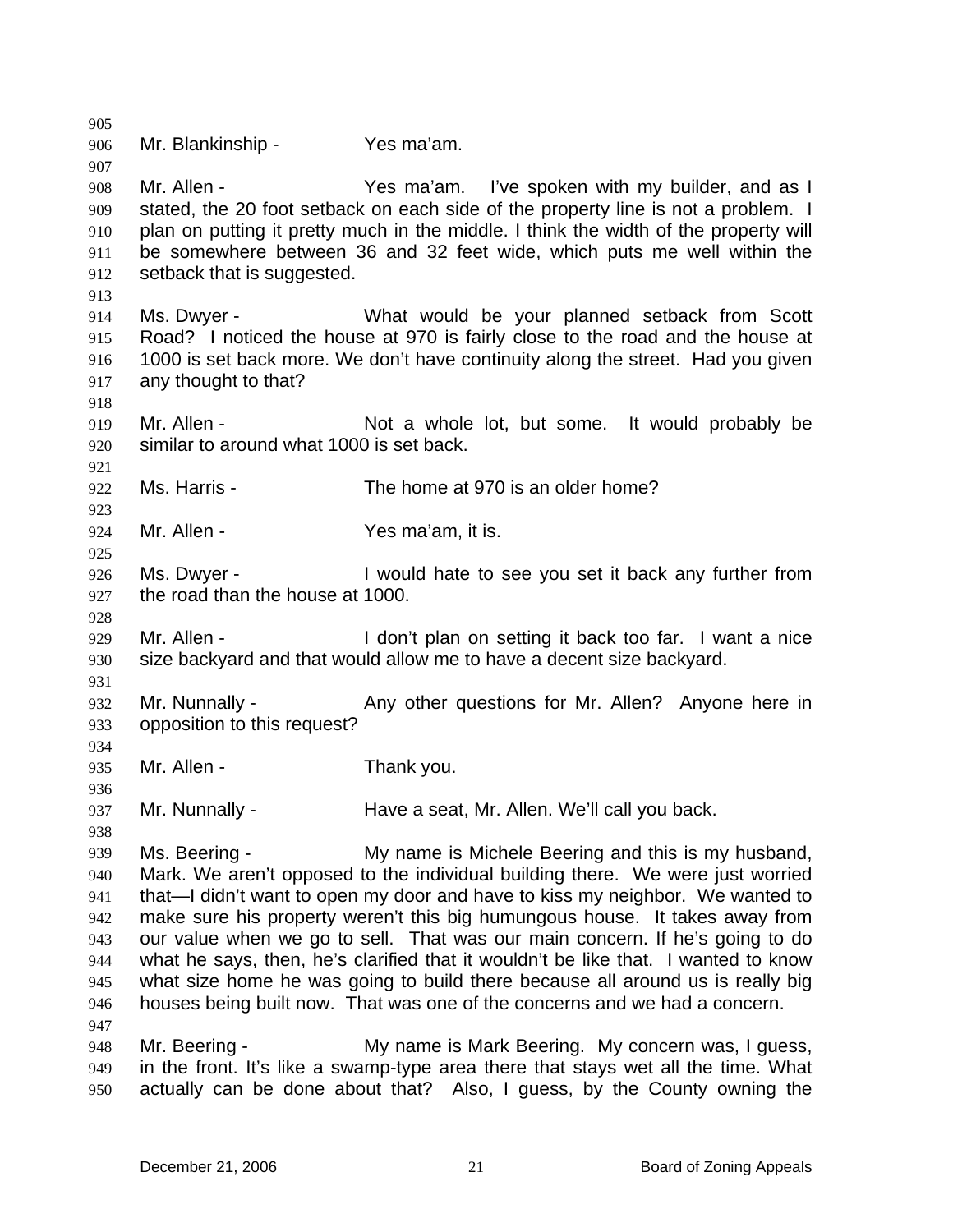property, his property is going to have at least what, 15 feet from the property line where the County owns? Ms. Beering - From each side. When we build, we'd have 15 on each side of the house? Ms. Dwyer - The's going to have 20. Ms. Beering - The's going to have 20 on each side? Ms. Dwyer - From his property line. Actually, there's a street area between your house and his property line. Ms. Beering - Do you know how wide the street area between his property line and ours would be? Mr. Blankinship - Just a moment and I'll see if this map will tell me. Mr. Wright - When was your house built? Ms. Beering - 2001, I think. Mr. Wright - Did you have to get a variance? Ms. Beering - The Mes. Gooden Construction Company. Mr. Wright - So, you're asking for the same thing he's asking for today. Ms. Beering - Yes. No. Yeah, we asked for the same thing, but we wanted to make sure the rules hadn't changed all of a sudden. He can build and not have that 15 on each side all of a sudden, he can just do whatever. That's all. We just wanted to make sure the rules hadn't changed. Mr. Wright - He's got the same requirements that you had to build. Ms. Beering - The Mes, we hope so. Mr. Wright - In so far as the side lot line and so forth. Ms. Beering - Chay. Ms. Dwyer - The condition imposes a greater restriction on the applicant. It requires a 20-foot setback from the side lines. Could you spell your last name, please?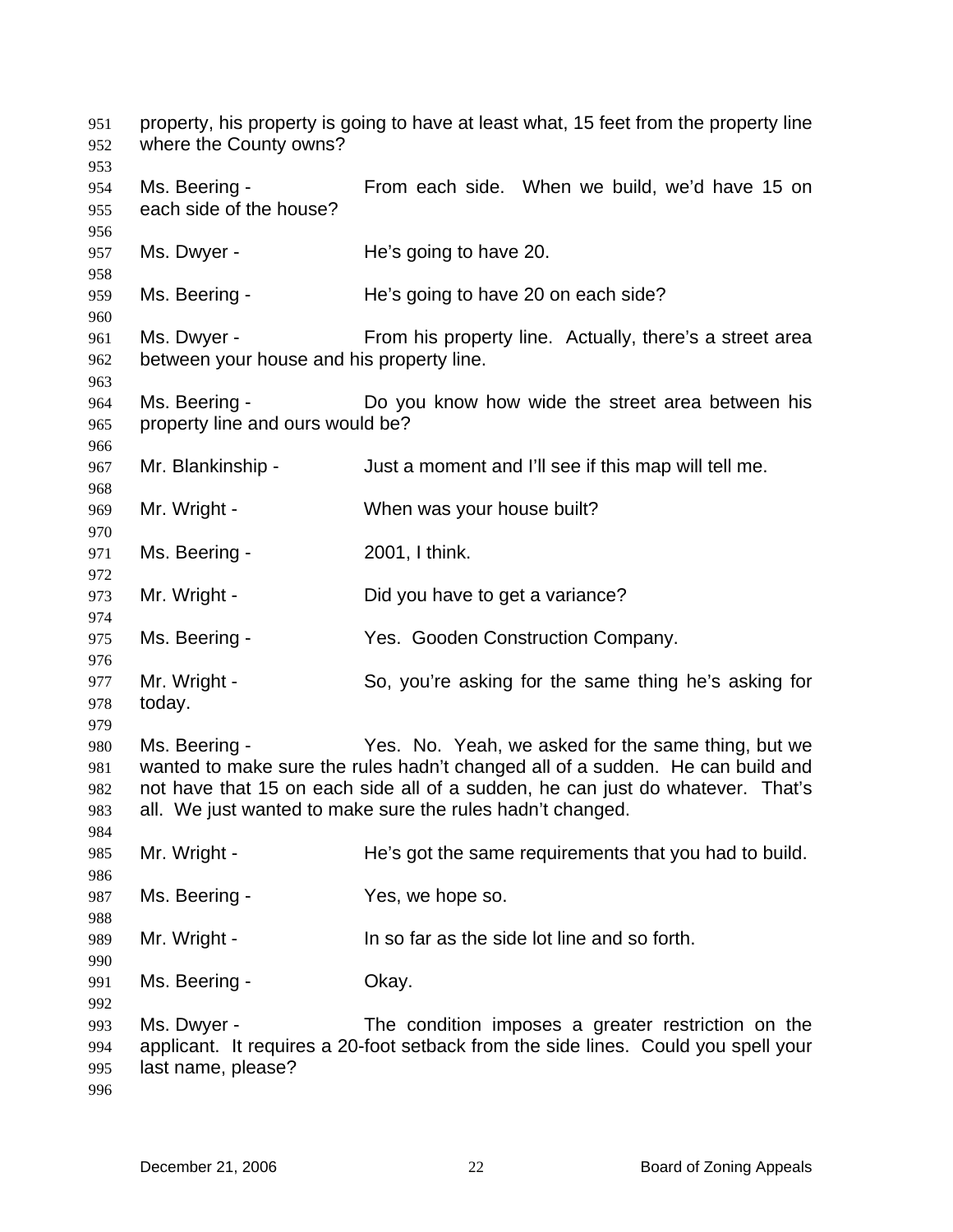| 997                                  | Ms. Beering -                                                              | B-E-E-R-I-N-G.                                                                                                                                  |
|--------------------------------------|----------------------------------------------------------------------------|-------------------------------------------------------------------------------------------------------------------------------------------------|
| 998<br>999                           | Mr. Blankinship -                                                          | I show the road right-of-way is 40 feet wide. I can't be                                                                                        |
| 1000                                 | sure that's accurate.                                                      |                                                                                                                                                 |
| 1001                                 |                                                                            |                                                                                                                                                 |
| 1002                                 | Ms. Beering -                                                              | We don't oppose it, we just want to make sure-                                                                                                  |
| 1003<br>1004                         | Mr. Beering -                                                              | That they're going to have enough if the road is-                                                                                               |
| 1005<br>1006                         | Ms. Dwyer -                                                                | Making sure your interests are protected.                                                                                                       |
| 1007<br>1008                         | Ms. Beering -                                                              | Yes.                                                                                                                                            |
| 1009<br>1010                         | Ms. Harris -                                                               | Do you have a swamp problem?                                                                                                                    |
| 1011<br>1012<br>1013                 | Mr. Beering -                                                              | In the front, it's-                                                                                                                             |
| 1014<br>1015                         | Ms. Harris -                                                               | You do?                                                                                                                                         |
| 1016                                 | Ms. Beering -                                                              | Yes ma'am. That side of the road is always flooded.                                                                                             |
| 1017                                 | Whenever it rains, it floods on that side.                                 |                                                                                                                                                 |
| 1018                                 |                                                                            |                                                                                                                                                 |
| 1019<br>1020                         | Ms. Beering -                                                              | Even if it's a light rain, you can see it's wet.                                                                                                |
| 1021<br>1022                         | Ms. Harris -                                                               | That's on your side?                                                                                                                            |
| 1023<br>1024                         | Ms. Beering -                                                              | His side.                                                                                                                                       |
| 1025<br>1026                         | Mr. Nunnally -                                                             | All right. Any other questions?                                                                                                                 |
| 1027<br>1028<br>1029                 | Mr. Beering -<br>little bit.                                               | It's right along in here and over towards the right a                                                                                           |
| 1030                                 | Ms. Dwyer -                                                                | How about further back?                                                                                                                         |
| 1031<br>1032<br>1033<br>1034<br>1035 | Mr. Beering -<br>have.                                                     | Further back, right in there it stays wet a little bit. I<br>don't know if they checked to see if it perked or what. That's the only concerns I |
| 1036<br>1037<br>1038<br>1039         | Mr. Nunnally -<br>the square footage?                                      | Thank you very much. Mr. Allen, will you come back<br>up, please? I think you know what size you're going to build. Can you give us             |
| 1040<br>1041<br>1042                 | Mr. Allen -<br>contractor.<br>haven't decided on a one- or two-car garage. | Right now I plan on building—I spoke with my<br>He has the home. The home is going to be 1800 square feet. I                                    |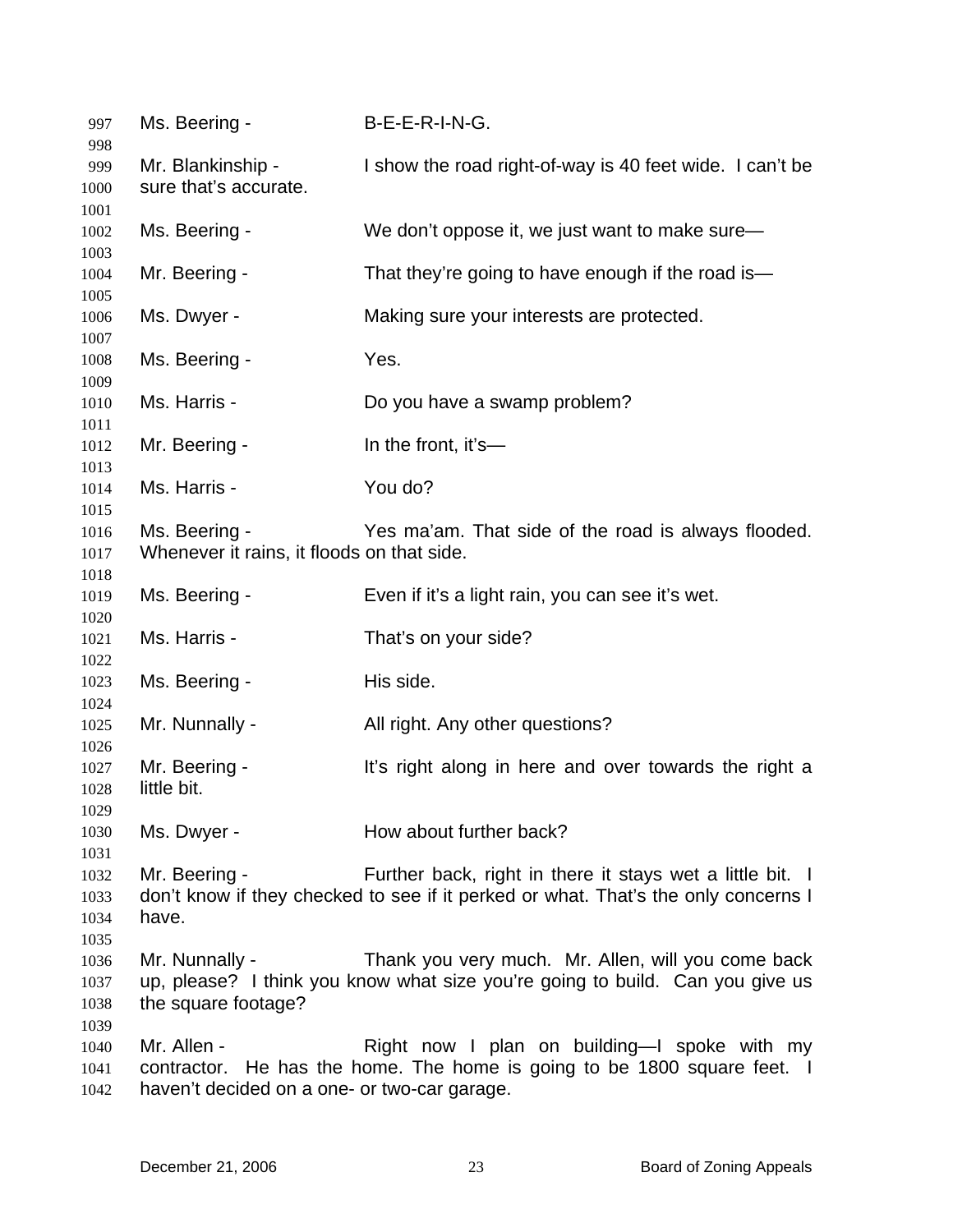1043 1044 1045 1046 1047 1048 1049 1050 1051 1052 1053 1054 1055 1056 1057 1058 1059 1060 1061 1062 1063 1064 1065 1066 1067 1068 1069 1070 1071 1072 1073 1074 1075 1076 1077 1078 1079 1080 1081 1082 1083 1084 1085 1086 1087 1088 Mr. Nunnally - That a two-story or a one-story? Mr. Allen - Two stories. That's why I say 36 to 42 feet wide because I hadn't decided on the one-car garage or the two-car garage. It isn't going to be any larger than 1800 square feet. I do believe from the plat, the large plat shows that the County's easement is a 30 foot easement in between the properties. I think at that time, the road only had to be 30 feet wide. Mr. Blankinship - You think it's 30 rather than 40. You may be right. This map is not accurate to the foot. Mr. Wright - Mr. Blankinship, what's the minimum size required for this zoning? Mr. Blankinship - It's 900. Mr. Wright - So, you'd be building twice the size that the ordinance permits. Mr. Allen - Yes sir. Mr. Blankinship - According to your records, the houses on either side are about 1,300 and 1,500. Fairly consistent with the neighborhood. Ms. Dwyer - The Have you looked into the drainage issues on the property? Mr. Allen - No, I have not looked into it. I've spoken with an engineer that's going to be doing a perk test for me and I'll have him look and tell me what would be the best proposed plan. It sounds like from what the gentleman was stating, that particular location, that's part of the County's easement and so I don't know how much I would be able to do. I'm assuming that it's coming from the roadway, the runoff from the roadway is causing the problems because behind all of that is a wooded area. I'm assuming it's coming from the roadway and it's in the County property. I doubt I'd be able to address that. That would be up to the County. Ms. Dwyer - You might also want to consider that as an issue when you decide how you're gonna build your house. Mr. Allen - I will. Ms. Dwyer - Varina has a lot of flat land that holds water. Ms. Harris - The Have you already purchased the land?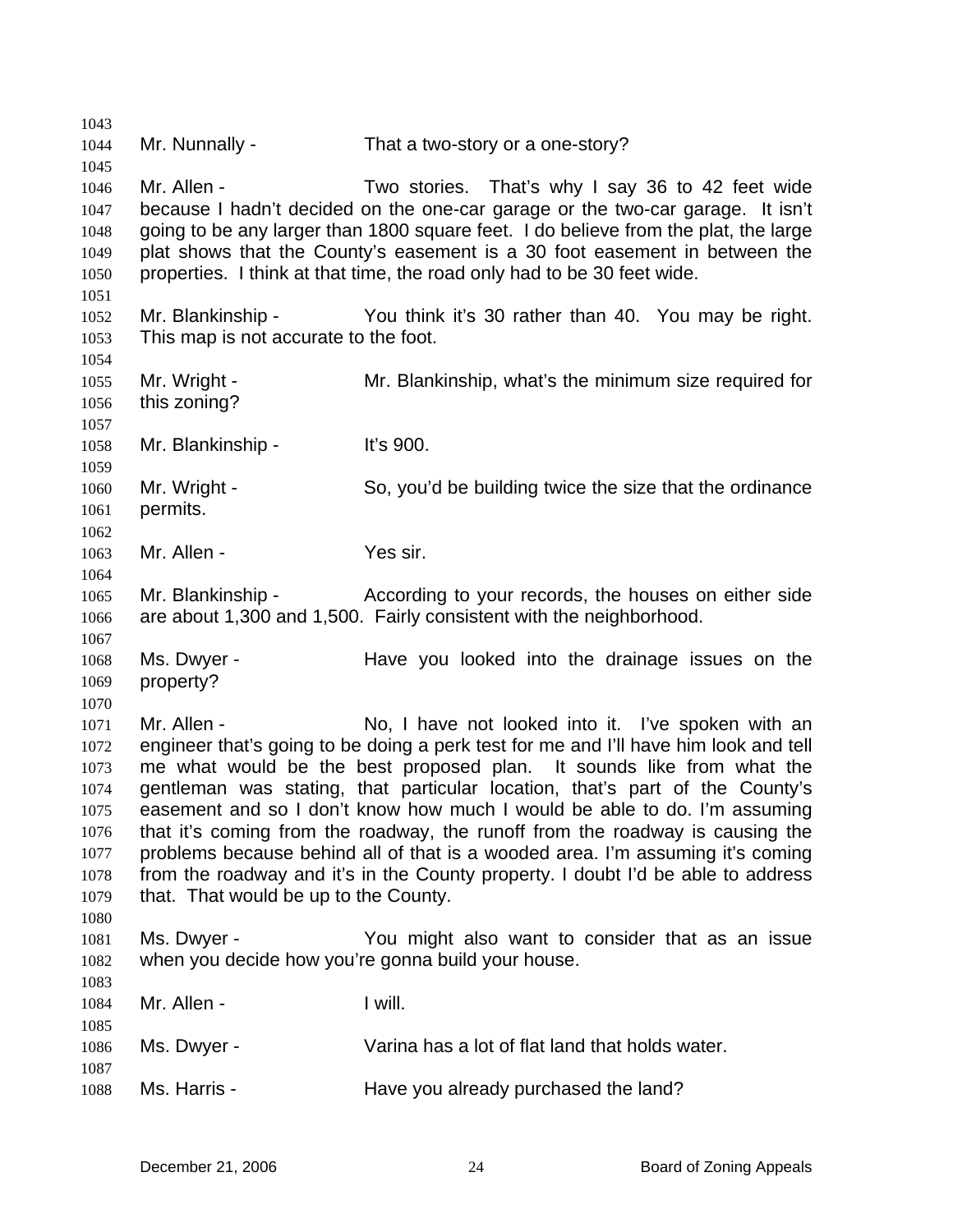1089 1090 1091 1092 1093 1094 1095 1096 1097 1098 1099 1100 1101 1102 1103 1104 1105 1106 1107 1108 1109 1110 1111 1112 1113 1114 1115 1116 1117 1118 1119 1120 1121 1122 1123 1124 1125 1126 1127 1128 1129 1130 1131 1132 1133 1134 Mr. Allen - The Yes, I already own the land. Mr. Nunnally - All right, sir. Thank you so much from coming down. Mr. Allen - Thank you very much. Mr. Nunnally - A-49-2006, L. Wendell Allen. **DECISION**  Ms. Harris - The Move that we approve the variance because without the variance, there's no reasonable beneficial use of this property, which was deeded back in the 20's. The other lots in the neighborhood are of similar size. Mr. Nunnally - Motion by Ms. Harris. Do I have a second? Mr. Kirkland - **I'll second that.** Mr. Nunnally - Second by Mr. Kirkland. All in favor—Oh, excuse me. Discussion? Ms. Dwyer - My only concern, and as I looked at the site plan, one of the houses is very close to the property on one side of this lot, one is quite a distance from Scott Street. I'm going to—What do you all think about putting a condition that requires the house on this property to be no closer to Scott Street than the house at 1000 Scott Street, to have some continuity along the street so at least new construction is in alignment. Mr. Kirkland - I have no problem with that as long as it doesn't interfere with his septic system. He might have to move his house further forward a little bit to get enough land in the back for it to perk. Ms. Dwyer - The it's too far forward, then the next one over is going to be looking into the— Mr. Kirkland - Yeah. I would like them to in line, too, as long as it doesn't affect his septic. If it's wet, it's going to be a rather large thing unless he uses an alternative septic system. Mr. Wright - I thought he said he was going to try to line it up with that. Ms. Harris - The did. He also has an engineer looking into the [unintelligible].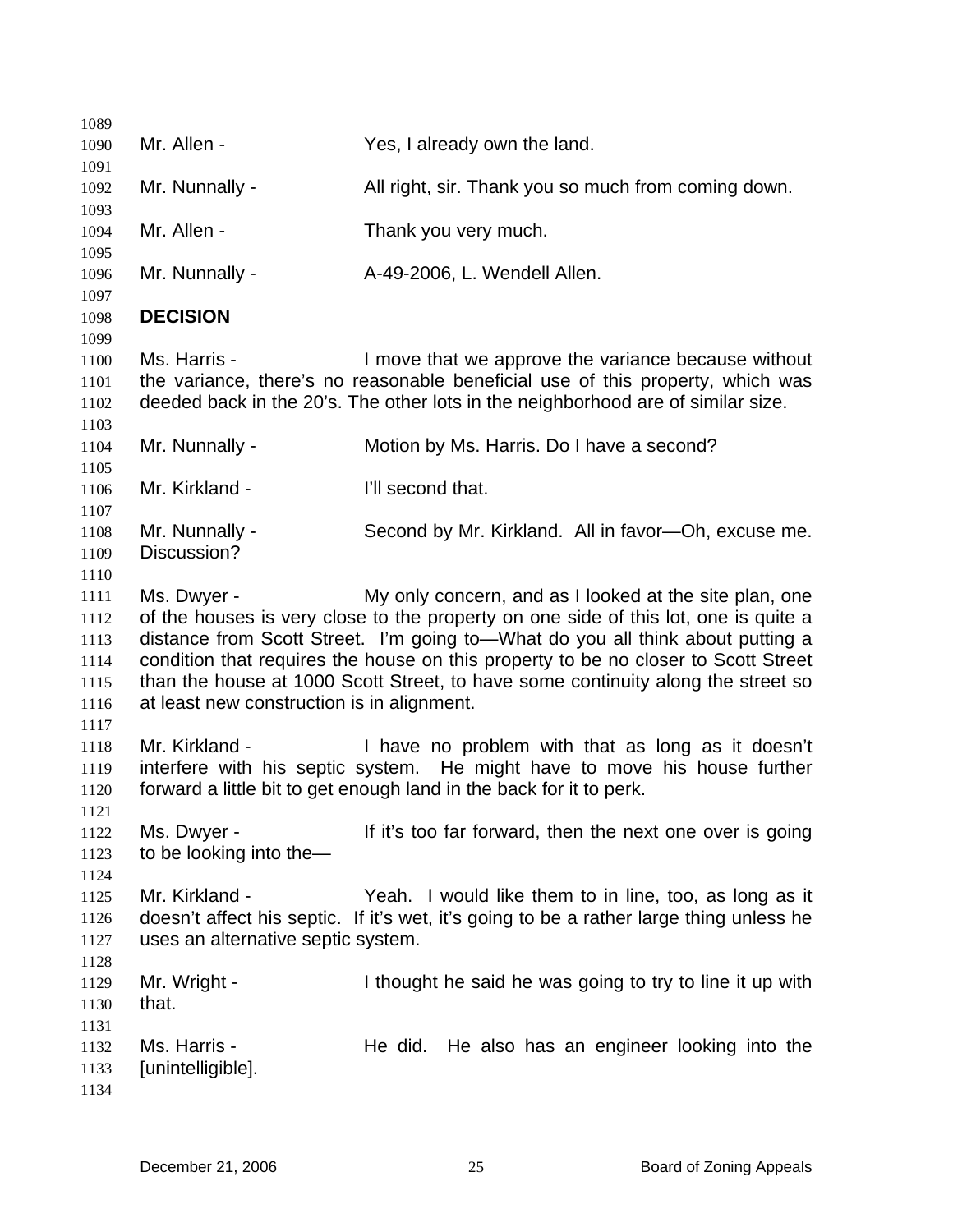| 1135<br>1136<br>1137<br>1138<br>1139                 | Mr. Kirkland -                                                   | Seems to me Scott Road seems to be very wide<br>through there so most of his front yard looks like the area through there, the<br>easement, looks like it's the County's. That seems like a very wide stretch<br>through there, more than 50 feet. Yes ma'am, I'm in agreement in keeping in<br>line as long as it doesn't affect his septic. I don't know how we can word that.                              |
|------------------------------------------------------|------------------------------------------------------------------|---------------------------------------------------------------------------------------------------------------------------------------------------------------------------------------------------------------------------------------------------------------------------------------------------------------------------------------------------------------------------------------------------------------|
| 1140<br>1141<br>1142<br>1143                         | Ms. Dwyer -<br>of that?                                          | Can you think of a way to word it that would take care                                                                                                                                                                                                                                                                                                                                                        |
| 1144<br>1145                                         | Mr. Blankinship -                                                | I guess what I'm not sure about is the house at 970.                                                                                                                                                                                                                                                                                                                                                          |
| 1146<br>1147                                         | Ms. Harris -                                                     | That's an older home. The neighborhood is like that.                                                                                                                                                                                                                                                                                                                                                          |
| 1148<br>1149                                         | Mr. Kirkland -                                                   | I think that was the home place.                                                                                                                                                                                                                                                                                                                                                                              |
| 1150<br>1151                                         | Ms. Harris -                                                     | Yes.                                                                                                                                                                                                                                                                                                                                                                                                          |
| 1152<br>1153<br>1154                                 | Mr. Blankinship -                                                | If we're pushing this house back, then we're pushing it<br>into 970's backyard. If we push it forward, then 1000 is in his backyard.                                                                                                                                                                                                                                                                          |
| 1155<br>1156<br>1157<br>1158                         | Ms. Harris -<br>by what the experts say is going to be the best. | I think he has experts working on it when it comes to<br>the construction and wet problems they have. I think they're going to have to go                                                                                                                                                                                                                                                                     |
| 1159<br>1160<br>1161<br>1162<br>1163<br>1164<br>1165 | Mr. Kirkland -<br>the 1000 to the new house.                     | One thing, there is a buffered zone, Mr. Blankinship,<br>from the old house to the property line of 970. All those trees are there so if he<br>did push it back even with the one, it would be kind of buffered a little bit by trees,<br>I think. Don't you think? At least by this aerial that's what it's showing. The<br>distance seems to be greater from the 970 house to the new house than it is from |
| 1166<br>1167<br>1168<br>1169<br>1170<br>1171         | Ms. Dwyer -<br>lots.                                             | I don't feel that strongly about it, it's just a concern I<br>have about developing some consistency in the streetscape along here, as we<br>have an older subdivision with smaller lots. If you don't think it's workable, Mr.<br>Blankinship, I don't mind withdrawing that. We're dealing with some substandard                                                                                            |
| 1172<br>1173<br>1174<br>1175                         | Mr. Kirkland -<br>keeps going.<br>there?                         | 1004 and 1008 will probably be in here shortly, if this<br>1004 and 1008. There are no existing dwellings on those, are                                                                                                                                                                                                                                                                                       |
| 1176<br>1177                                         | Mr. Blankinship -                                                | No.                                                                                                                                                                                                                                                                                                                                                                                                           |
| 1178<br>1179                                         | Mr. Kirkland -                                                   | You need to start lining them up somewhere.                                                                                                                                                                                                                                                                                                                                                                   |
| 1180                                                 | Mr. Blankinship -                                                | Yes.                                                                                                                                                                                                                                                                                                                                                                                                          |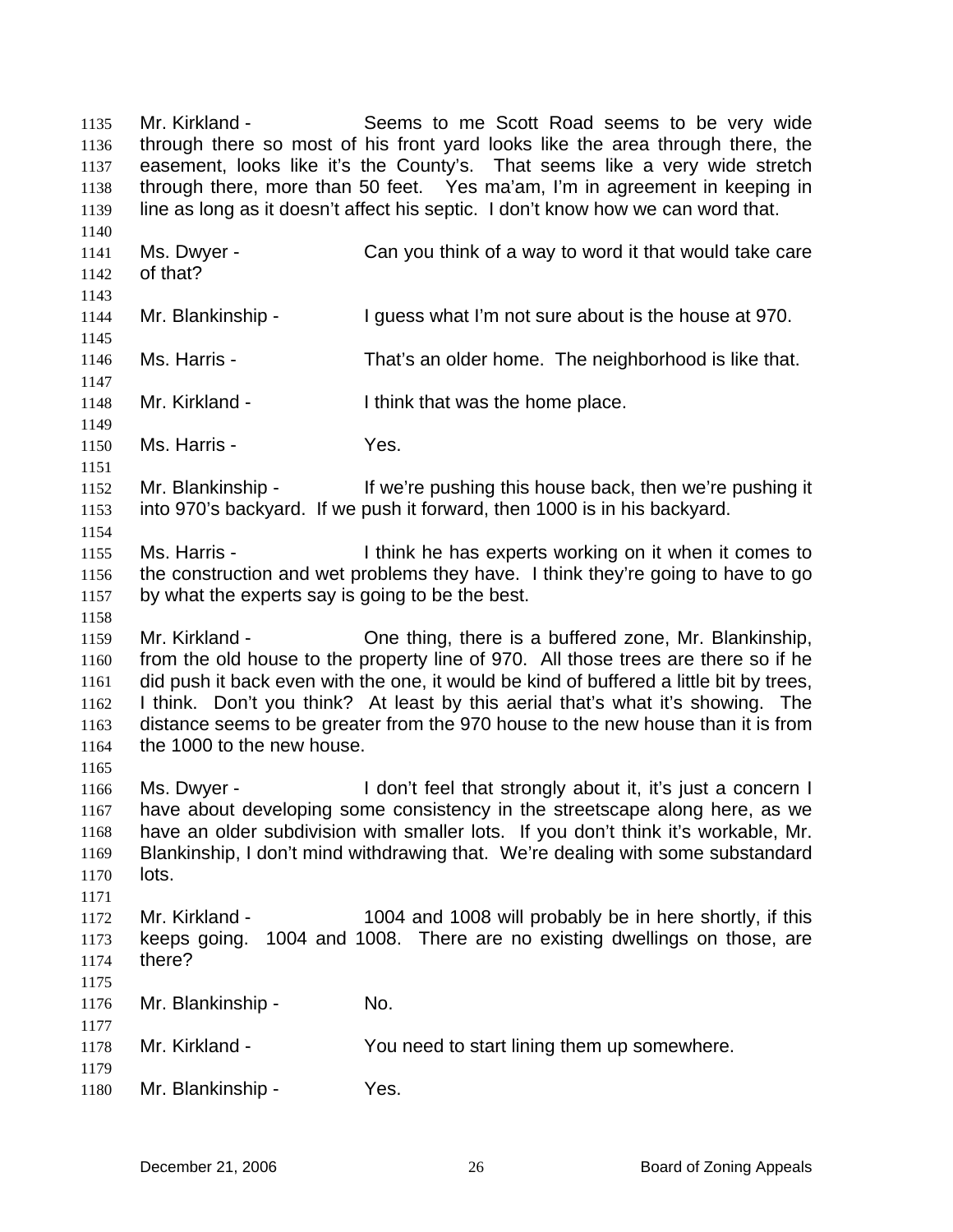Ms. Dwyer - We can line them up from now forward. Mr. Wright - You could say if you really wanted to, that the house would be located so that it would at least be in line with 1000. Ms. Harris - This was not her concern. The concern of those homeowners was the buffer area and they seemed satisfied. Ms. Dwyer - This is not something that they mentioned. I think if they're looking in somebody's backyard—If that was somebody else's house, they wouldn't be happy. Mr. Wright - They're required to put it back 50 feet, aren't they? Ms. Harris - The Yes. Ms. Dwyer - How far back is 1000? Mr. Blankinship - About a 100. Roughly 100 feet. Mr. Wright - The You put it back 50 feet, you could draw a line from 1000 to 970 and it would probably be right straight. Mr. Blankinship - You'd probably cross it at some point. Ms. Harris - Might be more than that because of the wet problem he has. I think it's [unintelligible] for us to sit here and determine just how many feet, other than going by the guidelines that the County set. Mr. Nunnally - Okay, what are we going to do? Are we going by Ms. Harris' motion or are we going to say its got to be lined up with the other house? Ms. Harris - I think the County's taken care of that when it said 50 feet, don't you think? If his engineer finds that he can't do that because of the problem that site has, that site imposes, then they're going to have to move it back probably even further. He bought the lot, so I hope he knows what he's-Mr. Wright - You could say that it will not be more than 100 feet back. That makes it even with 1000. That gives him between 50 feet to work it. Mr. Kirkland - That's good. No more than 100, no less than 50. Mr. Wright - The Muslim Lit's got to be 50 feet. Mr. Kirkland - Right.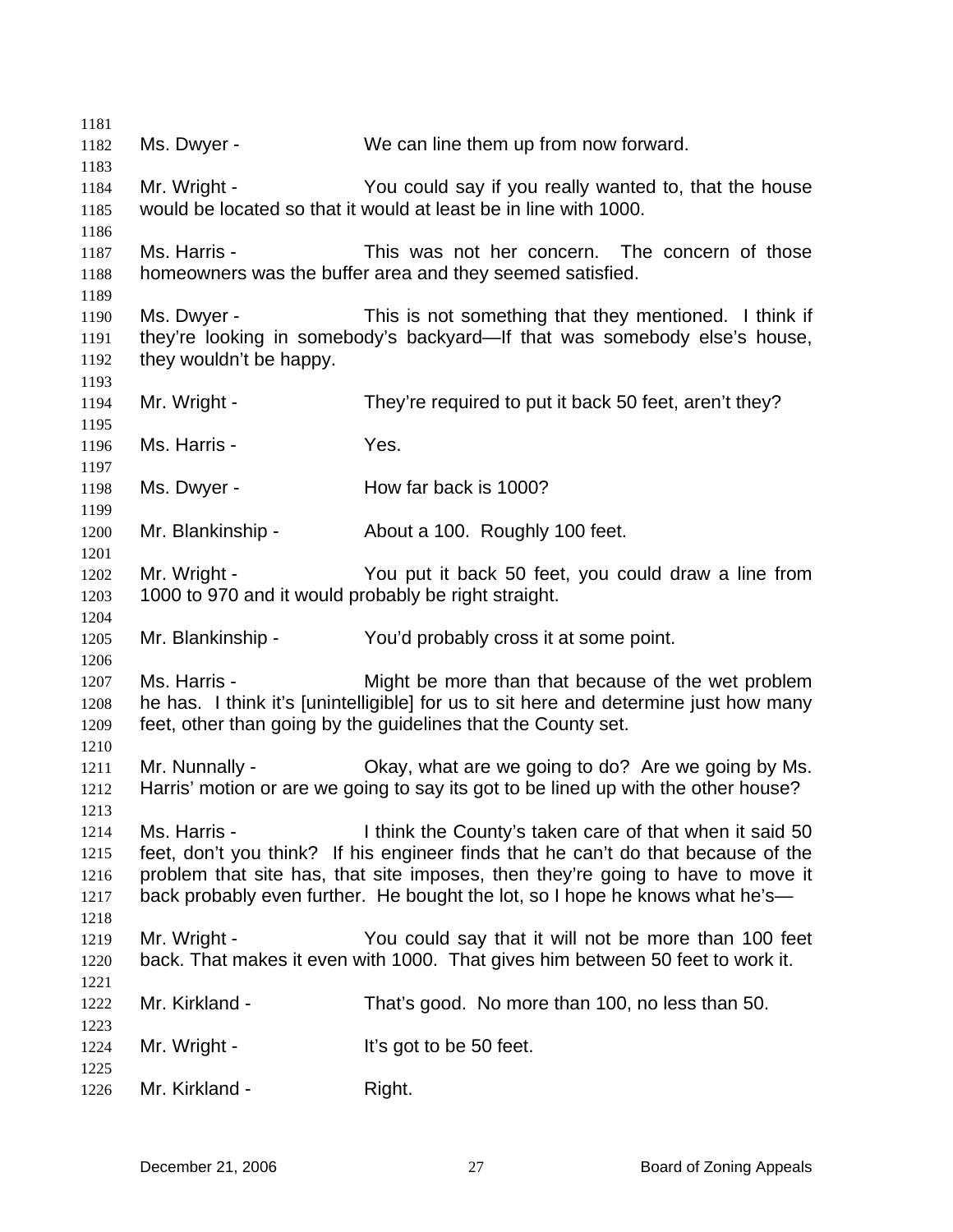1227 1228 1229 1230 1231 1232 1233 1234 1235 1236 1237 1238 1239 1240 1241 1242 1243 1244 1245 1246 1247 1248 1249 1250 1251 1252 1253 1254 1255 1256 1257 1258 1259 1260 1261 1262 1263 1264 1265 1266 1267 1268 1269 1270 1271 1272 Mr. Wright - The You could say shall be no more than 100 feet from Scott Street. Ms. Dwyer - That boxes it in a little bit. Mr. Kirkland - Yes. Mr. Nunnally - You got that, sir? Ben? Mr. Blankinship - Yes sir. Mr. Nunnally - Okay. All in favor say aye. Opposed? Been approved. After an advertised public hearing and on a motion by Mr. Harris, seconded by Mr. Kirkland, the Board **granted** application **A-49-2006** for a variance from Section 24-95(b)(8) to build a one-family dwelling at 978 Scott Road (Garden City) (Parcel 785-758-4511). The Board granted the variance subject to the following conditions: 1. This variance applies only to the lot width and lot area requirements for one dwelling only. All other applicable regulations of the County Code shall remain in force. 2. Approval of this request does not imply that a building permit will be issued. Building permit approval is contingent on Health Department requirements, including, but not limited to, soil evaluation for a septic drainfield and reserve area, and approval of a well location. 3. At the time of building permit application, the applicant shall submit the necessary information to the Department of Public Works to ensure compliance with the requirements of the Chesapeake Bay Preservation Act and the code requirements for water quality standards. 4. The proposed dwelling shall be set back a minimum of 20 feet from each side property line. 5. The proposed dwelling shall be built on a crawl space with an exterior brick foundation. 6. [ADDED] The proposed dwelling shall be set back no more than 100 feet from the right-of-way of Scott Road.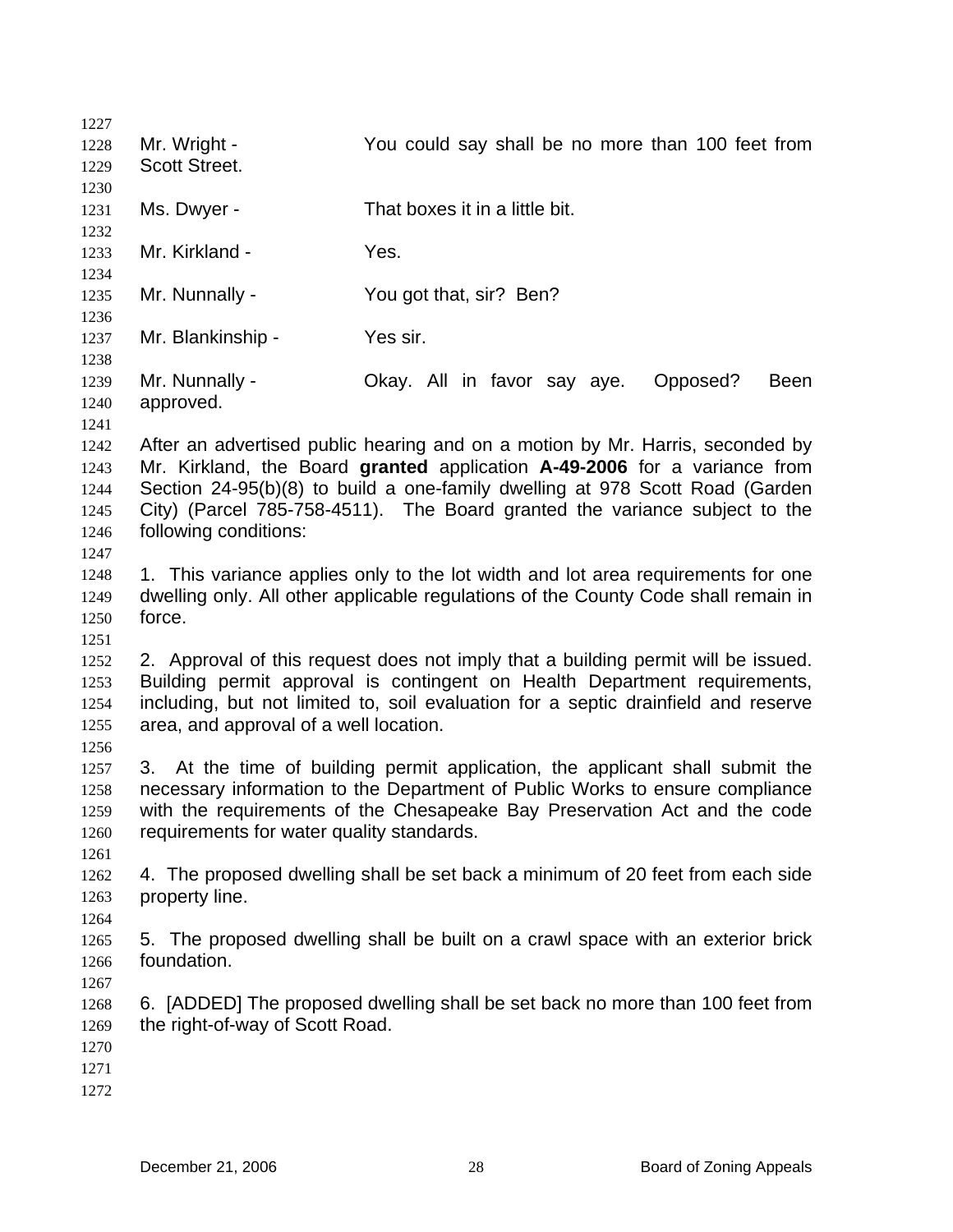1273 Affirmative: Dwyer, Harris, Kirkland, Nunnally, Wright 5 1274 1275 1276 1277 1278 1279 1280 1281 1282 1283 1284 1285 1286 1287 1288 1289 1290 1291 1292 1293 1294 1295 1296 1297 1298 1299 1300 1301 1302 1303 1304 1305 1306 1307 1308 1309 1310 1311 1312 1313 1314 1315 1316 1317 1318 Negative: 0 Absent: 0 Mr. Nunnally - Next case, Mr. Blankinship, **UP-47-2006 VULCAN CONSTRUCTION MATERIALS, LP** requests a conditional use permit pursuant to Sections 24-103 and 24-52(d) to extract materials from the earth at 4705 Curles Neck Road (Parcels 833-678- 0193, 833-680-7719 and 836-667-5251), zoned A-1, Agricultural District (Varina)**.**  Mr. Nunnally - Anyone else here interested in this case? If so, will you please stand and raise your right hand? Mr. Blankinship - The Raise your right hand, please. Do you swear the testimony you're about to give is the truth and nothing but the truth so help you God? Mr. Nunnally - Please state your name for the record, sir, and tell us what you're requesting. Mr. Lewis - My name is Monty Lewis. I'm with Lewis and Associates, civil engineers on this project for several years now. With me is Tom Brazzle with Vulcan. What we're asking for is to continue the mining that right now is—I you look on your map, the areas in green are what you approved in '05, this area. We put the bridge in across here to service this area. What we're asking for is the mining area in this purple color on this side and then the extension on the north side of this mining area. We're presently mining this area and the green area right now. The bridge is in place. I haven't heard of any problems that they've had with the bridge or with dust problems. I rode by there last weekend and everything looked fine. We've met with Public Works a couple of times about erosion control on the north side and reconfigured ourselves that we're mining to do a better job on the ENS. We have applied for the ENS plans with the County. It's going to be in two phases on this side because we have some wetlands to deal with. Our first phase will not impact any wetlands. Our second phase, we have to get the wetlands permit, which we're applying for now. We have monitoring wells in place. Tom can help me out here. I believe they are—We have a perennial stream, an RPA along right here at this side. We have a buffer that we're reforesting. That was due to none of our work, but the landowner had it timbered and they went too far. We're going to reforest that. We're going to be creating wetlands that were with this '05 case down in this area as part of the permit with the DEQ in the core. We have monitoring wells between us and the perennial stream. This area drains down to this perennial stream. Our area drains this way, so our mining activities here do not impact any wells that they may have on this side, because they get—Their water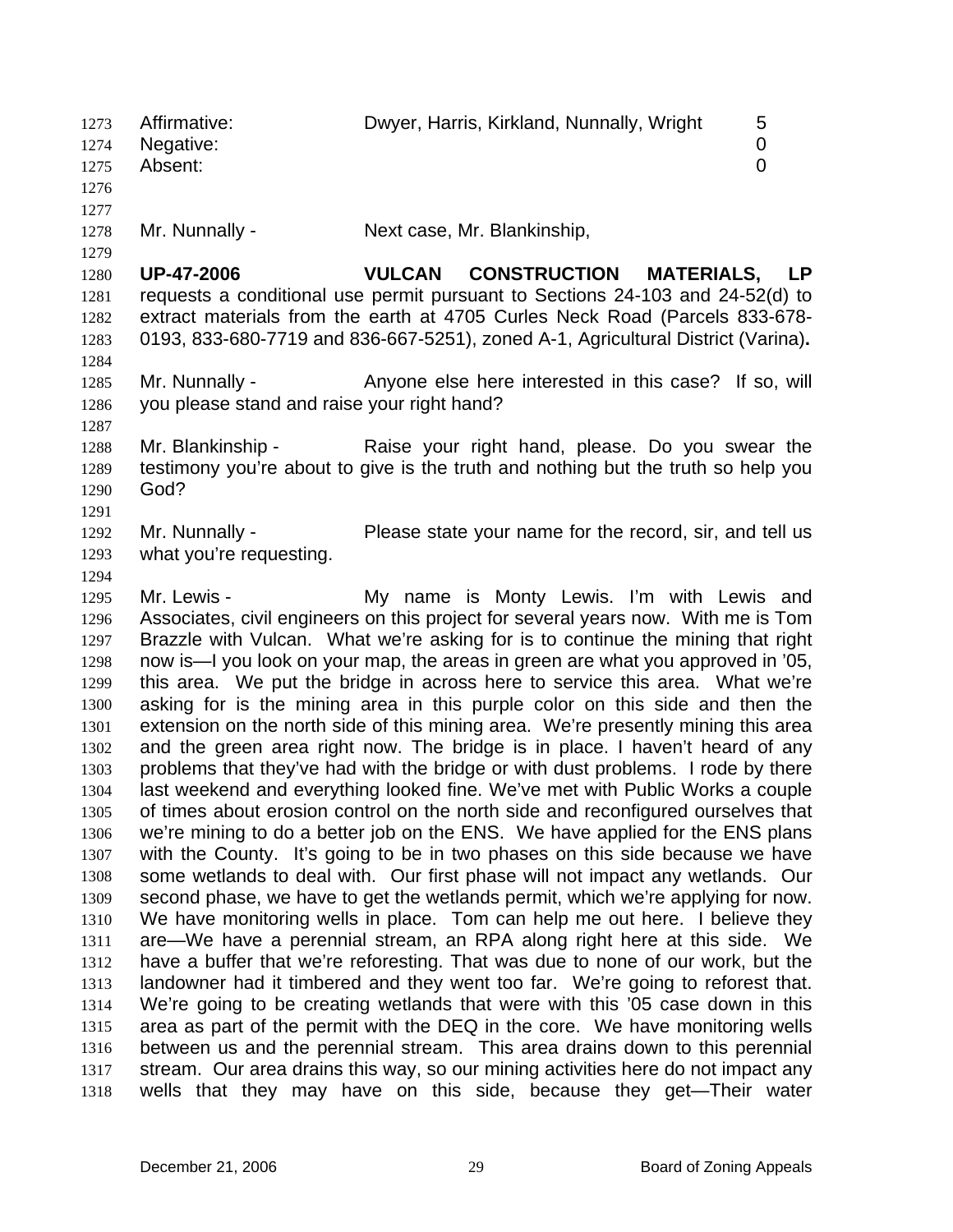underground flows kind of like is does on the surface down towards the perennial stream. As a condition of the '05 case, we've put in monitoring wells and we're watching those. We haven't really had to pump any of these areas. Once it's all finished and reclaimed, they'll be more like recharge areas because this one will drain into the wetland, which will go into the perennial stream. In these areas, it'll be open pits like we have on this side of Curls Neck where it holds the water and it perks into the sand. If you have any questions, I'll be glad to answer them. 1319 1320 1321 1322 1323 1324 1325 1326 1327 1328 1329 1330 1331 1332 1333 1334 1335 1336 1337 1338 1339 1340 1341 1342 1343 1344 1345 1346 1347 1348 1349 1350 1351 1352 1353 1354 1355 1356 1357 1358 1359 1360 1361 1362 1363 1364 Ms. Dwyer - What about wells south of New Market? Is there any monitoring of those? Mr. Brazzle - If I could, my name is Tom Brazzle. I'm a manager of Geological Services with Vulcan Materials. Mr. Nunnally - Can you get into that microphone so we can hear a little better? Mr. Brazzle - Yes sir. We hired a professional hydrologist from Northern Virginia, a Dr. David Bust, to design the layout of the observation wells. We have three in this area. We have one along the power line near Route 5 and we have one here. We're encircling these areas that we're mining. We monitor those at least once a month and to the best of my knowledge, there's been no significant change in the water levels. In fact, this area here was—This is depleted and we now have a lake in that area. Mr. Wright - Mr. Blankinship, may I ask a question? I understand all the materials, the excavated materials will be removed through, on the James River by barge. Is that correct? Mr. Blankinship - Yes sir. Mr. Wright - What is #15, "Trucks shall be loaded in a way to prevent overloading or spilling on any [unintelligible] or on any public road." How does that—They're not taking any materials off on a public road, are they? Mr. Blankinship - No sir. That's a standard condition that probably should have been removed. Mr. Wright - I was just curious, because that indicates to me that they could take it off on a public road. Don't we need to eliminate that, that particular condition? Mr. Blankinship - Probably should, yes sir. Mr. Wright - Ckay.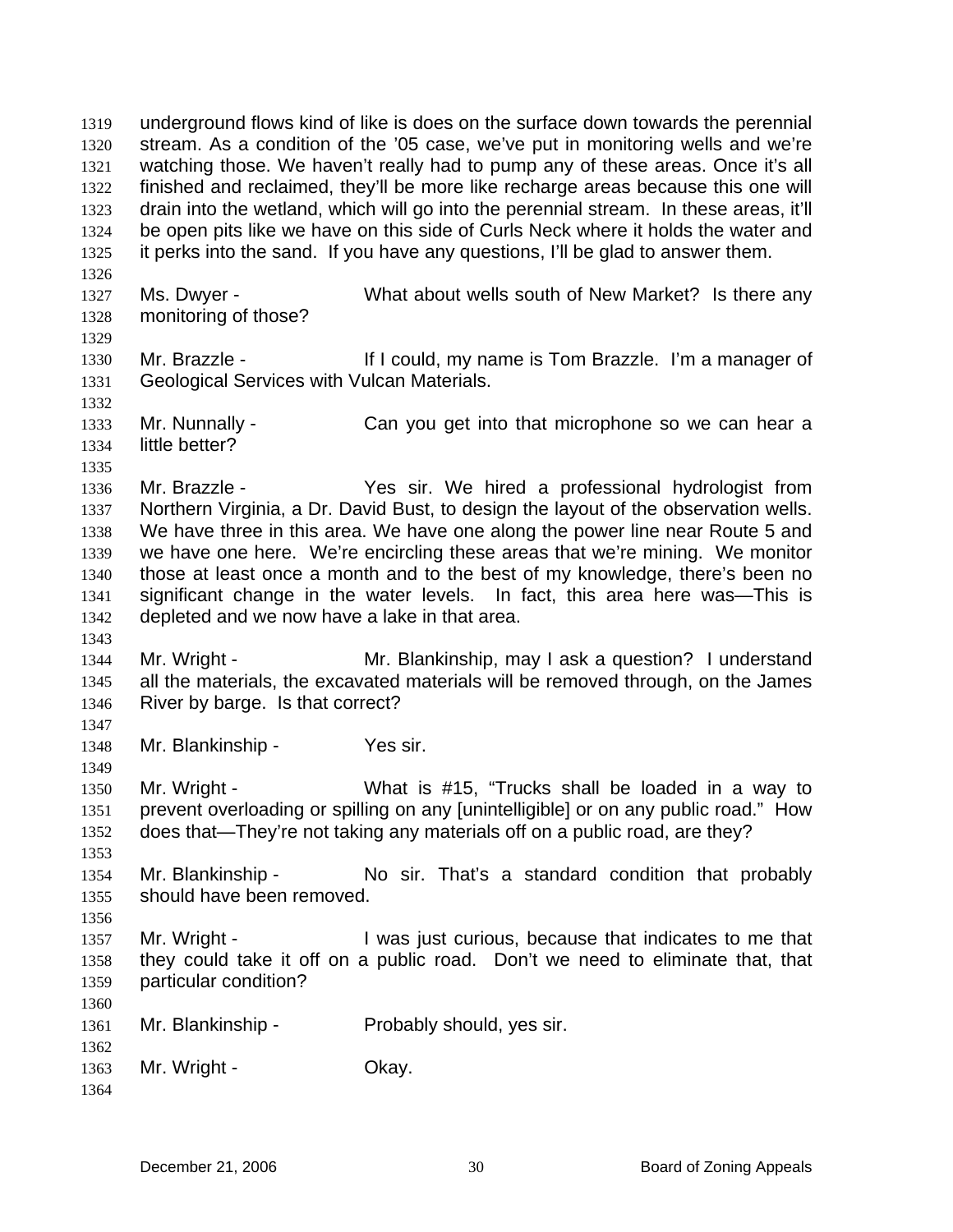Ms. Harris - I do come through this way and I do admire how you keep the area clean. I was looking week before last. You put some type of materials on the road, do you, to water down or something? 1365 1366 1367 1368 1369 1370 1371 1372 1373 1374 1375 1376 1377 1378 1379 1380 1381 1382 1383 1384 1385 1386 1387 1388 1389 1390 1391 1392 1393 1394 1395 1396 1397 1398 1399 1400 1401 1402 1403 1404 1405 1406 1407 1408 1409 Mr. Lewis - Correct. We have to keep dust down, so periodically a water truck runs through all of the roads and wets it down. Ms. Harris - Chay. So, if there's dust, that's from the mining? It's not from the spilling of materials, getting back to Condition 15. Mr. Lewis - Right. The dust is mainly from the traffic of the tractors and the trucks. It's not really the mining operation that creates the dust. It's mined down here, loaded on trucks, and then the trucks come down the road. As the trucks travel on the road, you have to watch the dust from that. Ms. Dwyer - Again, they're not on a public road. Mr. Lewis - No ma'am. Ms. Dwyer - They're just crossing on the bridge and otherwise they're on private property. Mr. Wright - The Is there much traffic in and out of the property? Mr. Lewis - The Music of The Tom talk to how many times the trucks cross that bridge. They extract materials here, come across the bridge and down through here, way on down to the James River loading area. Mr. Wright - They don't go on a public road. Mr. Lewis - No sir. The only trucks that would cross right here is the workers coming in, in the morning. Their pickup trucks will come in here. We have a parking area for them. We probably have one or two workers that come in. Mr. Brazzle - I would guess no more than three or four. Normally, you have one person who operates the equipment that loads the trucks and there may be a bulldozer operator. Normally, you have one person in that area. Mr. Wright - Number 13, that talks about a flagman to control traffic onto the public road. The way this operation is, that may be the people who are driving there to work, but I would not anticipate there would be a lot of traffic in and out of the site, if all of the material is taken and off-loaded onto barges on the river.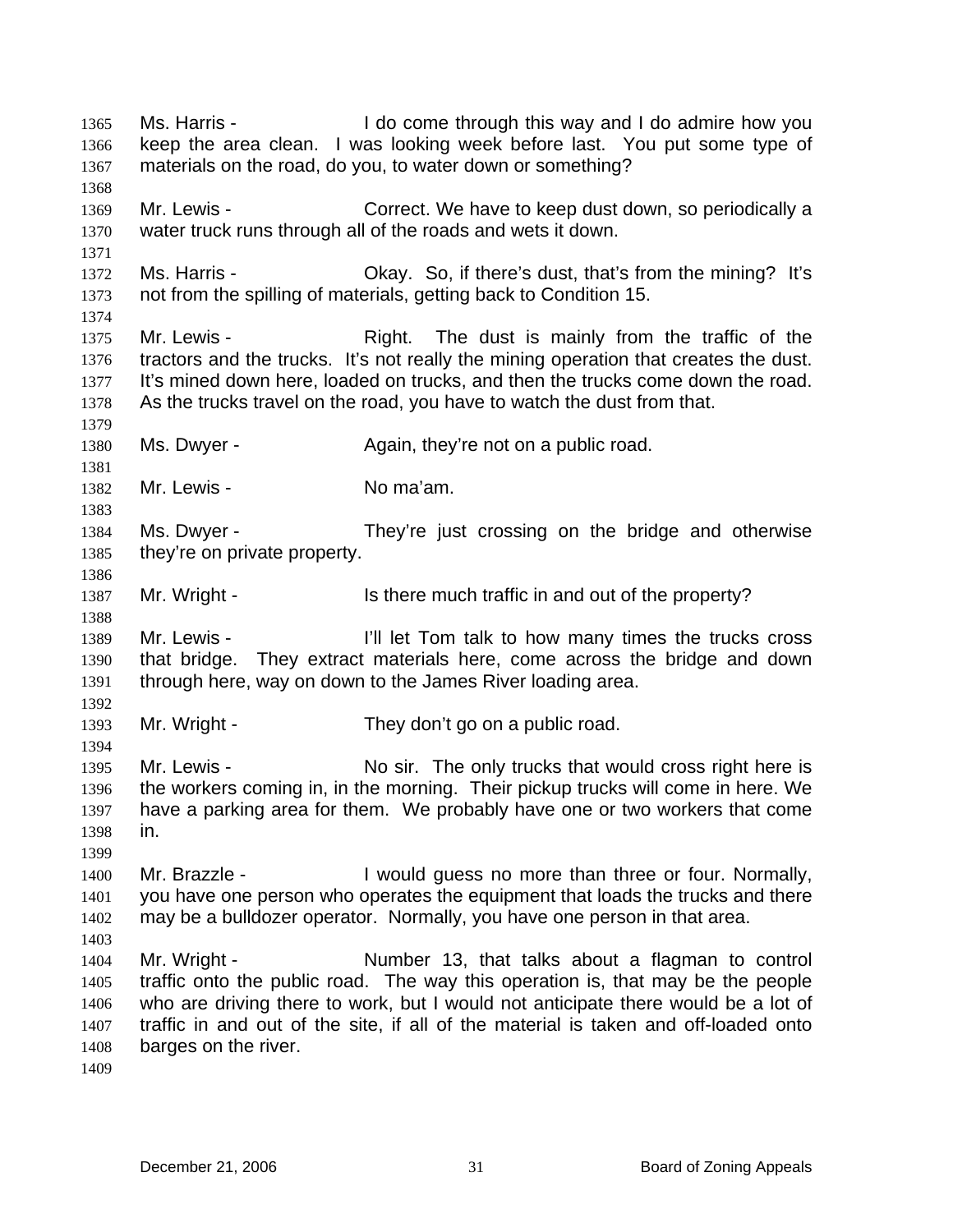Mr. Blankinship - The don't believe we've ever asked them to provide a flagman. Mr. Wright - You don't need a flagman, do you? Mr. Lewis - We don't need a flagman, we never had one. We didn't have any problem with the condition staying there if you want it because it does say if warranted by the Police Department. Mr. Wright - I would think that you wouldn't want a condition that you have to have a flagman if you don't need one. Ms. Dwyer - Well, on the other hand, if something happened to the bridge, let's say, and they had to use, for any reason, had to use the roadway, it might be good just to leave those standard conditions in there. If they don't apply, you don't use them. Mr. Lewis - The Right. The requirement is only there, I believe, if it was required by the police. Mr. Blankinship - Right. Mr. Lewis - We leave it to their discretion. We're okay. Mr. Wright - Do you have a flagman? Mr. Lewis - No sir. Mr. Wright - Then you're violating the condition. Mr. Lewis - The Only if the police say we're required to have a flagman. Mr. Wright - It says, "Shall provide a flagman." Mr. Blankinship - The second sentence. "The flagman will be required whenever the Division of Police deems necessary." I don't think there's any harm in deleting the condition. Mr. Wright - Ckay. Mr. Lewis - We're fine with leaving it. Ms. Harris - They have trucks that go in and come out periodically; I've seen.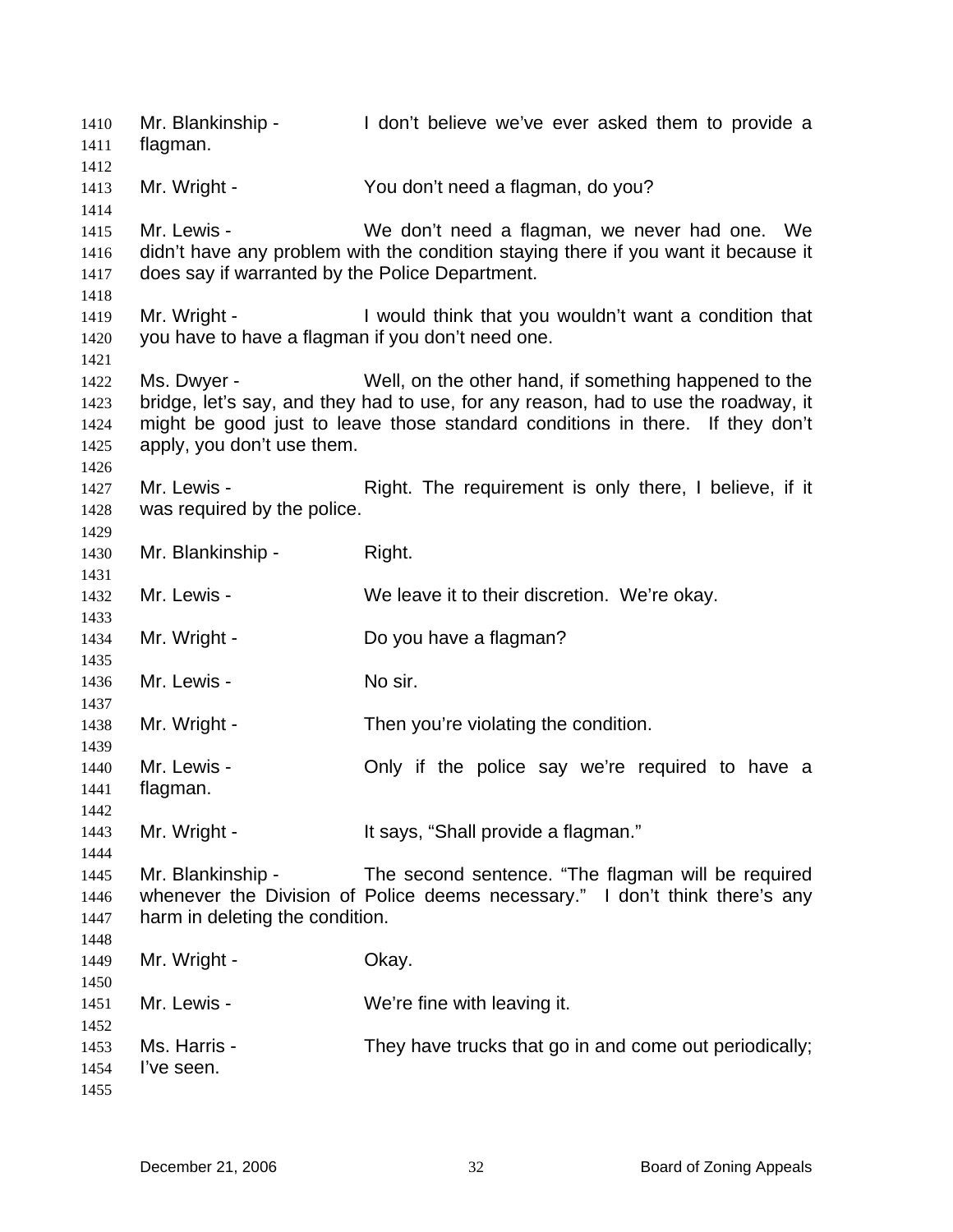Mr. Lewis - The Workers coming to work and going— 1456 1457 1458 1459 1460 1461 1462 1463 1464 1465 1466 1467 1468 1469 1470 1471 1472 1473 1474 1475 1476 1477 1478 1479 1480 1481 1482 1483 1484 1485 1486 1487 1488 1489 1490 1491 1492 1493 1494 1495 1496 1497 1498 1499 1500 Ms. Harris - No, they're not pickup trucks. They're steel trucks I've seen come out of that site where the sign is near New Market Road. Mr. Brazzle - Excuse me, ma'am, do you mean the entrance to the farm? Ms. Harris - No, it says, "Vulcan." Mr. Brazzle - Yes ma'am. There are two columns at the entrance to the farm. Is that where you're referring to? Ms. Harris - I am not— Mr. Brazzle - What brick columns? Ms. Harris - I'm not sure. I just know the sign [unintelligible] Vulcan and periodically that come out. Mr. Brazzle - The State of the could be maintenance, it could be the farm trucks. The farmer—The land that their farm is—It's leased to a farmer I believe named David Hoola. They bring out semis with grain and other products. Mr. Kirkland - Do they use the same road as your operation? Is that what you're saying? Mr. Brazzle - No sir. They do not use the hall road that crosses Route 5, but they do use the road on the farm itself. Mr. Kirkland - **Okay.** Ms. Dwyer - I guess it's your letter and the staff report indicates that the dept of excavation will be an average of 60 feet and 55 feet for the two mined parcels? Mr. Lewis - That's correct, yes. Ms. Dwyer - And that they will be reclaimed to a slope no steeper than 5 to 1, which is pretty steep. Mr. Lewis - Well ma'am, that's the slope that's actually less than the County requirement, in terms of maximum angle. That's the maximum angle you could effectively work with a tractor for sowing and maintenance. The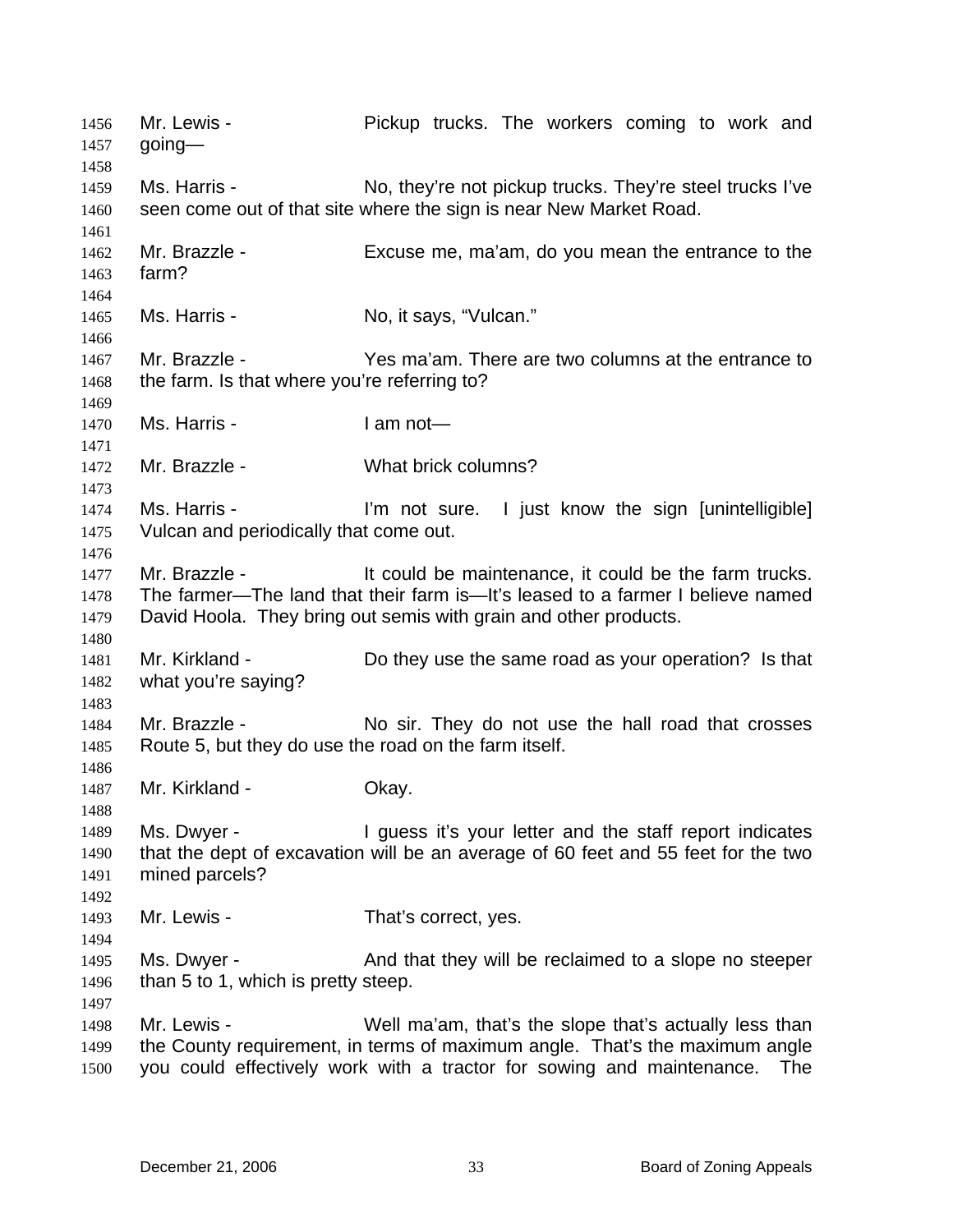County standard's 3 to 1 where you go over 3 and up 1. We're going 5 and up 1, which is easily mobile. 1501 1502 1503 1504 1505 1506 1507 1508 1509 1510 1511 1512 1513 1514 1515 1516 1517 1518 1519 1520 1521 1522 1523 1524 1525 1526 1527 1528 1529 1530 1531 1532 1533 1534 1535 1536 1537 1538 1539 1540 1541 1542 1543 1544 1545 1546 Ms. Dwyer - **CKAY.** You mentioned there was a lake created on the northern parcel, UP-2-2005. The lake will remain as part of that reclamation. Will there be a body of water created from this mining operation or will it be graded so that it's seeded and planted? Mr. Lewis - The phases are laid out in three distinct phases north of Route 5. The first one will have no wetlands impact and it will create an internal drainage area and there'll be a pond in the center of that area. Ms. Dwyer - In the one north of Route 5, did you say? Mr. Lewis - Yes ma'am. Ms. Dwyer - Chay. Mr. Lewis - The second phase will be tied in with the UP-2-2005 and the drainage will actually extend the pond that we've currently created. It's going to increase the area for drainage and help us with our wetlands creation there. The third phase will be on the southern part and that will also be an internal drainage area with a pond in the center. Ms. Dwyer - It'll be a 5 to 1 slope to the pond. Mr. Lewis - No greater than 5 to 1. Ms. Dwyer - Chay. Mr. Nunnally - Mr. Blankinship, this operation has been going on for a very good while. Mr. Blankinship - Yes sir. Well, the part north of New Market Road is new. Mr. Nunnally - I don't think we've ever had a complaint about them, have we? Mr. Blankinship - Certainly not in the time I've been here. Mr. Nunnally - That's what I'm saying. Ms. Dwyer - What kind of future use will there be for this property when the mining is completed?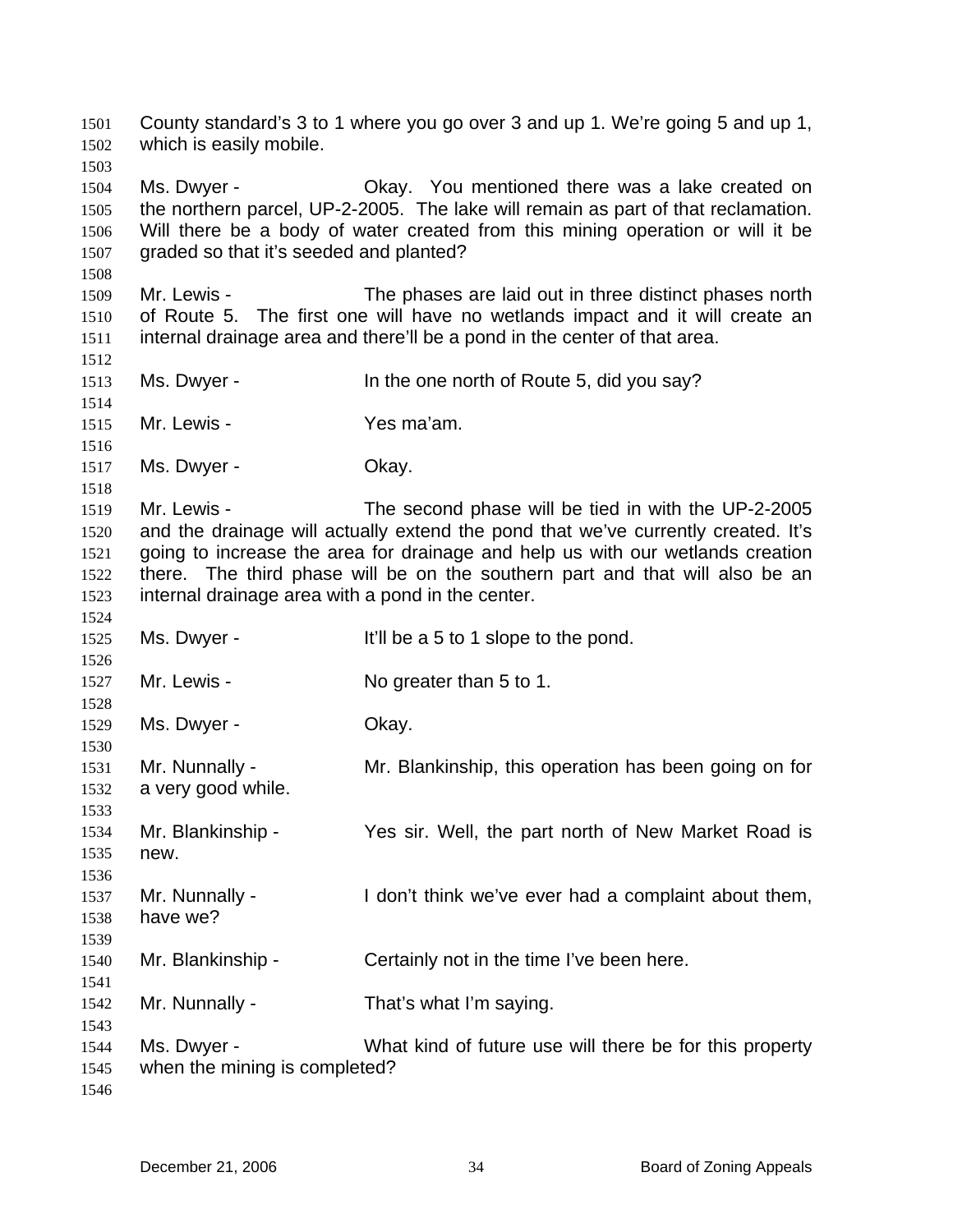Mr. Lewis - The Music We are currently returning it to agricultural or [unintelligible]. Whatever the current owners decide will be the ultimate fate of the property. I would imagine some type of mixed development, but I've not been involved with those discussions. 1547 1548 1549 1550 1551 1552 1553 1554 1555 1556 1557 1558 1559 1560 1561 1562 1563 1564 1565 1566 1567 1568 1569 1570 1571 1572 1573 1574 1575 1576 1577 1578 1579 1580 1581 1582 1583 1584 1585 1586 1587 1588 1589 1590 1591 1592 Ms. Dwyer - Would it support houses do you think, houses or commercial development? Mr. Lewis - I really don't know. This was part of the property when they sold Curles Neck Farms to I think it's three individuals, one being Mr. Pruitt. This is part of that property as is all this to the south, which was mined, which has the ponds. I really don't know what their plans are. Mr. Blankinship - The Land Use Plan shows it's Prime Agricultural and Conservation. Mr. Nunnally - Any other questions? Is anyone here in opposition to this request? Will you please come forward? Please state your name and tell us what you're— Mr. Marshall - **Marvin Marshall.** Ms. Marshall - Cynthia Marshall. Mr. Nunnally - All right. Ms. Marshall - We are on Long Bridge Road as you go up a little on your map. I'm not sure exactly where our property lines are on there. We have some concerns. Number one, how long will this operation be going on. We know the operation on the other side of Route 5 has been going on for many years. We were a bit disconcerted to learn that the bridge had been put across and no one from Curles Neck had ever said a word, although we have not really had any real communications with the graveling operation. From time to time, we've certainly had communications with Curles Necks owners in general. We have certainly helped to oversee, not to oversee but to help them protect some of the property. Some of our other concerns are, of course, with the wells. I see that they have attempted to explain how they are addressing that, but we do want to know what happens if those precautions do not work and the water supply is compromised. The Marshall property was a farm. It has been split up among Marshall heirs and we are now in the home place. We have spent the last few years renovating the home place and may have done something differently had we known that this was going to be behind us and, quite frankly, probably compromised our ability if we do decide to sell a couple of building lots to someone else in the family or to someone in general. Nobody's going to want to live backed up to a graveling operation. We've already had our peace and quiet somewhat compromised and that's been going on for years. It's one thing when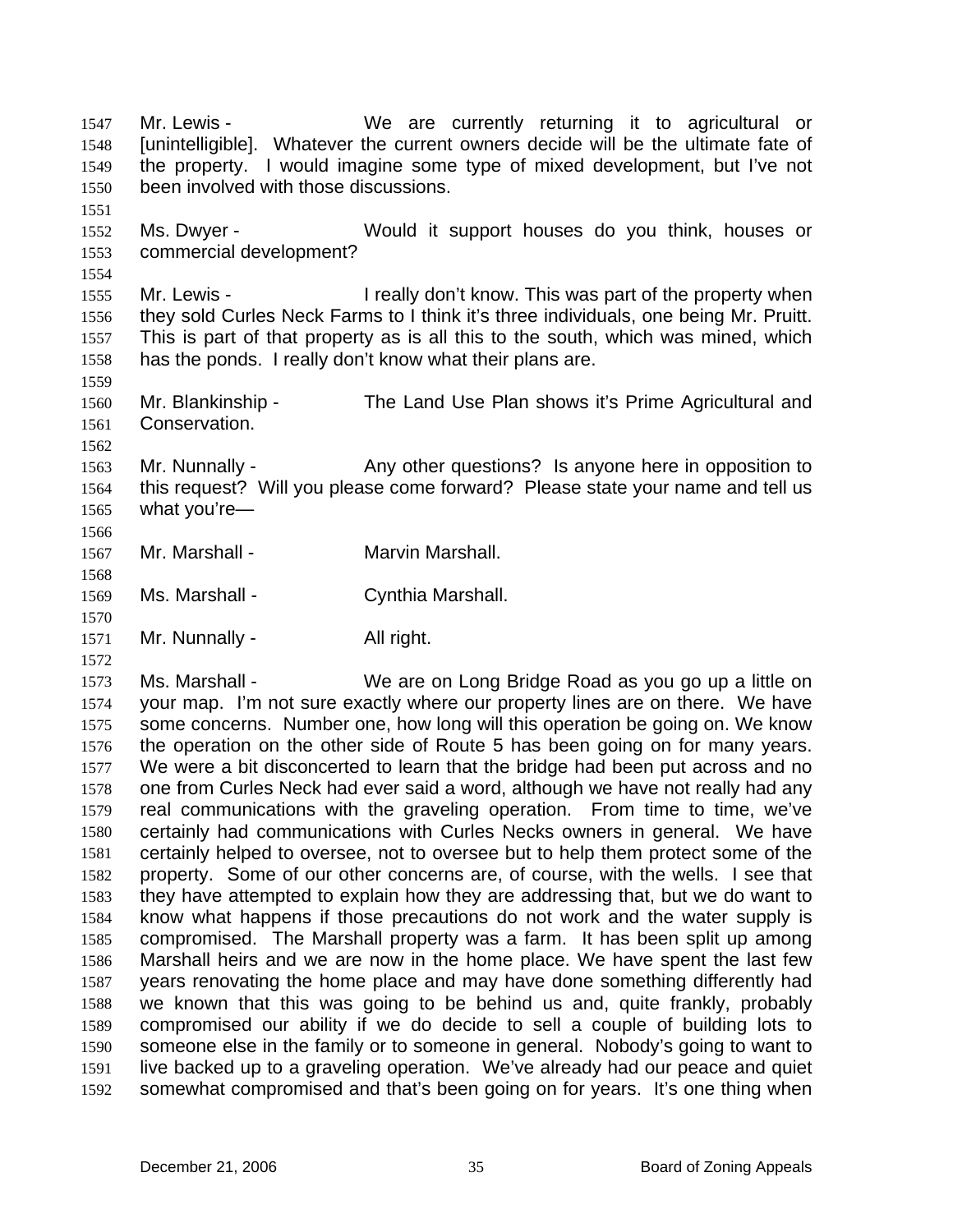they're on the other side of Route 5 and it's another thing when they're in your backyard, so to speak. We only have so much buffer between us. 1593 1594

1595

1596 1597 1598 1599 1600 One other concern, and we have many obviously, there are breast works on that property. I do wonder, has the County or has the Parks Department mapped out all the breast works and made sure they were protected? That's Civil War battlefield property. Up until several years ago, we could kick up bullets with our feet on our property. Major battles were fought right in that area.

1601

1606

1602 1603 1604 1605 Structural stability is another thing. That's why I said we've spent the last few years renovating his home place and now we have equipment much closer to our property than we've had in the past. We really don't know what the implications are for that.

1607 1608 1609 1610 1611 1612 1613 1614 1615 1616 Property value. What does that do? It's what we have; it's all we have. It's already been greatly compromised. I've been on the property for 30 years. Marvin's been there for 60. We already have the Colonial Pipeline running under our property and we have high-voltage wires running across the most beautiful part of the property to service people in Chesterfield because we were deemed to be the best place to put it because we're out there by ourselves, basically. Not too many people around, not too many people to upset. We just feel like sometimes we get one thing after another. I would feel like when you have all these things that are compromising your property, we should at least get some kind of tax break or something or other.

1617

1618 1619 1620 1621 1622 I was wondering why we were not informed before the bridge was built so that we could register our opinion and concerns before a bridge was ever built across. Once someone puts that kind of money into building something that obviously is for a specific use—Why now? Why wait to inform us now?

1623 1624 1625 Mr. Nunnally - That bridge was approved, I think, two years ago, ma'am. I think it was advertised that they were going to build a bridge there and this Board approved it.

1627 Ms. Marshall - We got no letter.

1629 1630 Mr. Nunnally - Excuse me. As far as tax breaks are concerned, this Board has nothing to do with that.

1631

1626

1628

1632 1633 1634 1635 1636 1637 1638 Ms. Marshall - I understand. In general, I'm saying that our property has been used by the County for everyone else's benefit and we've been expected to give and give and give. A little consideration would have been nice and it would have been nice, as an adjoining property owner, to have received some sort of notice. We did not know about the bridge. We did not receive a letter. We were not asked. We were not informed by either Vulcan or by the County.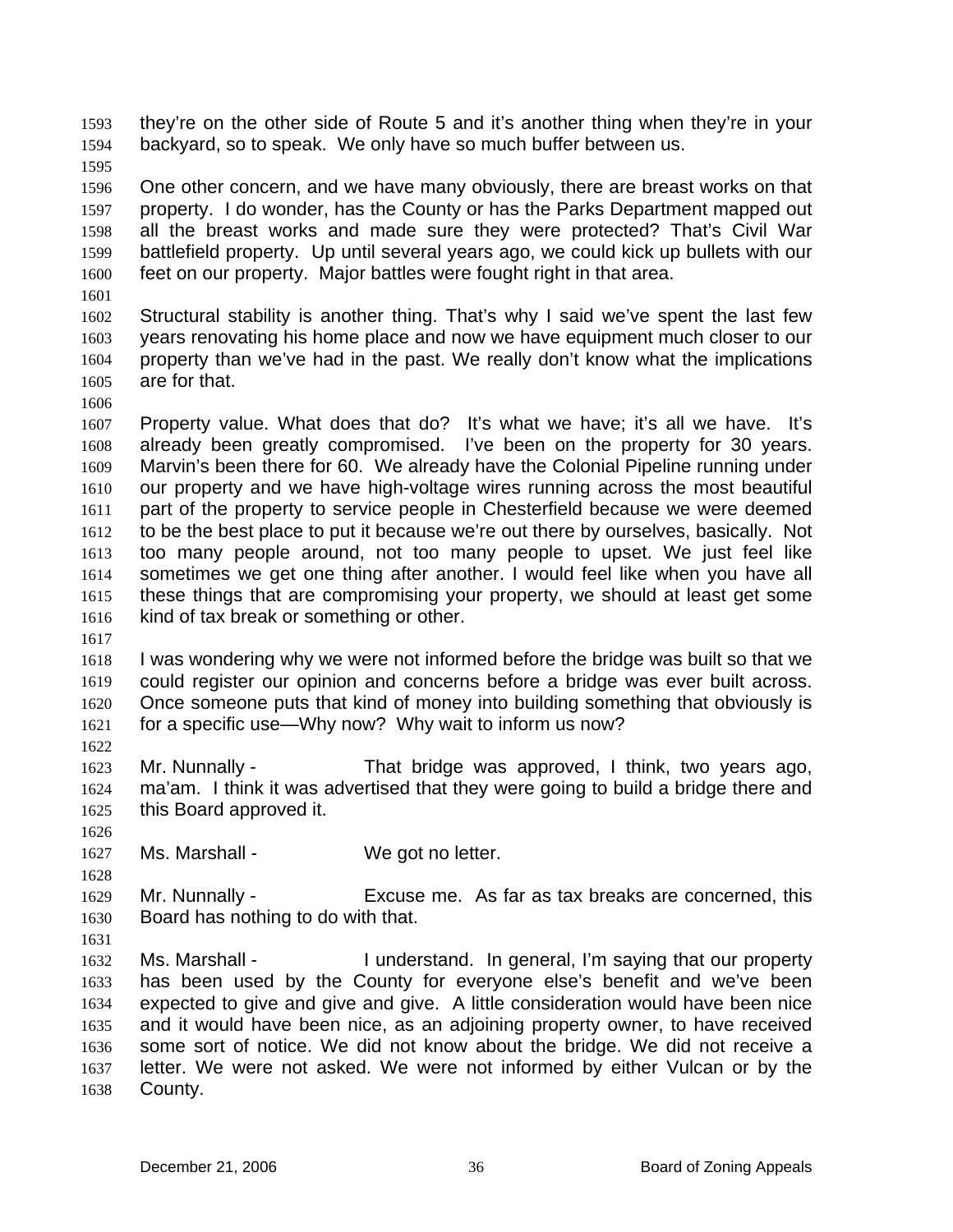1639 1640 1641 1642 1643 1644 1645 1646 1647 1648 1649 1650 1651 1652 1653 1654 1655 1656 1657 1658 1659 1660 1661 1662 1663 1664 1665 1666 1667 1668 1669 1670 1671 1672 1673 1674 1675 1676 1677 1678 1679 1680 1681 1682 1683 1684 Mr. Kirkland - The Mr. Blankinship, are they adjacent landowners? Ms. Marshall - Yes we are. Mr. Blankinship - Yes sir and they were notified of this hearing. Ms. Marshall - No sir, we—Oh, this hearing. When the bridge went across, we were not. Mr. Kirkland - The 2005 case? Mr. Blankinship - I couldn't say for certain. They certainly should have been. Ms. Marshall - We certainly weren't. Neither were Peggy or Mary Marshall, who are my sister-in-laws, who also live on what was the Marshall farm. Nor was Lee Gauling, whose stepfather is here to speak on her behalf. Mr. Wright - Mr. Blankinship, I'd like for you to go back in the record and check that. Mr. Blankinship - All right, we will. Mr. Wright - The You would have certified letters as notification, wouldn't you? Mr. Blankinship - Yes sir, we would. Ms. Dwyer - What specifically about the operation, the mining operation now is bothersome to you? Ms. Marshall - Probably the most bothersome to me is going to be the noise levels as they increase. Well, the noise levels now. We've been able to hear the graveling operations forever. The noise levels are certainly a concern. Any structural compromising is a concern. Ms. Dwyer - Thave you had any structural problems with your home because of the operation? Ms. Marshall - We have a very good foundation and we have a brick structure. Thus far, we've had very little problem. That does not mean that will remain that way. Mr. Marshall - How close is the graveling operation going to be to our back door? We have had no contact with anyone describing any of it to us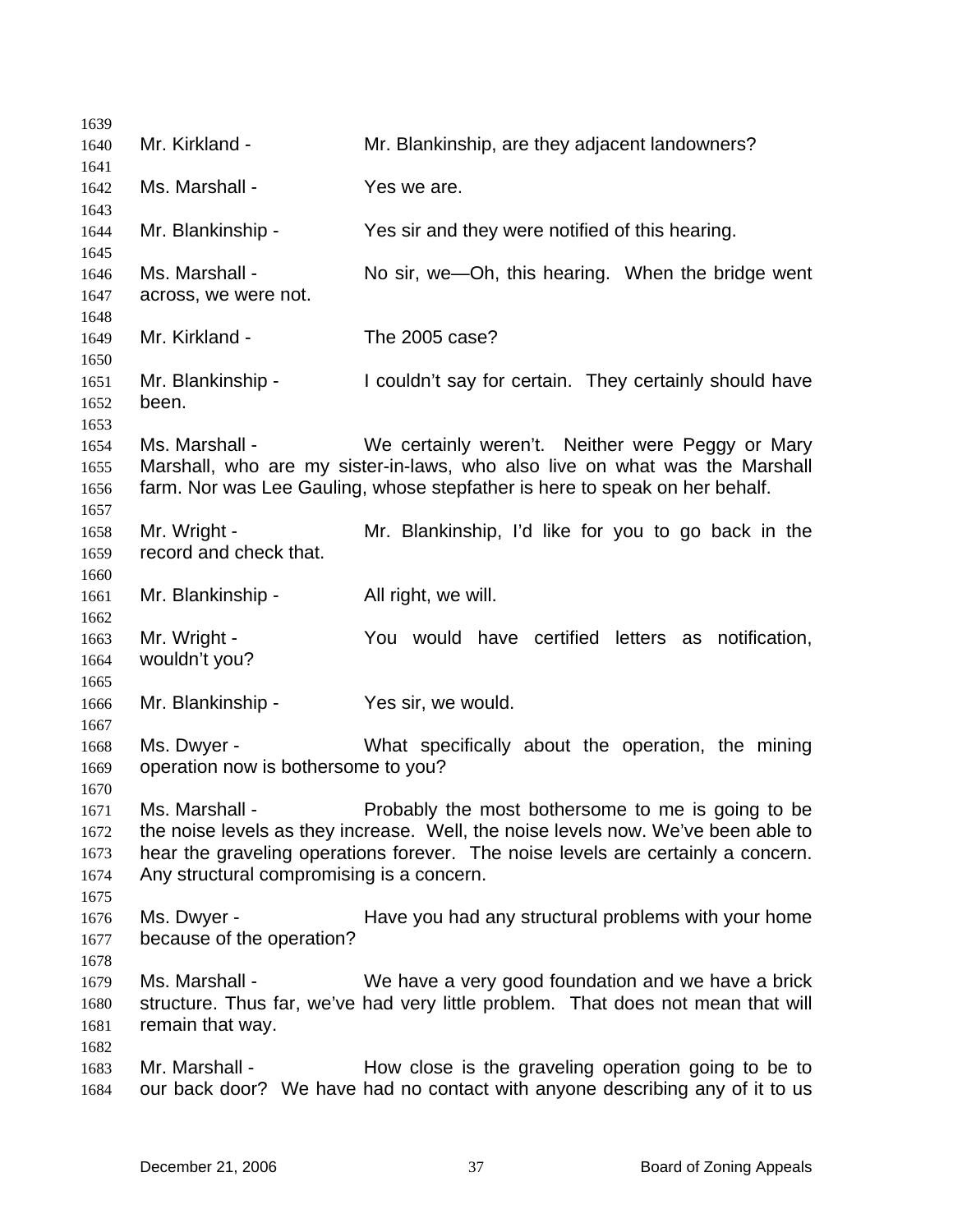and I've been living there since 1946. We had right much at the beginning with the Curles Neck property, discussion with them, but it's been sold a couple of times. Since the graveling operation has started, we haven't had any contact. As my wife said, it came across the road this past spring and we have not received any notification of that. 1685 1686 1687 1688 1689

1691 1692 1693 1694 1695 1696 1697 1698 1699 1700 1701 1702 1703 1704 1705 1706 1707 1708 1709 1710 1711 1712 1713 1714 1715 1716 1717 1718 1719 1720 1721 1722 1723 1724 1725 1726 1727 1728 1729 1730 Ms. Dwyer - Where exactly is your home on this map, or is it on this map? Mr. Marshall - You can't quite see it. Mr. Kirkland - What is your address? Ms. Marshall - 4961 Long Bridge Road. Mr. Marshall - It starts at 4883, 4939, 4945, and 4961. It's all part of the original home place within the family. Ms. Marshall - And the undeveloped property behind 4883 and the other two before you get to 4961. Ms. Dwyer - All of them are on Long Bridge? Mr. Marshall - The Yes. It starts right at the corner of the Curles Neck property and goes east on Long Bridge Road. Ms. Harris - The How close is the bridge they constructed to your property? Mr. Marshall - The way the crow flies, about a mile, but down Long Bridge Road and come back around on Route 5, it's probably three. Ms. Marshall - That is why we were completely unaware of the bridge until one day we decided on a Sunday afternoon to go eat and we went that way on Route 5 and discovered there was a bridge there. Ms. Dwyer - Is the bridge a problem for you? Ms. Marshall - The bridge itself is not a problem. The bridge was just an indication that there was a lot being done about which we were uninformed. Mr. Marshall - If you look at the green property there, 2005, going north, our place is right north of that. Ms. Dwyer - What they're asking for today is the purple area, which would be on the other side of the current mining area from—

1690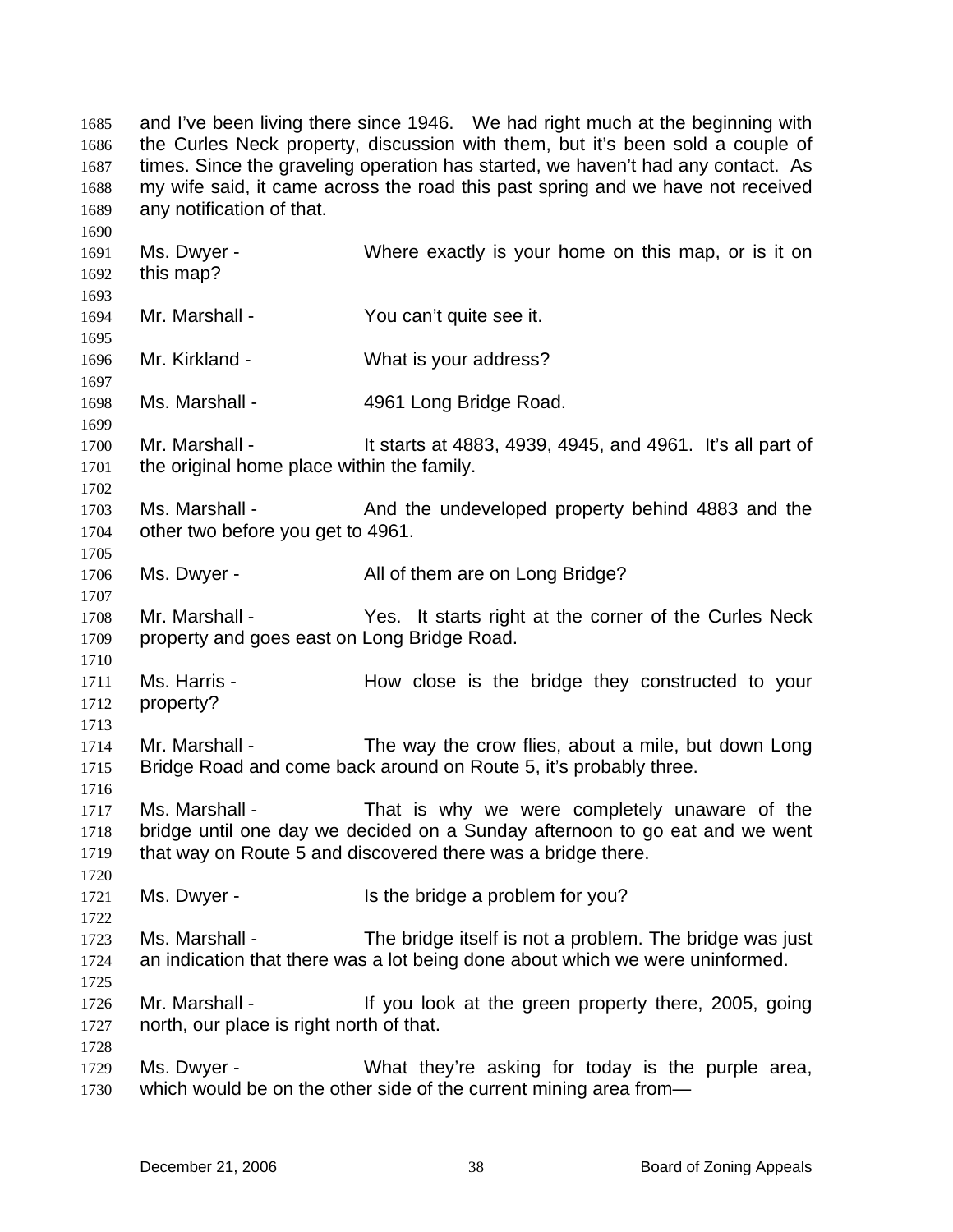1731 1732 1733 1734 1735 1736 1737 1738 1739 1740 1741 1742 1743 1744 1745 1746 1747 1748 1749 1750 1751 1752 1753 1754 1755 1756 1757 1758 1759 1760 1761 1762 1763 1764 1765 1766 1767 1768 1769 1770 1771 1772 1773 1774 1775 1776 Mr. Wright - That would be away from where you are. Mr. Blankinship - It looks like it won't be within half a mile of you. Mr. Marshall - Well, we didn't know that until we got here; that's part of the problem. If you find a copy of the letter we should have received, I would like to see it. Mr. Blankinship - The one from two years ago? Mr. Marshall - Yes. Mr. Blankinship - Ckay. We'll do that. Mr. Marshall - That would be four different properties. Ms. Dwyer - Have you had any problems with your wells since the mining began? Mr. Marshall - No, we have not. The first place and the fourth place we had deep wells. The two sisters in between, they have shallow wells. They had some problems, but I don't know if it's anything to do with the graveling. Mr. Blankinship - There is a condition on the use permit requiring that if there is any damage to wells they have to make you whole. Ms. Dwyer - I will also say they way it's worded—Which one is that? Mr. Blankinship - Fighteen. Ms. Dwyer - The way it's worded, the property owners have to present evidence that the extraction is a contributing factor to the well problem. The burden is on the landowner, the way the condition is written, to show that the well is dry because of the excavation. Mr. Marshall - The I understand that. Ms. Marshall - That's pretty standard and we understand that and that's part of the concern. Part of the concern is—We're homeowners. We like in an agricultural area. Obviously, not the most prosperous part of Henrico County. Both of my sister-in-laws have had trouble with their shallow wells. How are they supposed to spend the money to get someone to prove that their well problems have been due to extraction from the land behind us? It is a big burden for a small homeowner. Part of the reason we have a deep well is because we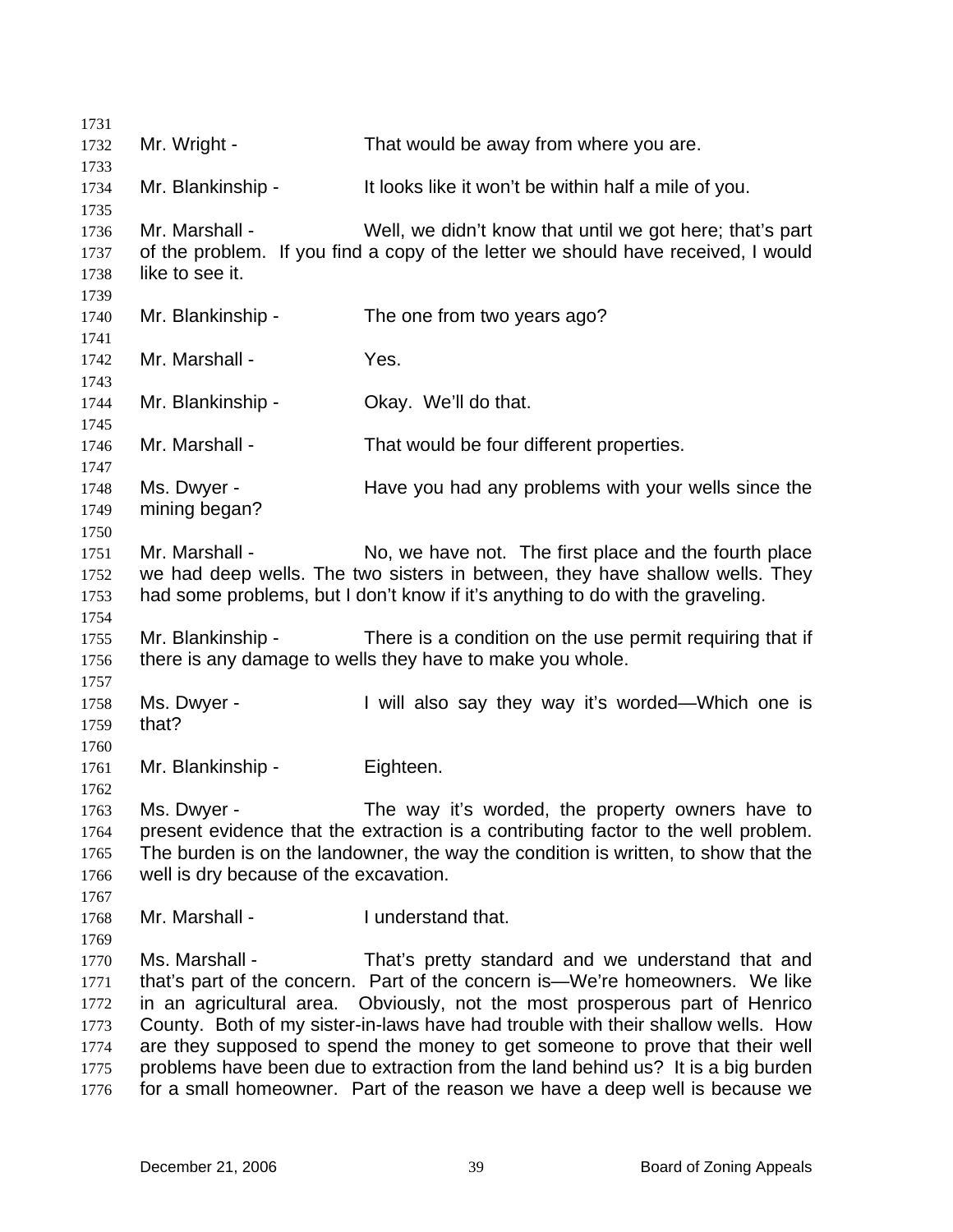felt like with development coming along, it's much better to do that. They could not afford it. 1777 1778 1779 1780 1781 1782 1783 1784 1785 1786 1787 1788 1789 1790 1791 1792 1793 1794 1795 1796 1797 1798 1799 1800 1801 1802 1803 1804 1805 1806 1807 1808 1809 1810 1811 1812 1813 1814 1815 1816 1817 1818 1819 1820 1821 1822 Mr. Kirkland - The Mr. Marshall, how long have you lived at your present location? Mr. Marshall - Since '46. Ms. Marshall - That's the home place. His mother lived there before she passed away, but we were still on property that was part of the home place. We simply moved back to the house itself. Mr. Nunnally - Any other questions for Mr. and Ms. Marshall? Hear none, we thank you for coming. Mr. Lewis, you want to rebut? Oh, I'm sorry. Excuse me, sir. Mr. Stephens - The My name is Bill Stephens and I'm Wendy Gaulding's stepfather. She can't be here this morning, so I got this dropped on me pretty recently. I'm very familiar with the mining operations of sand and gravel. I retired with 30 years under my belt. I'm mostly concerned about the well problems. I understand they have monitoring wells, but I also understand that they're not sharing that information with any of the homeowners or with the County. If their wells go bad, my stepdaughter could not afford to have another well drilled. She has a deep well, but if something happens to it, there's no way she could ever— I'd have to drill another well or fix it. I think they need to share that information that they get from these monitoring wells. With the homeowners that it affects, I don't think they're going to like doing that. I think even the Board needs to have that information available to them so you can determine maybe what's going on without these people having to hire a hydrologist and competing with Vulcan Materials to get that information and help them with that. I don't know, again, how far they intend to go. I don't know where the boundaries occur on that property. Her property's not shown on the map. I don't know if they intend to ever go farther towards the east. I guess it would be on Long Bridge. Or if that is the extent of their reserves up through there, I just don't know. Mr. Blankinship - They are required to renew the permit every two years. Mr. Stephens - I'm well aware of that. Mr. Blankinship - Any time they wanted to move that boundary, there would be a new hearing. Mr. Kirkland - Also there's a condition in the case, #23, that every year they make a report to this Board. It normally goes to Mr. Blankinship. I'm sure that if there's any well information, it would be in this report.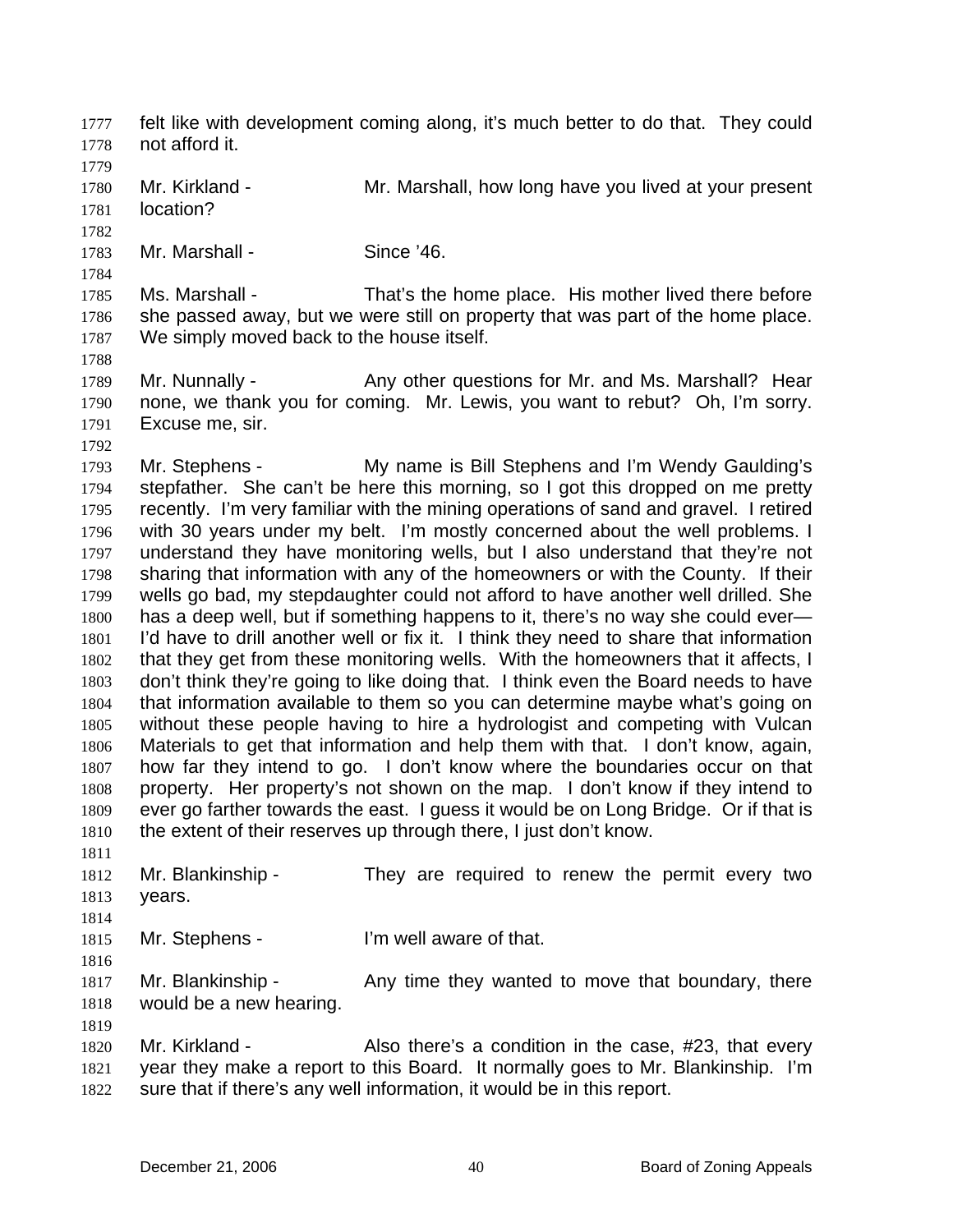| 1823         |                                  |                                                                                                                                             |
|--------------|----------------------------------|---------------------------------------------------------------------------------------------------------------------------------------------|
| 1824         | Mr. Blankinship -                | I don't see it mentioned.                                                                                                                   |
| 1825         |                                  |                                                                                                                                             |
| 1826         | Mr. Kirkland -                   | We could add that to the conditions.                                                                                                        |
| 1827         |                                  | We could certainly require them to show that each                                                                                           |
| 1828         | Mr. Blankinship -                |                                                                                                                                             |
| 1829<br>1830 | year.                            |                                                                                                                                             |
| 1831         |                                  | Mr. Stephens - Think the homeowners do need to have that                                                                                    |
| 1832         |                                  | information available to them if it's done by an outside firm other than Vulcan's                                                           |
| 1833         |                                  | foreman or somebody going out and measuring those wells. I guess that's about                                                               |
| 1834         | all I have.                      |                                                                                                                                             |
| 1835         |                                  |                                                                                                                                             |
| 1836         | Ms. Harris -                     | Mr. Stephens, how large a community, residential                                                                                            |
| 1837         | community is in this area?       |                                                                                                                                             |
| 1838         |                                  |                                                                                                                                             |
| 1839         |                                  |                                                                                                                                             |
| 1840         | Mr. Stephens -                   | How large is the community?                                                                                                                 |
| 1841         |                                  |                                                                                                                                             |
| 1842         | Ms. Harris -                     | Yes,<br>how<br>residents,<br>many<br>about<br>how<br>many                                                                                   |
| 1843         | homeowners.                      |                                                                                                                                             |
| 1844         |                                  |                                                                                                                                             |
| 1845         | Mr. Stephens -                   | I only know the Marshall's and my stepdaughter. She                                                                                         |
| 1846         |                                  | just moved there and we've known the Marshall's for several years.                                                                          |
| 1847         |                                  |                                                                                                                                             |
| 1848         | Ms. Harris -                     | know<br>Do you<br>how<br>many<br>homes<br>the<br>are<br>in                                                                                  |
| 1849         | neighborhood?                    |                                                                                                                                             |
| 1850         |                                  |                                                                                                                                             |
| 1851         |                                  | Mr. Stephens - I have no idea. It's not a great deal of homes, I don't                                                                      |
| 1852         |                                  | think. You should have a map of it. They should have included some of that                                                                  |
| 1853         | property on their drawing there. |                                                                                                                                             |
| 1854         |                                  |                                                                                                                                             |
| 1855         | Mr. Nunnally -                   | Any other questions? Thank you, sir. Do you have a                                                                                          |
| 1856         | short rebuttal, Mr. Lewis?       |                                                                                                                                             |
| 1857         | Mr. Lewis -                      |                                                                                                                                             |
| 1858<br>1859 |                                  | Yes. I'm sorry that they weren't notified in '05 when<br>we first applied for this site. Just to let everybody know, we take tests on those |
| 1860         |                                  | wells every month. We'd be glad to send those to Mr. Blankinship. If he wants                                                               |
| 1861         |                                  | them once a year, if he wants them twice a year, we'll be glad to share the                                                                 |
| 1862         |                                  | information. That's why we're taking it, so everybody's assured that we're not                                                              |
| 1863         |                                  | affecting the groundwater. As far as timing, we finish mining in this area and                                                              |
| 1864         |                                  | they're going to be starting reclamation probably within the next couple of                                                                 |
| 1865         |                                  | months. The activity as far as hearing equipment and probably the worst thing is                                                            |
| 1866         |                                  | probably the beeping noise when they're backing up, which we have to have                                                                   |
| 1867         |                                  | because of OSHA. Is that what you usually hear, the beeping? That's usually                                                                 |
| 1868         |                                  | the worst. We still have to reclaim this area and that will be starting, like I say,                                                        |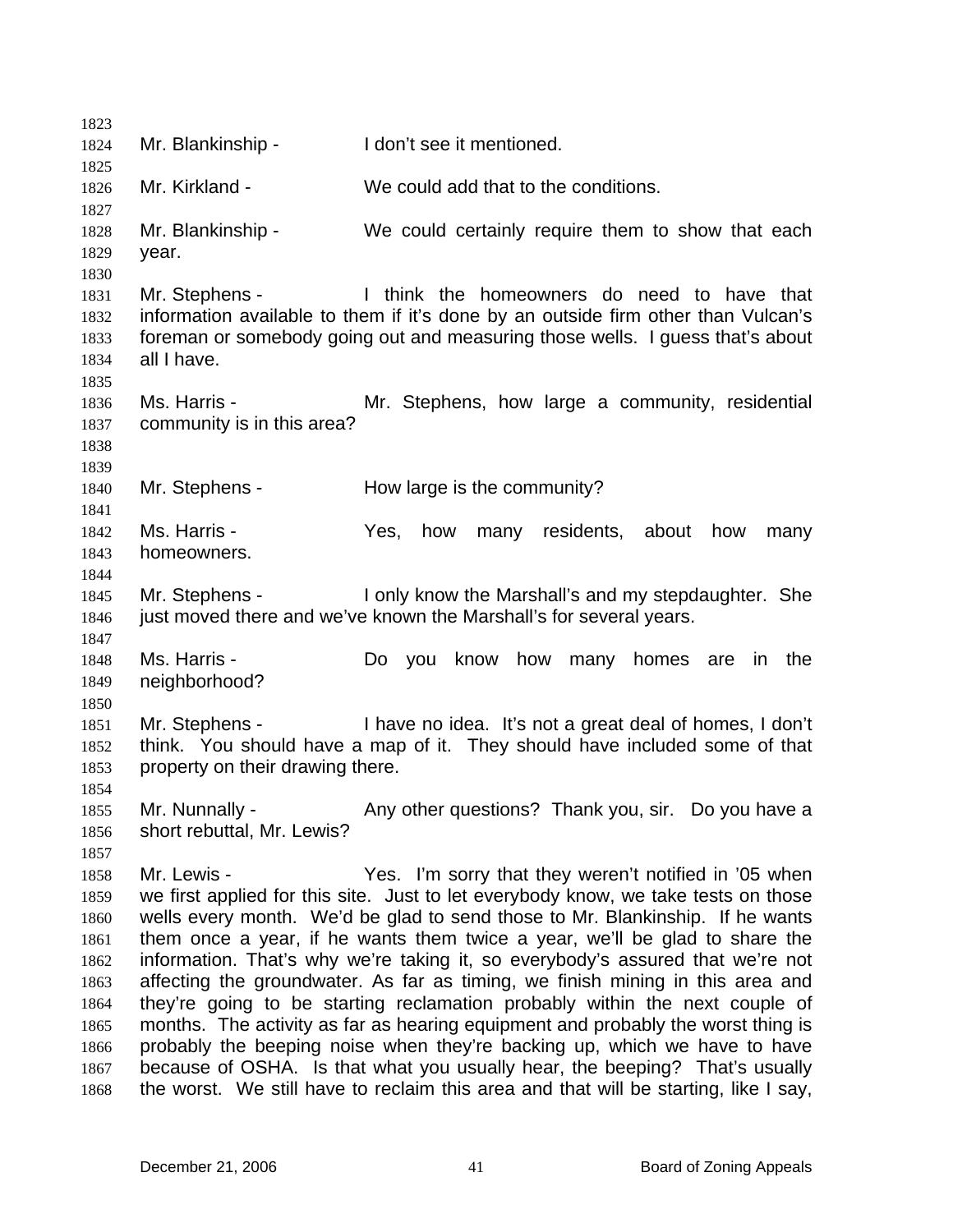probably in the next couple of months. It'll probably take a year to reclaim that. Once the majority of it's reclaimed, we will have some work because these two drainage systems are tied in with this wetlands work that we're doing down here. For the most part, most of the work is finished in that area so we'll be further away from the neighbors to our north, so there'll be less impact from visual and sound especially. The wells we'll continue to monitor. We'll provide you with that information. Structurally, like somebody suggested, we do no blasting so it's not like a rock quarry and the problems that they had with structural and shaking of homes. The bridge is a temporary bridge, since they weren't here in '05. It's going to be removed when this mining on the north side has ceased. In fact, that was the bridge that was at Shirley Plantation? 1869 1870 1871 1872 1873 1874 1875 1876 1877 1878 1879 1880 1881 1882 1883 1884 1885 1886 1887 1888 1889 1890 1891 1892 1893 1894 1895 1896 1897 1898 1899 1900 1901 1902 1903 1904 1905 1906 1907 1908 1909 1910 1911 1912 1913 Mr. Brazzle - Right, that's right. Mr. Lewis - The Must moved from there to this site. Any other questions that you might have, we can address those. Do we have a map, a GIS that can show where they're located so we can have an idea? Ms. Dwyer - What's the buffer on your property between the operation and the property line, the actual mining operation? Mr. Brazzle - If I may, the section of Haul Road that you see in red north of Route 5 is about a mile long. There are several hundred feet—I couldn't give you an exact measure, but there are several hundred feet of forested nondisturbed buffer on the north side of the property. When we mined south of Route 5, we maintained a 100-foot tree buffer along Route 5, which I believe is required by Code as well. Ms. Dwyer - In UP-2-2005, there's a 100-foot buffer on your own property between the mining operation and the nearest property line. Mr. Lewis - That's with the RPA. We have RPA along that creek. I'm not sure, is the creek the property line. Mr Brazzle - No, the creek is not the property line. The property line is shown in the red and extends further north of the creek. Ms. Dwyer - Christmap, the property line for Curles Neck is in red? Mr. Brazzle - That is correct. Ms. Dwyer - Okay, so, the Marshall's and anyone else would live on the other side of Long Bridge?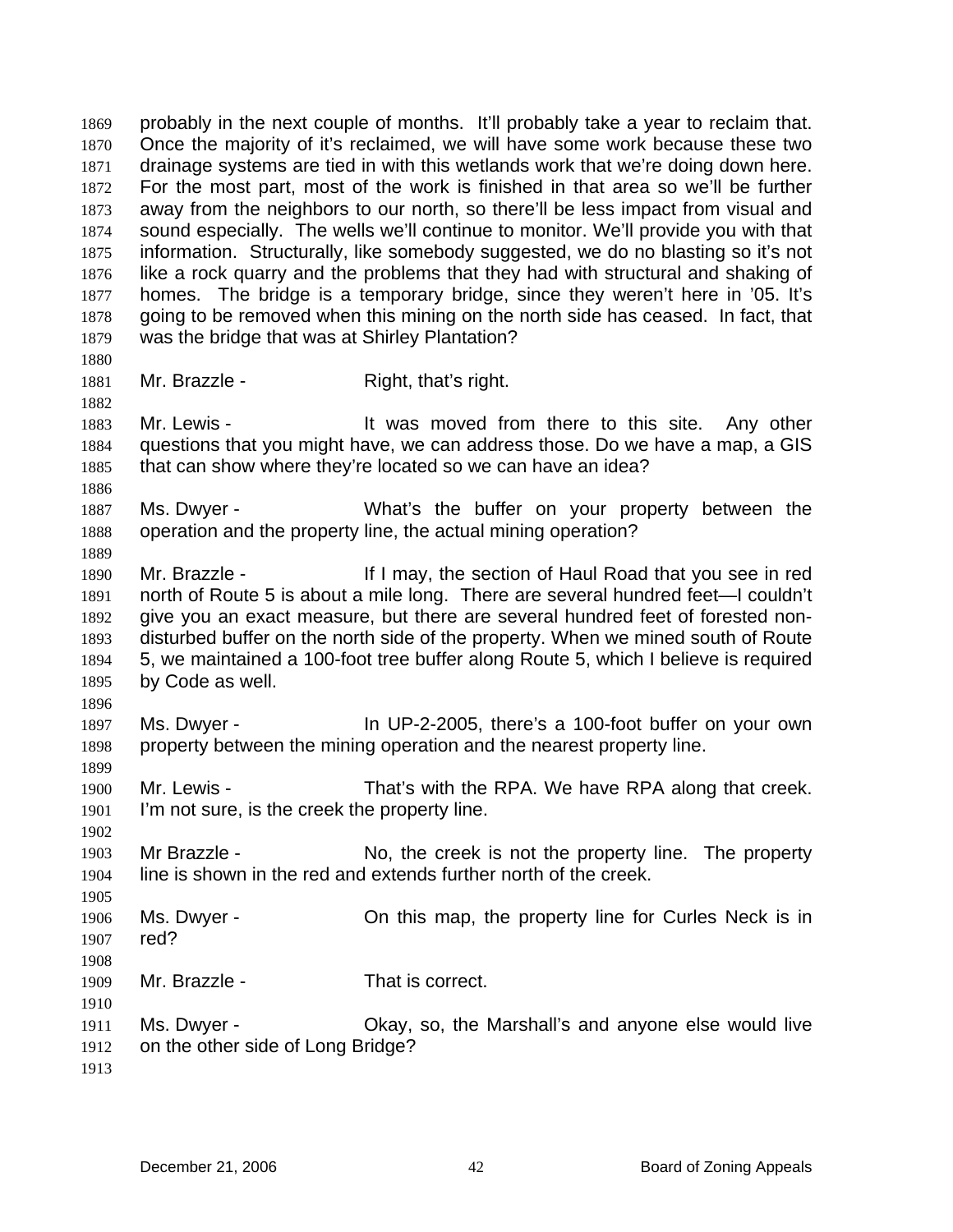Mr. Lewis - The Text in the U l'm not sure where their property is. You're up in here? Okay. The large power line that goes across? The power line runs through here, so you're talking about probably close to there. 1914 1915 1916 1917 1918 1919 1920 1921 1922 1923 1924 1925 1926 1927 1928 1929 1930 1931 1932 1933 1934 1935 1936 1937 1938 1939 1940 1941 1942 1943 1944 1945 1946 1947 1948 1949 1950 1951 1952 1953 1954 1955 1956 1957 1958 Mr. Blankinship - Unless I'm mistaken, the triangle to the top right corner there is actually where the Marshall's property is. It is shown on the map there, but just barely. That's the Marshall's property there. Mr. Lewis - Can you get the GIS and pull the distance from there to— Mr. Blankinship - It's about 3300 feet. Ms. Dwyer - **Does Curles Neck own from the mining operation to** that red line? Mr. Lewis - Curles Neck is all in here. Ms. Dwyer - Chay. Mr. Lewis - The All of that area. I was thinking they were up here near Long Bridge, but they're right here. Mr. Blankinship - I'm not sure where Mr. Stephens' or Ms. Gaulding's property is. Oh, okay, in the same little— Mr. Lewis - The As far as the Civil War activities, we have not seen any breastworks here. In the research that I've done, they came across right here and then moved up towards Long Bridge. There were some gun emplacements in here, but we know of no activity over in what used to be called "the slash," back in those days and still referred to on some of the USGS. Mr. Brazzle - When we first started working on UP-2-2005, we had an archeological survey conducted by [unintelligible] and the results of that were shared with the Parks Service. The only breastworks that we found were in this area about here, which we are not impacting. Ms. Dwyer - What was the distance again, Mr. Blankinship, I think you ventured a guess, between the mining opoeration as delineated on our map and the property line where these residents live? Mr. Blankinship - It looks like 3,361 feet on the GIS. Ms. Dwyer - That's a pretty good size.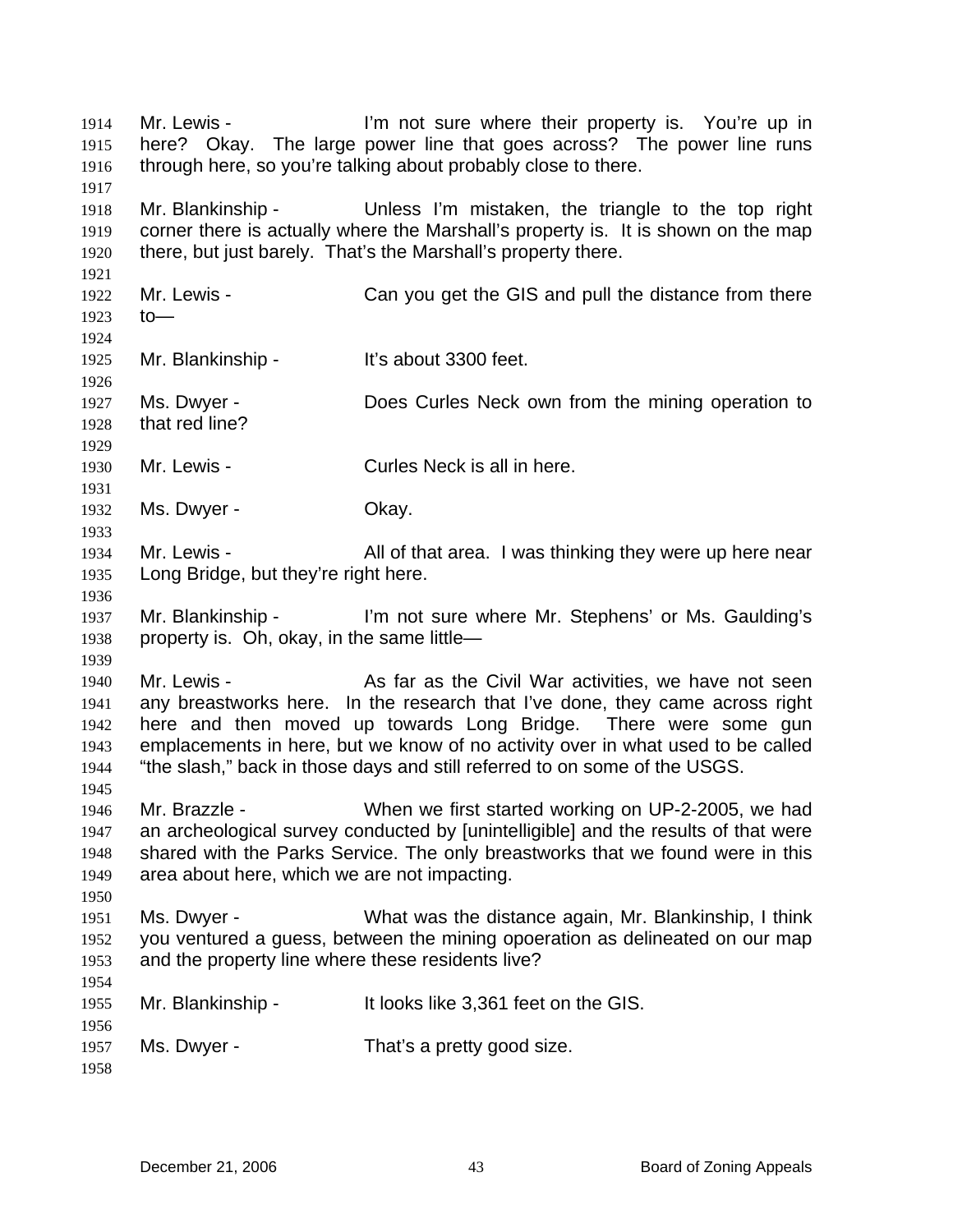Mr. Blankinship - I'm not sure of my end point, but that's the distance between the two points that I've put on this map. Ms. Harris - **Do you currently own the Curles Neck Farm or do you** just have mining rights? Mr. Lewis - We just have mining rights. Ms. Harris - Okay. Aren't there historical markers all over Curles Neck? Mr. Lewis - There's a marker out here near the entrance that you're probably talking about, where the two white columns are, which is right in here. There's a marker right there and I think it's about Bacon's Rebellion. Ms. Dwyer - That's not Civil War. Mr. Lewis - No, that was way before. That was Indians uprising and Bacon— Ms. Dwyer - Prior to that, yes. Mr. Lewis - Dissatisfied with the governor so he got his own band up and took care of business and got in big trouble with the government. There was an article in the paper about it a couple weeks ago. Mr. Nunnally - Any other questions? Hear none, that completes the case. That you for coming. All right, Mr. Blankinship. UP-47-2006. **DECISION**  Mr. Kirkland - The University of the Imove we approve it. Mr. Wright - Second. Ms. Dwyer - I have a suggestion for a condition on that, that the well monitoring data be submitted to the County. The applicant said they'd be glad to do that. Mr. Wright - Yeah, he said he had no problem doing it. Ms. Dwyer - Right. Mr. Blankinship - Annually or? Mr. Kirkland - **How about quarterly?**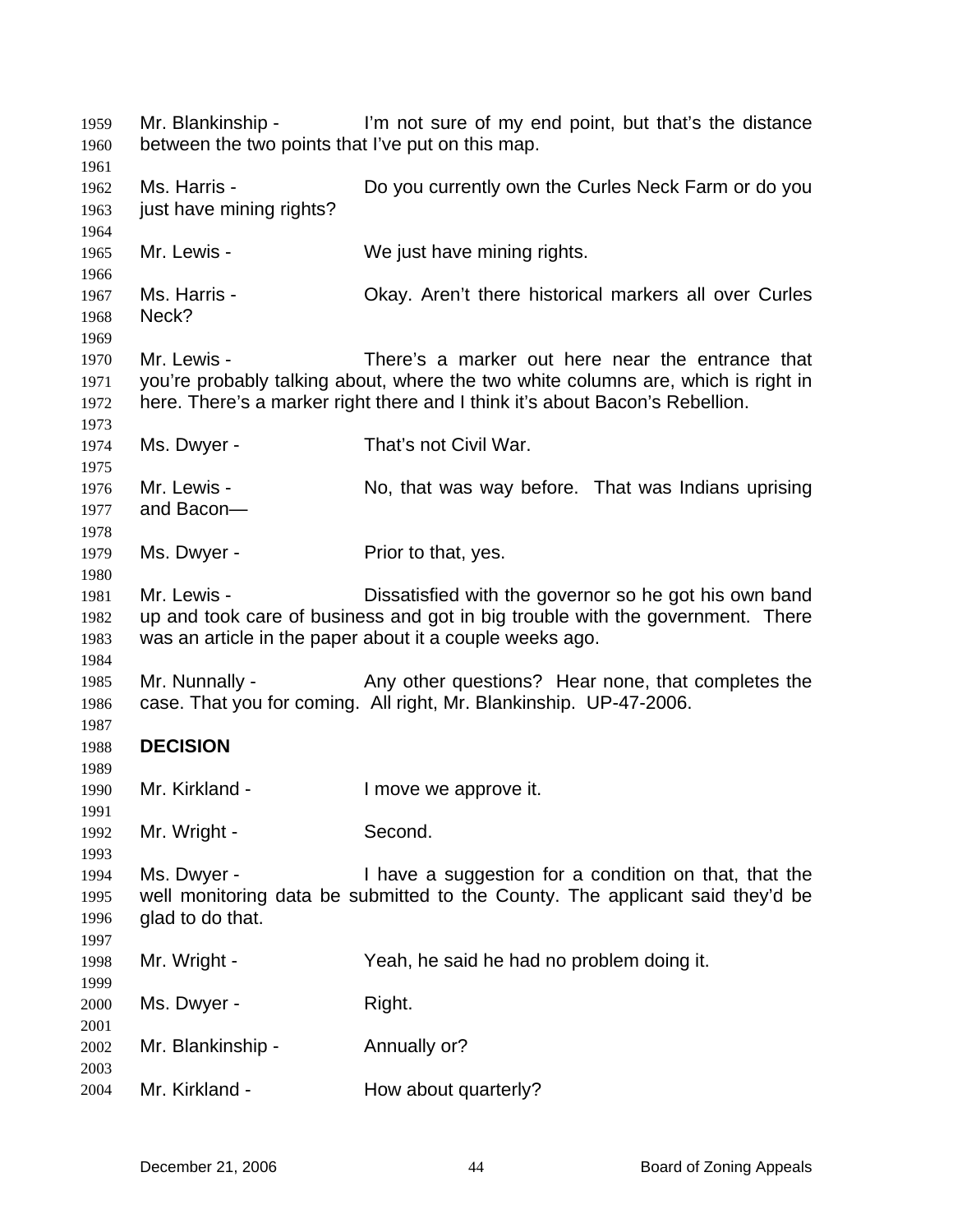| 2005                                                                                                         |                                                    |                                                                                                                                                                                                                                                                                                                                                                                                                                                                                                                                                                                                                                                                                                                                                                                                                                                                                                                                                                        |
|--------------------------------------------------------------------------------------------------------------|----------------------------------------------------|------------------------------------------------------------------------------------------------------------------------------------------------------------------------------------------------------------------------------------------------------------------------------------------------------------------------------------------------------------------------------------------------------------------------------------------------------------------------------------------------------------------------------------------------------------------------------------------------------------------------------------------------------------------------------------------------------------------------------------------------------------------------------------------------------------------------------------------------------------------------------------------------------------------------------------------------------------------------|
| 2006                                                                                                         | Ms. Dwyer -                                        | Quarterly, I think.                                                                                                                                                                                                                                                                                                                                                                                                                                                                                                                                                                                                                                                                                                                                                                                                                                                                                                                                                    |
| 2007<br>2008<br>2009                                                                                         | Mr. Kirkland -                                     | I'll accept Ms. Dwyer's about the well monitoring.                                                                                                                                                                                                                                                                                                                                                                                                                                                                                                                                                                                                                                                                                                                                                                                                                                                                                                                     |
| 2010<br>2011                                                                                                 | Mr. Nunnally -                                     | Motion by Mr. Kirkland, seconded by Mr. Wright.                                                                                                                                                                                                                                                                                                                                                                                                                                                                                                                                                                                                                                                                                                                                                                                                                                                                                                                        |
| 2012<br>2013<br>2014                                                                                         | Ms. Dwyer -<br>that.                               | The applicant did state that they'd be willing to do                                                                                                                                                                                                                                                                                                                                                                                                                                                                                                                                                                                                                                                                                                                                                                                                                                                                                                                   |
| 2015<br>2016                                                                                                 | Mr. Kirkland -                                     | Yes. I think he seems very workable.                                                                                                                                                                                                                                                                                                                                                                                                                                                                                                                                                                                                                                                                                                                                                                                                                                                                                                                                   |
| 2017<br>2018<br>2019<br>2020<br>2021<br>2022<br>2023<br>2024<br>2025<br>2026                                 | Ms. Dwyer -<br>or, in fact, will be.               | Could we add just a little discussion on this since<br>there was a fair amount of opposition. I'd just like to say that the operation<br>appears to be over 3,000 feet from the nearest property line, which is a<br>considerable distance. While there may be some noise, it doesn't seem to be<br>any indication that it's a clear nuisance to the level that we would need to<br>reconsider this particular application. That seemed to be the most serious<br>concern. Apparently, there are no structural issues, there's just concern that<br>there might be some negative impact. There's no indication that there has been                                                                                                                                                                                                                                                                                                                                     |
| 2027<br>2028                                                                                                 | Mr. Nunnally -                                     | All in favor say aye. Opposed? So approved.                                                                                                                                                                                                                                                                                                                                                                                                                                                                                                                                                                                                                                                                                                                                                                                                                                                                                                                            |
| 2029<br>2030<br>2031<br>2032<br>2033<br>2034                                                                 |                                                    | After an advertised public hearing and on a motion by Mr. Kirkland, seconded by<br>Mr. Wright, the Board granted application UP-47-2006 for a conditional use<br>permit pursuant to Sections 24-103 and 24-52(d) to extract materials from the<br>earth at 4705 Curles Neck Road (Parcels 833-678-0193, 833-680-7719 and 836-<br>667-5251). The Board granted the use permit subject to the following conditions:                                                                                                                                                                                                                                                                                                                                                                                                                                                                                                                                                      |
| 2035<br>2036                                                                                                 | of the County Code.                                | 1. This use permit is subject to all requirements of Section 24-103 of Chapter 24                                                                                                                                                                                                                                                                                                                                                                                                                                                                                                                                                                                                                                                                                                                                                                                                                                                                                      |
| 2037<br>2038<br>2039<br>2040<br>2041<br>2042<br>2043<br>2044<br>2045<br>2046<br>2047<br>2048<br>2049<br>2050 | 90 days of approval, the use permit shall be void. | 2. Before beginning any work, the applicant shall provide a financial guaranty in<br>an amount of \$3,000 per acre for each acre of land to be disturbed, for a total of<br>\$378,300, guaranteeing that the land will be restored to a reasonably level and<br>drainable condition. This permit does not become valid until the financial<br>guaranty has been approved by the County Attorney. The financial guaranty may<br>provide for termination after 90 days notice in writing to the County. In the event<br>of termination, this permit shall be void, and work incident thereto shall cease.<br>Within the next 90 days the applicant shall restore the land as provided for under<br>the conditions of this use permit. Termination of such financial guaranty shall not<br>relieve the applicant from its obligation to indemnify the County of Henrico for any<br>breach of the conditions of this use permit. If this condition is not satisfied within |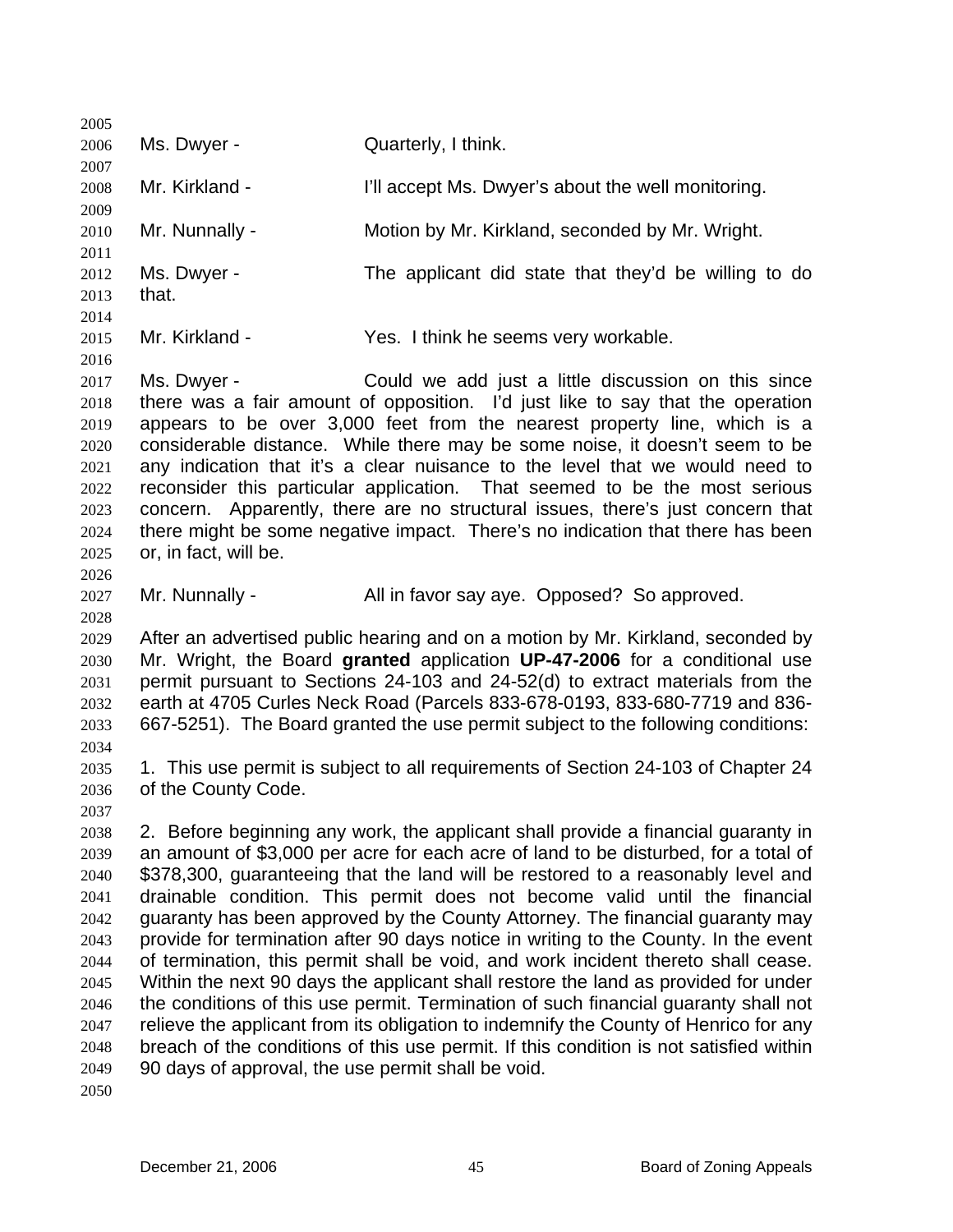3. Before beginning any work, the applicant shall submit erosion control plans to the Department of Public Works for review and approval. Throughout the life of the operation, the applicant shall continuously satisfy the Department of Public Works that erosion control procedures are properly maintained, and shall furnish plans and bonds that the department deems necessary. The applicant shall provide certification from a licensed professional engineer that dams, embankments and sediment control structures meet the approved design criteria as set forth by the State. If this condition is not satisfied within 90 days of approval, the use permit shall be void. 2051 2052 2053 2054 2055 2056 2057 2058 2059

- 2060
- 2061 2062 4. The applicant shall maintain a mine license from the Virginia Department of Mines, Minerals and Energy.
- 2063

2064 2065 2066 2067 5. The areas approved for mining under this permit shall be delineated on the ground by five-foot-high metal posts at least five inches in diameter and painted in alternate one foot stripes of red and white. These posts shall be so located as to clearly define the area in which the mining is permitted.

2068 2069 2070 2071 6. In the event that the Board's approval of this use permit is appealed, all conditions requiring action within 90 days will be deemed satisfied if the required actions are taken within 90 days of final action on the appeal.

2072

2073 2074 2075 2076 7. The applicant shall comply with the Chesapeake Bay Preservation Act and all state and local regulations administered under such act applicable to the property, and shall furnish to the Planning Department copies of all reports required by such act or regulations.

2077

2078 2079 8. Hours of operation shall be from 6:00 a.m. to 6:00 p.m. when Daylight Savings Time is in effect, and from 7:00 a.m. to 5:00 p.m. at all other times.

2080

2081 2082 9. No operations of any kind are to be conducted at the site on Sundays or national holidays.

2083

2084 2085 2086 2087 2088 10. Access to the property shall be from the established entrance onto New Market Road. Traffic into and out of the property north of New Market Road shall cross New Market Road on the private bridge maintained by the operator. Excavated material shall be removed from the property through the operator's established loading area on the James River.

2089

2090 2091 2092 2093 11. The applicant shall maintain a sign at the entrance to the mining site stating the name of the operator, the use permit number, the mine license number, and the telephone number of the operator. The sign shall be 12 square feet in area and the letters shall be three inches high.

2094

2095 2096 12. The applicant shall maintain "No Trespassing" signs every 250 feet along the perimeter of the property. The letters shall be three inches high.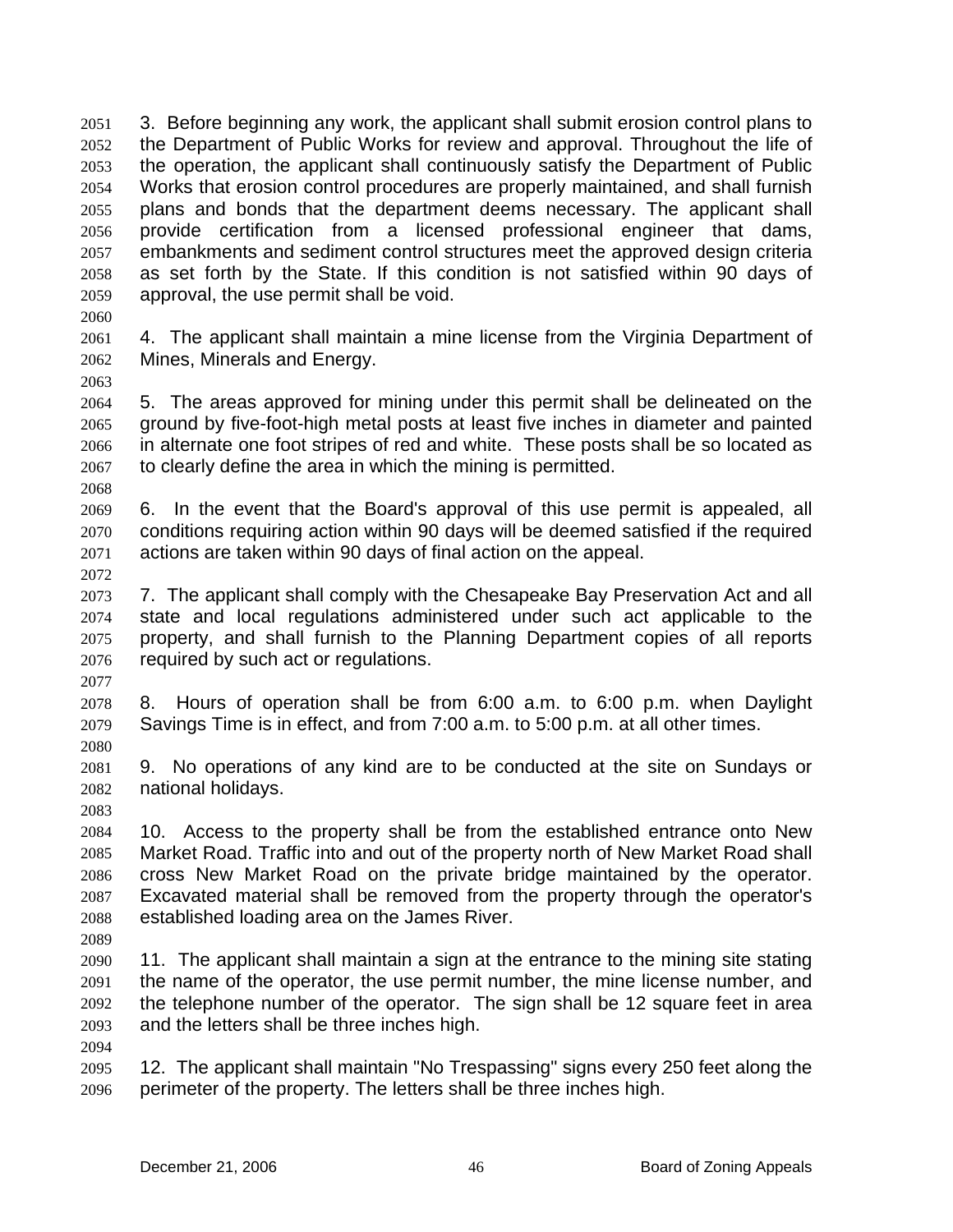2097 2098 2099 2100 2101 13. The applicant shall provide a flagman to control traffic from the site onto the public road, with the flagman yielding the right of way to the public road traffic at all times. This flagman will be required whenever the Division of Police deems necessary.

2102

2103 2104 14. All roads used in connection with this use permit shall be effectively treated with calcium chloride or other wetting agents to eliminate any dust nuisance.

2105

2106 2107 2108 15. Trucks shall be loaded in a way to prevent overloading or spilling of materials of any kind on any public road.

2109 2110 2111 16. The applicant shall maintain the property, fences, and roads in a safe and secure condition indefinitely, or convert the property to some other safe use.

2112 2113 2114 2115 2116 17. If, in the course of its preliminary investigation or operations, the applicant discovers evidence of cultural or historical resources, or an endangered species, or a significant habitat, it shall notify appropriate authorities and provide them with an opportunity to investigate the site. The applicant shall report the results of any such investigation to the Planning Department.

2117 2118 2119 2120 2121 2122 2123 18. If water wells located on surrounding properties are adversely affected, and the extraction operations on this site are suspected as the cause, the effected property owners may present to the Board evidence that the extraction operation is a contributing factor. After a hearing by the Board, this use permit may be revoked or suspended, and the operator may be required to correct the problem.

2124 2125 2126 19. Open and vertical excavations having a depth of 10 feet or more, for a period of more than 30 days, shall be effectively sloped to a 2:1 slope or flatter to protect the public safety.

2127

2128 2129 2130 2131 2132 2133 2134 2135 20. Topsoil shall not be removed from any part of the property outside of the area in which mining is authorized. Sufficient topsoil shall be stockpiled on the property for respreading in a layer with five inches of minimum depth. All topsoil shall be stockpiled within the authorized mining area and provided with adequate erosion control protection. If the site does not yield sufficient topsoil, additional topsoil shall be brought to the site to provide the required five-inch layer of cover. All topsoil shall be treated with a mixture of seed, fertilizer, and lime as recommended by the County after soil tests have been provided to the County.

2136

2137 2138 2139 2140 2141 2142 21. No offsite-generated materials shall be deposited on the mining site without prior written approval of the Director of Planning. To obtain such approval, the operator shall submit a request stating the origin, nature and quantity of material to be deposited, and certifying that no contaminated or hazardous material will be included. The material to be deposited on the site shall be limited to imperishable materials such as stone, bricks, tile, sand, gravel, soil, asphalt, concrete and like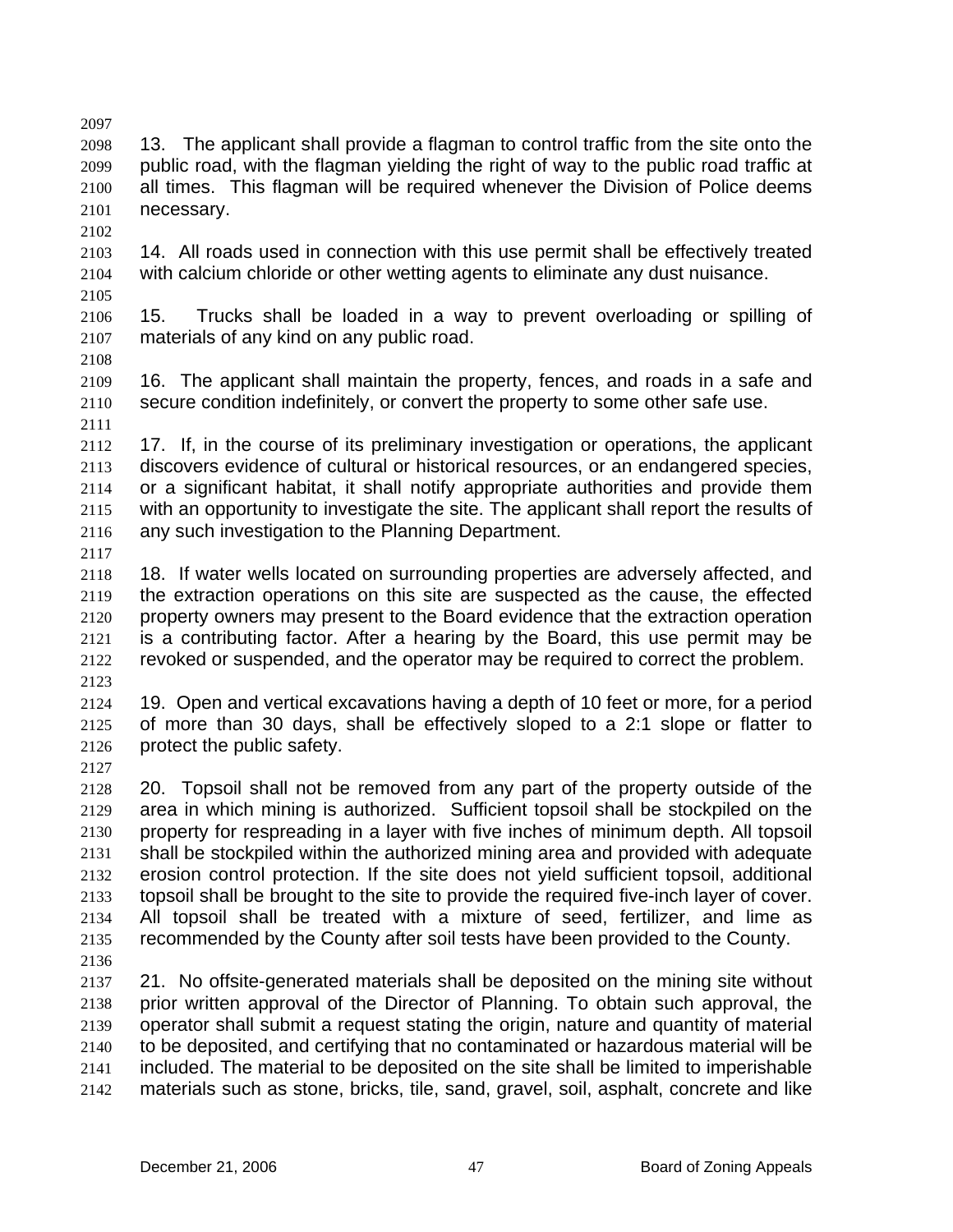materials, and shall not include any hazardous materials as defined by the Virginia Hazardous Waste Management Regulations. 2143 2144

2145

2146 2147 2148 2149 2150 22. A superintendent, who shall be personally familiar with all the terms and conditions of Section 24-103 of Chapter 24 of the County Code, as well as the terms and conditions of this use permit, shall be present at the beginning and conclusion of operations each work day to see that all the conditions of the Code and this use permit are observed.

2151

2152 2153 2154 2155 2156 23. A progress report shall be submitted to the Board on or about January 31, 2008 stating how much property has been mined to date of the report, the amount of land left to be mined, how much rehabilitation has been performed, when and how the remaining amount of land will be rehabilitated, and any other pertinent information about the operation that would be helpful to the Board.

2157

2161

2158 2159 2160 24. Excavation shall be discontinued by January 31, 2009, and restoration accomplished by not later than January 31, 2010, unless a new permit is granted by the Board of Zoning Appeals.

2162 2163 2164 25. The rehabilitation of the property shall take place simultaneously with the mining process. Rehabilitation shall not be considered completed until the mined area is covered completely with permanent vegetation.

2165

2166 2167 26. Failure to comply with any of the foregoing conditions shall automatically void this permit.

2168 2169

2184

| 2170 | Affirmative:   | Dwyer, Harris, Kirkland, Nunnally, Wright | $\mathbf b$ |
|------|----------------|-------------------------------------------|-------------|
|      | 2171 Negative: |                                           |             |
| 2172 | Absent:        |                                           |             |
| 2173 |                |                                           |             |
| 2174 |                |                                           |             |

2175 Mr. Nunnally - Next case, Mr. Blankinship.

2176 2177 2178 2179 2180 2181 **UP-48-2006 GILLIES CREEK INDUSTRIAL RECYCLING, LLC**  requests a conditional use permit pursuant to Sections 24-103 and 24-52(d) to extract materials from the earth at 2980 Meadow Road (Parcel 843-720-7272), zoned A-1, Agricultural District (Varina)**.**

2182 2183 Mr. Nunnally - This anyone else here interested in this case? If so, please stand and raise your right hand.

2185 2186 2187 Mr. Blankinship - Raise your right hand. Do you swear the testimony you're about to give is the truth and nothing but the truth so help you God?

2188 Mr. Bryant - I do.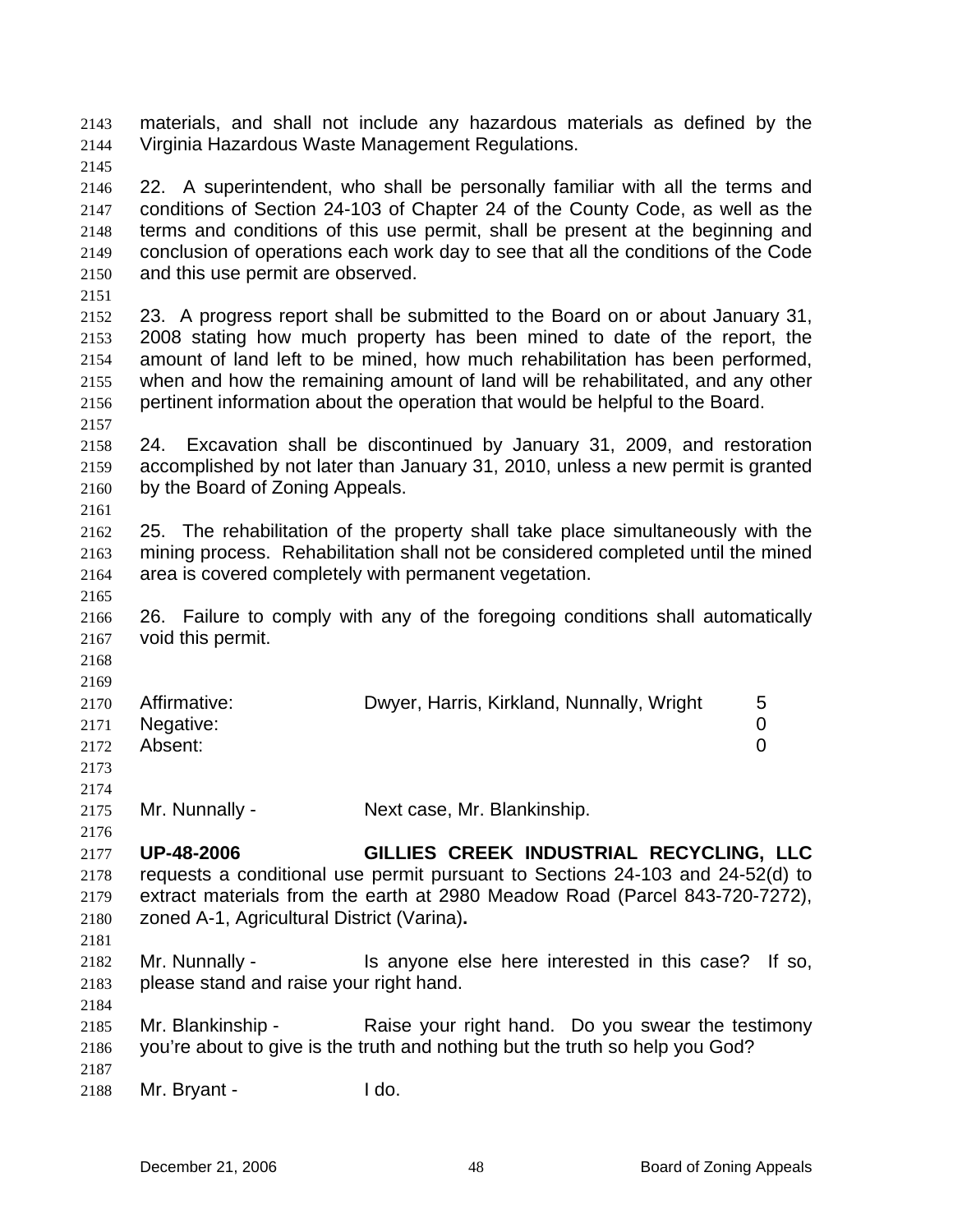2189 2190 2191 2192 2193 2194 2195 2196 2197 2198 2199 2200 2201 2202 2203 2204 2205 2206 2207 2208 2209 2210 2211 2212 2213 2214 2215 2216 2217 2218 2219 2220 2221 2222 2223 2224 2225 2226 2227 2228 2229 2230 2231 2232 2233 Mr. Nunnally - Please state your name for the record, sir, and tell us what you're requesting. Mr. Bryant - My name is Lou Bryant. I'm the business manager for Gillies Creek and I'm here to request a renewal of our use permit to continue operations at Meadow Road. Mr. Kirkland - Have we had any complaints, Mr. Blankinship, on this case prior to this on this site? Mr. Blankinship - Not that I'm aware of. I am not certain whether we have received the annual report from last year, it's not attached. Mr. Bryant - The 2005 annual report? I believe it's been sent in. It's sent in every month on a regular basis. The annual report should have been sent in conjunction with December's monthly report, but I can confirm that for you. Mr. Blankinship - Mr. Gidley will check the file while we speak. Mr. Nunnally - The Mr. Bryant, I've heard several people say that around your operation there you're having a lot of mud out there on the road. Mr. Bryant - We had some problem with— Mr. Nunnally - They said you had a lot of mud on there and when the people come home from work or go to work, they get mud all over their cars and have to get them washed before they come home or have to get them washed before they go to work the next morning. I drove down there yesterday and it's just as clean as this office here, this room here. I saw four or five trucks coming off Williamsburg Road. You can't take a left out of your operation, you have to go up to Dry Bridge, right? Mr. Bryant - Yes sir, that's correct. Mr. Nunnally - The Mull ooks good. I'm wondering where all these complaints are coming from unless you all had an inkling we were coming down there to look at it and went out there and got everything nice and spic and span. Mr. Bryant - Well, sometimes I wonder where the complaints are coming from as well. I think we're very diligent in our efforts to keep the road clean. Whenever we're operating in there extensively, we always have a broom tractor on site and a water truck at our disposal to keep the road clean. We've had some complaints in the past and I think we've responded as quickly and as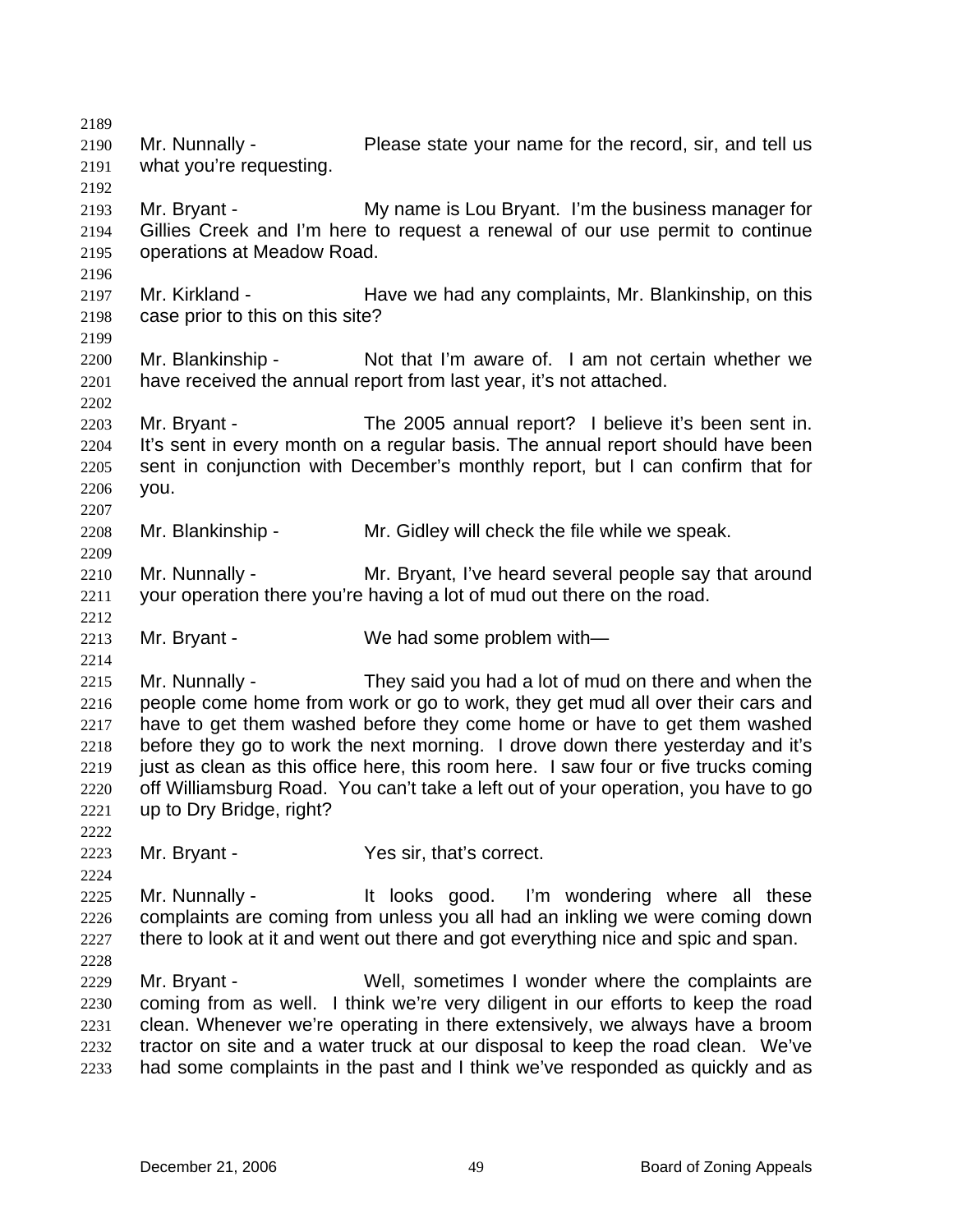effectively as we can to address those problems. I my opinion, I think we keep the road very clean for any type of construction operation. 2234 2235 2236 2237 2238 2239 2240 2241 2242 2243 2244 2245 2246 2247 2248 2249 2250 2251 2252 2253 2254 2255 2256 2257 2258 2259 2260 2261 2262 2263 2264 2265 2266 2267 2268 2269 2270 2271 2272 2273 2274 2275 2276 2277 2278 2279 Mr. Wright - Number 17 puts the burden on them to keep it clean. Mr. Bryant - If I may, I think some of the complaints—There have been several operators of this facility prior to us taking it over and I think that they created a very antagonistic relationship with the neighbors down there in the way they handled the operation. We sometimes are dealing with their previous sins, if you will, in not keeping the road clean and not doing the things they were supposed to be doing for the County and for the neighborhood. Mr. Wright - Describe to us what action you take to keep the road clean. Are they monitored daily or tell us how you do that. Mr. Bryant - Yes sir. They're monitored daily. We have a lot of our own trucks that use the facility so we're always checking on how the road looks, especially on days we've had rain or it's been muddy from previous days of rain. There's always a broom tractor on site there when we're operating in the pit and we have water trucks that we use in conjunction with those when they're necessary. Mr. Wright - Do you try to get the tires clean before they leave the property? Mr. Bryant - Yes sir. There's a truck wash on the property. Mr. Wright - They're cleaned before they leave, how could there be mud on Meadow Road? Mr. Bryant - Thess they're cleaned by hand, it's impossible always to get all of the dirt out. A lot of times what we get is dust on the road. The road is paved from Meadow Road a distance of about I believe 600 feet into the property. From there, it is construction stone #3 entrance material. So, you'll pull dirt or dust from the rock onto the pavement and we have to go back and clean it back up to the rock in kind of an ongoing process. Mr. Nunnally - When do you have the operation? Mr. Bryant - I believe it's 7 to 5:30 Monday through Friday and 7 to noon on Saturday. That's correct. Mr. Nunnally - The Is there any way that you could wash that road down after the operations? Do you have any kind of spraying outfit down there for that, a water sprayer?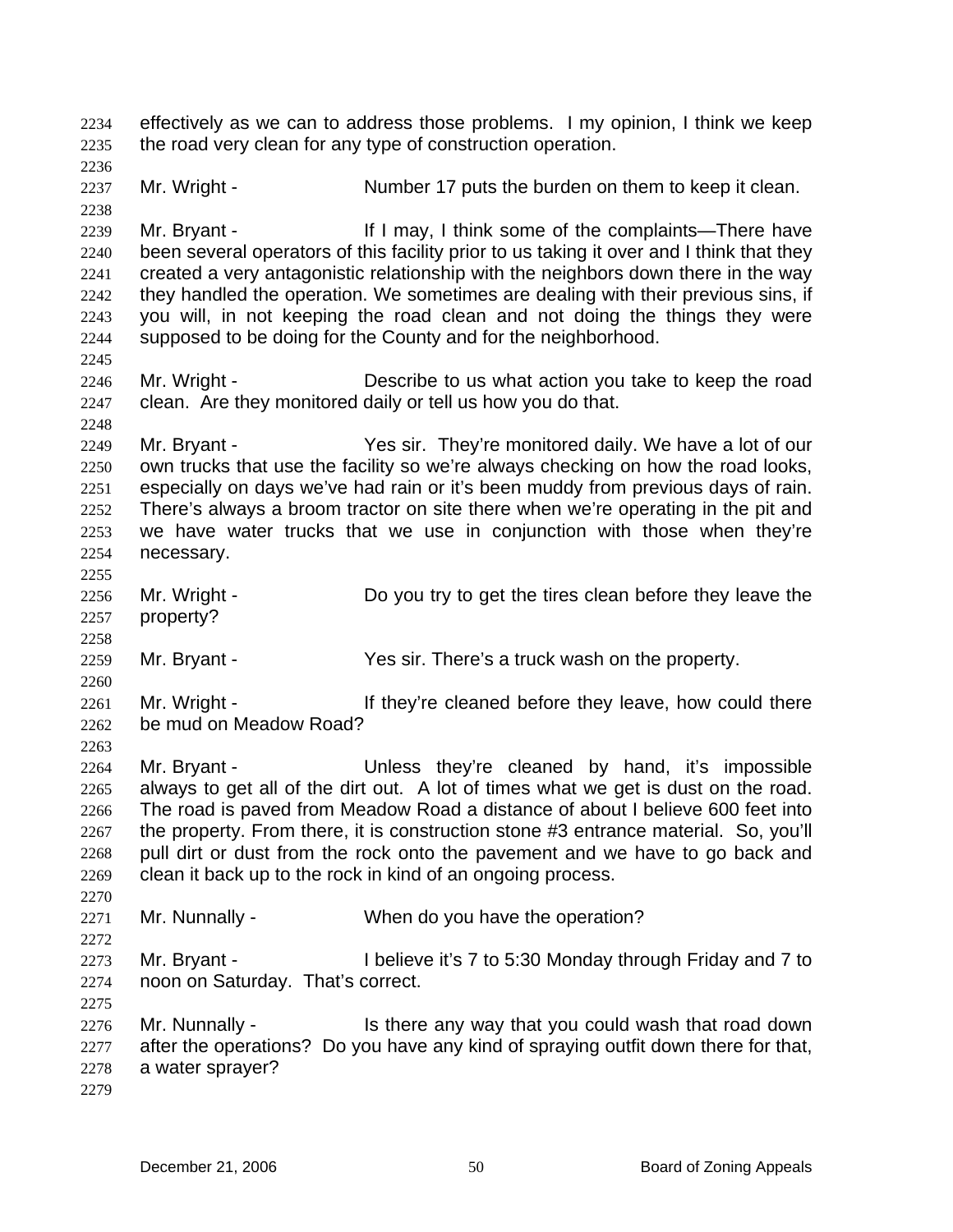| 2280<br>2281<br>2282                 | Mr. Bryant -<br>a truck.                                       | We do it with a water truck, high-pressure water off of                                                                                                                                                                        |
|--------------------------------------|----------------------------------------------------------------|--------------------------------------------------------------------------------------------------------------------------------------------------------------------------------------------------------------------------------|
| 2283<br>2284                         | Mr. Nunnally -                                                 | Can you do that several times a week to make sure?                                                                                                                                                                             |
| 2285<br>2286<br>2287<br>2288         | Mr. Bryant -<br>the truck will be by at least once a day.      | We do that often when we're really in there heavy,<br>especially if there's a lot of traffic through there. Generally on heavy traffic days,                                                                                   |
| 2289<br>2290<br>2291                 | Mr. Kirkland -<br>every day?                                   | Do you work there every day? Do they go in and out                                                                                                                                                                             |
| 2292<br>2293                         | Mr. Bryant -                                                   | For the most part, yes sir.                                                                                                                                                                                                    |
| 2294<br>2295                         | Mr. Kirkland -                                                 | Some days it's just heavier than others.                                                                                                                                                                                       |
| 2296<br>2297                         | Mr. Bryant -                                                   | That's correct.                                                                                                                                                                                                                |
| 2298<br>2299<br>2300                 | Ms. Dwyer -                                                    | This is a continuation of an earlier permit. This covers<br>A-1, A-2, and B, is that correct, what you've designated the mining areas to be?                                                                                   |
| 2301<br>2302                         | Mr. Bryant -                                                   | Yes ma'am.                                                                                                                                                                                                                     |
| 2303<br>2304                         | Ms. Dwyer -                                                    | Are those the only mining areas there?                                                                                                                                                                                         |
| 2305<br>2306                         | Mr. Bryant -                                                   | Yes.                                                                                                                                                                                                                           |
| 2307<br>2308                         | Ms. Dwyer -                                                    | $A-1$ —                                                                                                                                                                                                                        |
| 2309<br>2310                         | Mr. Bryant -                                                   | A-2 and B.                                                                                                                                                                                                                     |
| 2311<br>2312<br>2313                 | Ms. Dwyer -                                                    | The only reclamation plan I see is for B. Is that<br>because the other two have been reclaimed already or?                                                                                                                     |
| 2314<br>2315<br>2316<br>2317<br>2318 | Mr. Bryant -<br>we're in B right here in this area right here. | Where we are—I don't know how clear this is. This is<br>A-1 here, that's A-2, there's B. A-1 and A-2 have been fully refilled with dirt at<br>this point and are awaiting seeding, topsoil spreading and reseeding. Right now, |
| 2319<br>2320                         | Ms. Dwyer -                                                    | Okay, let me stop you there. Mining areas A-1 and A-<br>2 have been reclaimed how? Have they been filled with construction materials?                                                                                          |
| 2321<br>2322<br>2323                 | Mr. Bryant -                                                   | They've been filled with material that we consistently<br>bring in there. The topsoil has not been re-spread at this point.                                                                                                    |
| 2324<br>2325                         | Ms. Dwyer -                                                    | How high is the mound?                                                                                                                                                                                                         |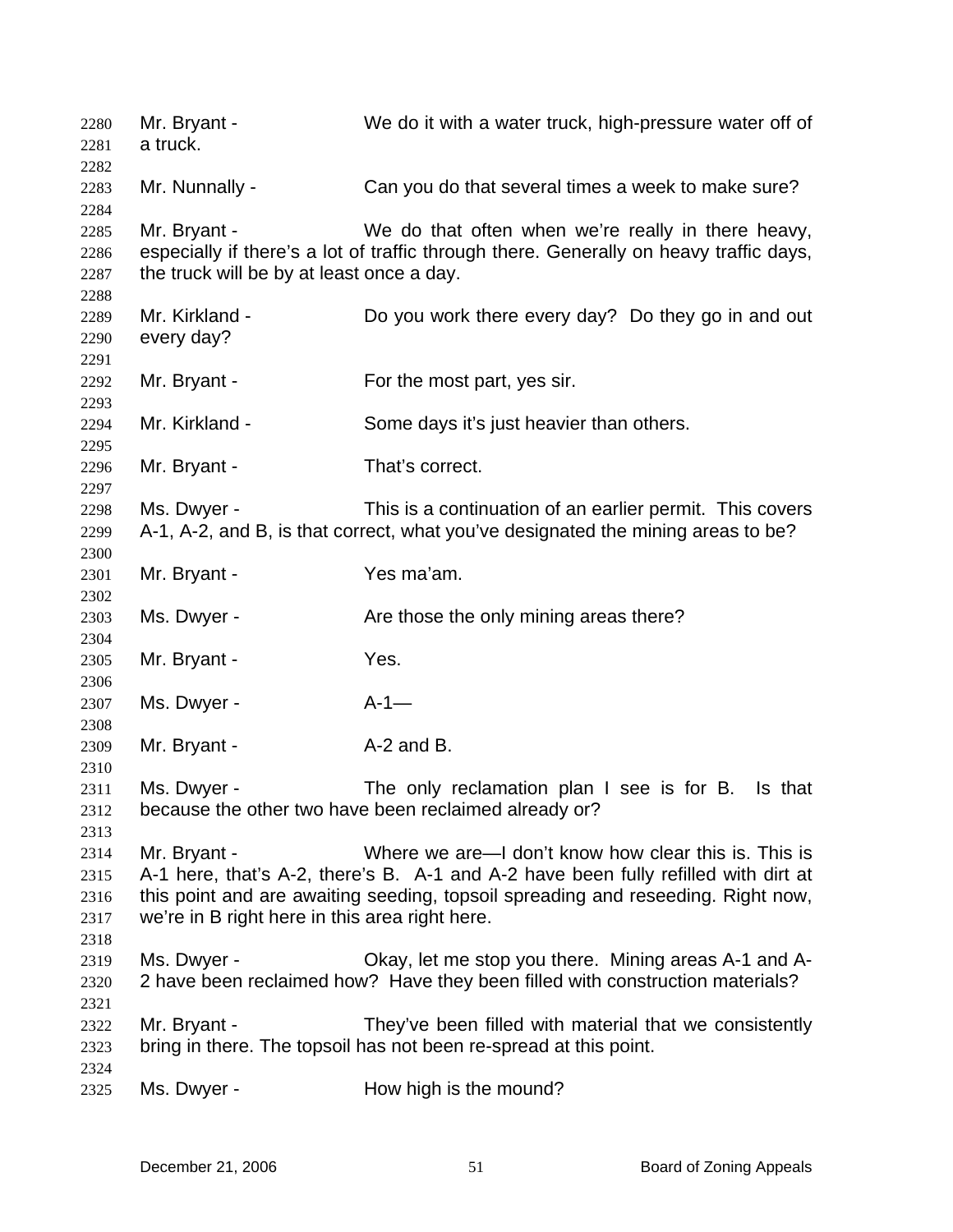| 2326 |                                   |                                                                                     |
|------|-----------------------------------|-------------------------------------------------------------------------------------|
| 2327 | Mr. Bryant -                      | I do not have an elevation. I couldn't tell you an                                  |
| 2328 | elevation.                        |                                                                                     |
| 2329 |                                   |                                                                                     |
| 2330 | Ms. Dwyer -                       | A guess?                                                                            |
| 2331 |                                   |                                                                                     |
| 2332 | Mr. Bryant -                      | Above sea level or in relation to the adjoining                                     |
| 2333 | property?                         |                                                                                     |
|      |                                   |                                                                                     |
| 2334 |                                   |                                                                                     |
| 2335 | Ms. Dwyer -                       | In relation to the adjoining property.                                              |
| 2336 |                                   |                                                                                     |
| 2337 | Mr. Bryant -                      | It is slightly higher than the adjoining property. One of                           |
| 2338 |                                   | the conditions is that we cannot throw water on our neighbors, which, the way we    |
| 2339 |                                   | have graded the fill prevents that from happening. All the water does not and will  |
| 2340 |                                   | continue to be channeled to the sediment basin here in the, on this picture the     |
| 2341 | southeast corner of the property. |                                                                                     |
| 2342 |                                   |                                                                                     |
| 2343 | Ms. Dwyer -                       | How high is the reclaimed—                                                          |
| 2344 |                                   |                                                                                     |
| 2345 | Mr. Bryant -                      | I don't know that I could hazard a guess, I really don't.                           |
| 2346 |                                   |                                                                                     |
| 2347 | Ms. Dwyer -                       | More than 50?                                                                       |
| 2348 |                                   |                                                                                     |
|      | Mr. Bryant -                      | No, not more than 50.                                                               |
| 2349 |                                   |                                                                                     |
| 2350 |                                   |                                                                                     |
| 2351 | Ms. Dwyer -                       | Less than 25?                                                                       |
| 2352 |                                   |                                                                                     |
| 2353 | Mr. Bryant -                      | Yeah, less than 25 above our adjoining neighbors. I                                 |
| 2354 | think that's safe to say.         |                                                                                     |
| 2355 |                                   |                                                                                     |
| 2356 | Ms. Dwyer -                       | Okay. I understand it's an estimate at this point, but I                            |
| 2357 | just want a ballpark.             |                                                                                     |
| 2358 |                                   |                                                                                     |
| 2359 | Mr. Bryant -                      | Okay.                                                                               |
| 2360 |                                   |                                                                                     |
| 2361 | Ms. Dwyer -                       | The staff reported noted that there was no information                              |
| 2362 |                                   | provided by you as to the reclaimed height of mining area B.                        |
| 2363 |                                   |                                                                                     |
| 2364 | Mr. Bryant -                      | That's correct because on the approved plans, there                                 |
| 2365 |                                   | are no finished elevations, finished grades specified. The only real conditions, as |
|      |                                   | I said, were that we couldn't divert water onto our neighbor's property.            |
| 2366 |                                   |                                                                                     |
| 2367 |                                   |                                                                                     |
| 2368 | Ms. Dwyer -                       | I would like to know what the reclaimed height would                                |
| 2369 | be.                               |                                                                                     |
| 2370 |                                   |                                                                                     |
| 2371 | Mr. Bryant -                      | Okay.                                                                               |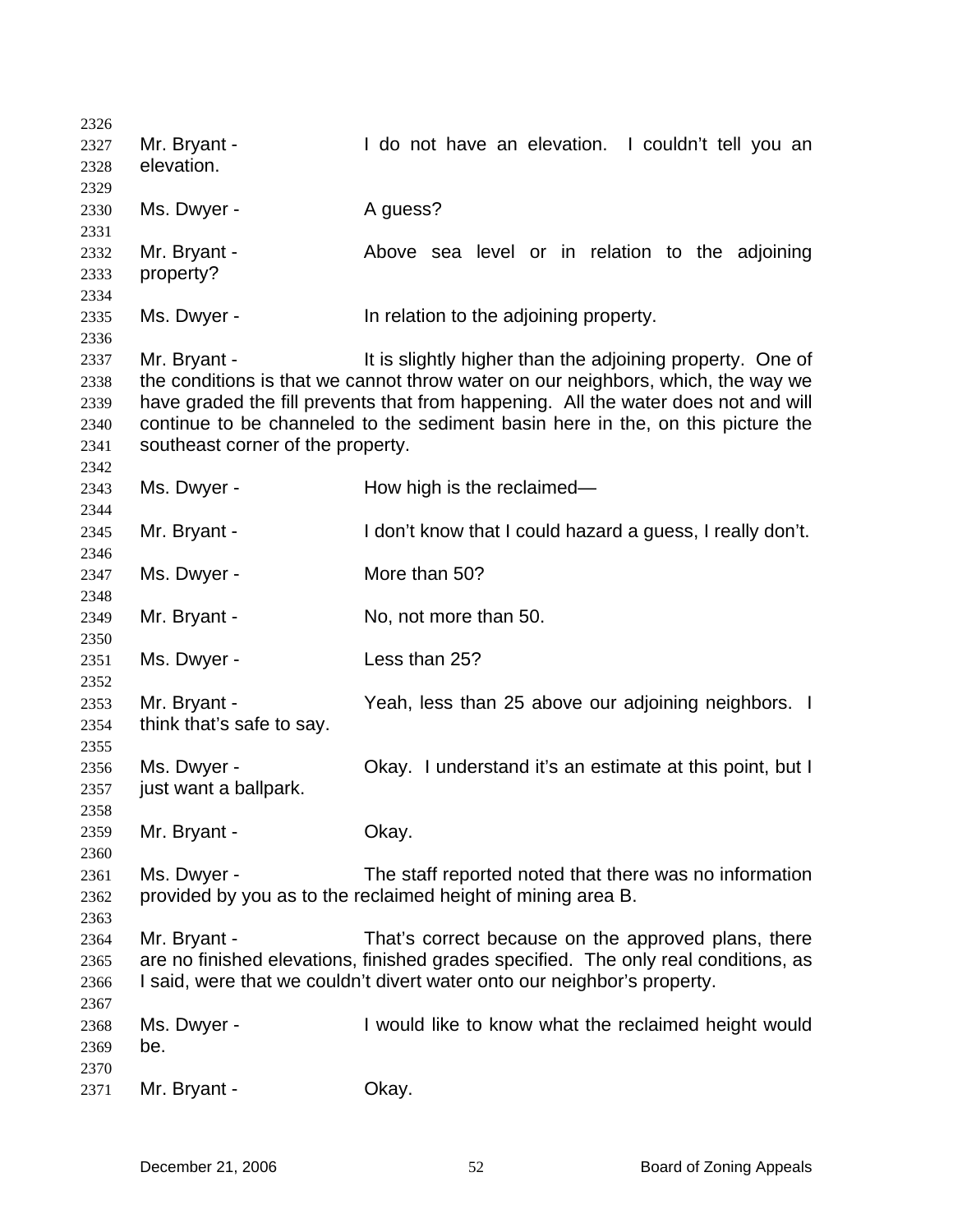| 2372         |                                          |                                                                                      |
|--------------|------------------------------------------|--------------------------------------------------------------------------------------|
| 2373         | Ms. Dwyer -                              | What the elevation would be. I think that's important                                |
| 2374         | to know. We don't want Mt. Trashmore.    |                                                                                      |
| 2375         |                                          |                                                                                      |
| 2376         | Mr. Bryant -                             | Right, I understand.                                                                 |
| 2377         |                                          |                                                                                      |
| 2378         | Ms. Dwyer -                              | In isolated places all over the County.                                              |
| 2379         |                                          |                                                                                      |
| 2380         | Mr. Bryant -                             | Certainly.                                                                           |
| 2381         | Ms. Dwyer -                              | Even though it would be, it needs to be reclaimed and                                |
| 2382<br>2383 |                                          | useable as something in the future. If we had steep slopes, if we have high          |
| 2384         |                                          | elevation, it's not useable for anything so that's a concern.                        |
| 2385         |                                          |                                                                                      |
| 2386         | Mr. Bryant -                             | I understand.                                                                        |
| 2387         |                                          |                                                                                      |
| 2388         | Mr. Kirkland -                           | Mr. Bryant, I don't know if you saw our staff report or                              |
| 2389         |                                          | not, but the pictures—We have a picture of I guess that is the road entering into    |
| 2390         |                                          | the property. Is the picture above that part of the reclaimed area? Is that the      |
| 2391         | mound?                                   |                                                                                      |
| 2392         |                                          |                                                                                      |
| 2393         | Mr. Bryant -                             | This picture here, sir?                                                              |
| 2394         |                                          |                                                                                      |
| 2395         | Mr. Kirkland -                           | There's one above it on our sheets, so I guess it                                    |
| 2396         | would be the next one above it on there. |                                                                                      |
| 2397<br>2398 | Ms. Dwyer -                              | It shows a mound.                                                                    |
| 2399         |                                          |                                                                                      |
| 2400         | Mr. Kirkland -                           | Is that part of the reclaimed area there?                                            |
| 2401         |                                          |                                                                                      |
| 2402         | Mr. Bryant -                             | It doesn't give much of a reference point. I'm trying to                             |
| 2403         | think where that is.                     |                                                                                      |
| 2404         |                                          |                                                                                      |
| 2405         | Mr. Kirkland -                           | Our picture looks different than that, believe it or not.                            |
| 2406         |                                          |                                                                                      |
| 2407         | Ms. Dwyer -                              | It shows a little more of an area.                                                   |
| 2408         |                                          |                                                                                      |
| 2409         | Mr. Bryant -                             | Okay. All right. This is the very end of A-1. To the left                            |
| 2410         |                                          | is the lake that was there when we first moved in. All the fill you see to the right |
| 2411         |                                          | of that photograph was already in place when we started operating, had been          |
| 2412         | done by the previous operators.          |                                                                                      |
| 2413         |                                          |                                                                                      |
| 2414         | Mr. Kirkland -                           | All right.                                                                           |
| 2415         |                                          |                                                                                      |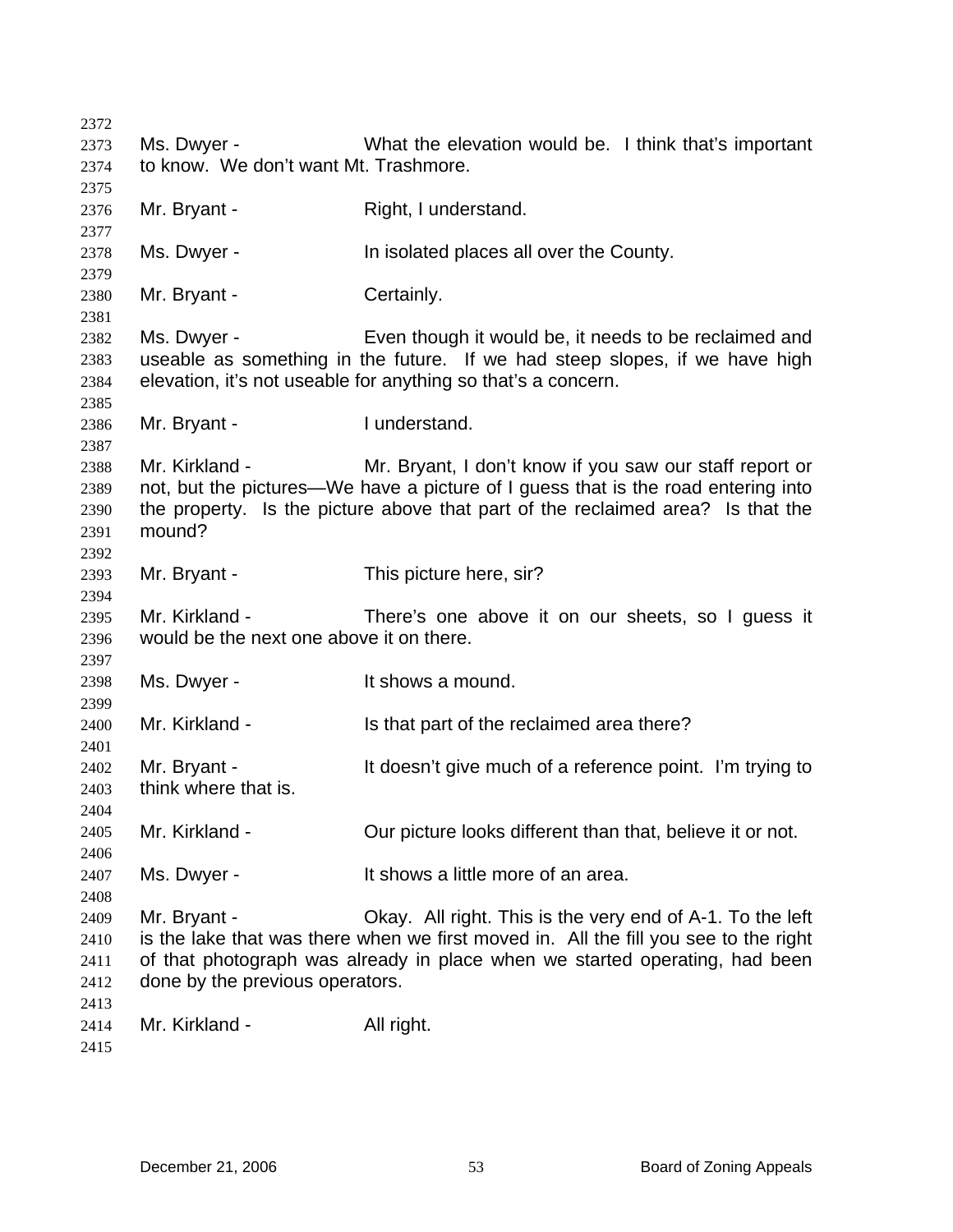Mr. Bryant - I would estimate the rise from the top of that slope to the top of the slope where we're currently working probably is no more than six to eight feet, over the distance of probably 400 to 500 feet. 2416 2417 2418 2419 2420 2421 2422 2423 2424 2425 2426 2427 2428 2429 2430 2431 2432 2433 2434 2435 2436 2437 2438 2439 2440 2441 2442 2443 2444 2445 2446 2447 2448 2449 2450 2451 2452 2453 2454 2455 2456 2457 2458 2459 2460 2461 Ms. Dwyer - The important comparison is the height of this rise in relation to adjacent property. Mr. Bryant - I couldn't tell you what that is; I really don't know. Ms. Dwyer - What should we do, Mr. Blankinship, if we don't have the data that we need to make a decision, that is the reclaimed elevation of mining area B? Mr. Blankinship - I guess a deferral would be the normal course. Ms. Dwyer - When does this expire? Mr. Bryant - Think today is two years on the nose from the last issuance. Ms. Dwyer - The Music of the don't approve it today then you can't mine. Mr. Bryant - Then I have a problem. Yes ma'am, that's correct. Ms. Dwyer - The staff report does say, "Applicant should provide information as to final elevation of the project upon completing of the reclamation." Mr. Bryant - I did not get a copy of that. I reviewed it this morning before I came in. This is the first time, I think, the staff has asked for what the finished elevation will be. Ms. Dwyer - If we set a limit on the height for the reclaimed area and the applicant's not satisfied with that, could the applicant come in and petition to amend that? Mr. Blankinship - Yes ma'am. Ms. Dwyer - The Actually, we can't impose a condition unless the applicant agrees, is that right? Mr. Blankinship - That's correct. Mr. Wright - They're excavating, why should they have a problem with elevation?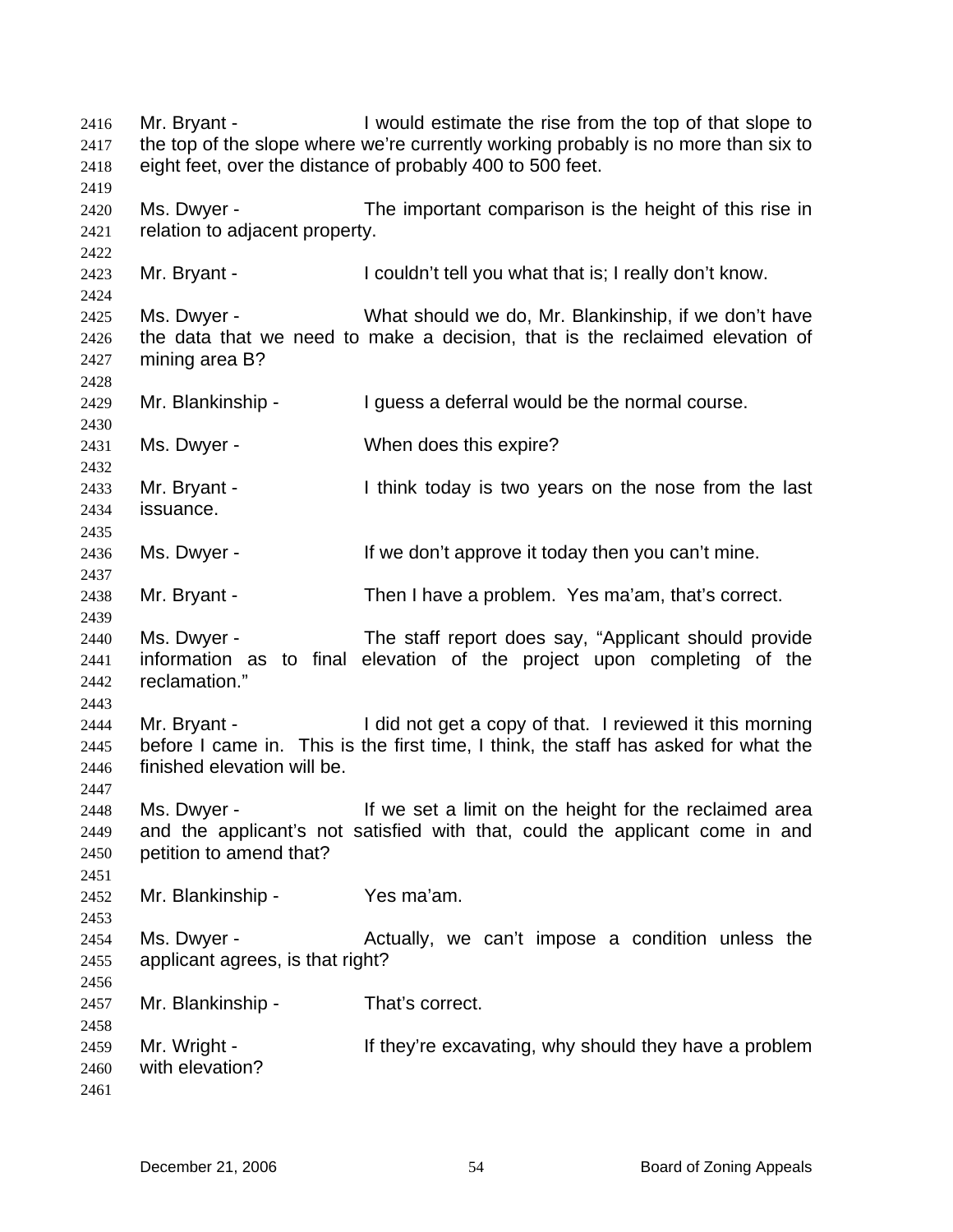Mr. Blankinship - We have had some applications recently, as I'm sure you'll recall, where the reclamation plan showed a great deal of filling. 2462 2463 2464 2465 2466 2467 2468 2469 2470 2471 2472 2473 2474 2475 2476 2477 2478 2479 2480 2481 2482 2483 2484 2485 2486 2487 2488 2489 2490 2491 2492 2493 2494 2495 2496 2497 2498 2499 2500 2501 2502 2503 2504 2505 2506 2507 Mr. Wright - They're bringing in stuff of the site. Ms. Dwyer - They're going to fill this. We have no idea how high it's going to be. Mr. Nunnally - We certainly ought to control that. Mr. Blankinship - I think at this point, there's more money in filling than there is in digging. That's the way market conditions are today. Ms. Harris - What about Condition 23? Doesn't that deal with excavation? Ms. Dwyer - Yes. Once they finish excavating and they fill it and they create a mound, how high will the mound be is my concern. Ms. Harris - You're concerned with reclamation rather than— Ms. Dwyer - Yes. Ms. Harris - Chay. Ms. Dwyer - Which would be 29. Do you have an elevation, Mr. Blankinship that we've used in the past? I know this has come up before. Mr. Blankinship - As you were saying, we normally tie it to the adjoining property. Ms. Dwyer - I think if we pass it today, we need to have some agreement about the elevation. Mr. Bryant - Let me make sure that one thing is clear. Even if the center line of the property is elevated over the adjoining property, we understand we have to tie in at the elevation of the adjoining property and we will tie in at that existing elevation. We can divert the water and control the sheet flow of the water into all the necessary sediment traps. We're not going to wind up with a wall or a cliff, so to speak, next to our neighbors. Ms. Dwyer - Because you're diverting the water into the sediment basin. Mr. Bryant - Correct.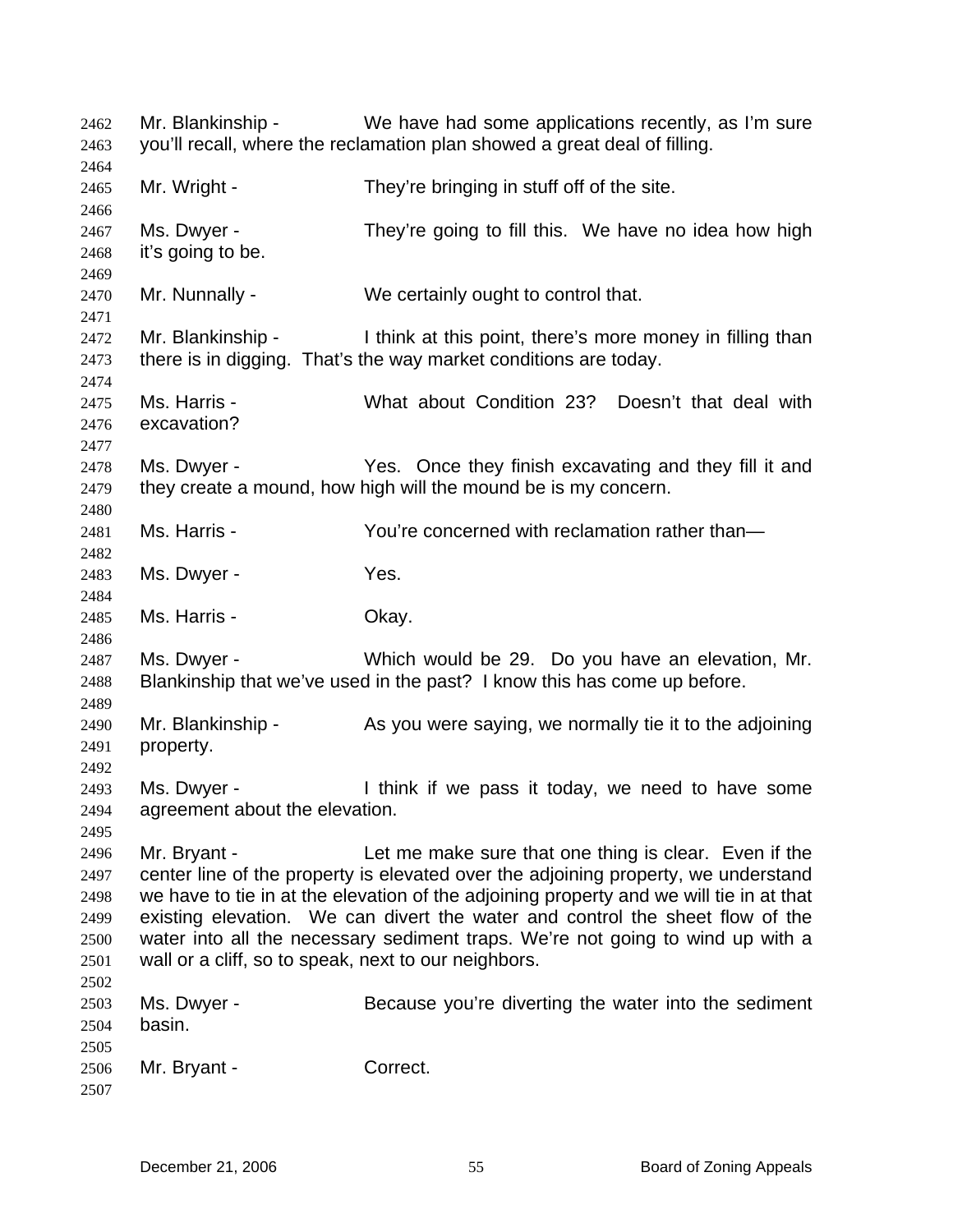Ms. Dwyer - That's not my only concern. That's important that you not be changing the grade of the land so water's being dumped on the neighbors, but also we need the condition of the land to be in a state that it is useable for agriculture or some other purpose. Mr. Bryant - Inderstand. Ms. Dwyer - We don't want a big mound. Mr. Kirkland - The Mr. Blankinship, what's the recommended slope? Like in the last case, they talked 5 to 1. Mr. Blankinship - Five to one, I believe Mr. Brazzle said is the maximum that they felt comfortable mowing on. I think the standard condition is 3 to 1. Mr. Kirkland - Right. Mr. Blankinship - Two to one is the temporary. Mr. Kirkland - Five to one's a pretty slight slope. Ms. Dwyer - The Music Controller and Music It is. Mr. Blankinship - Yeah, that's rolling farmland. Mr. Kirkland - Right. Mr. Blankinship - Two to one is the maximum that we'll allow for a temporary right after they've cut. Mr. Wright - Shouldn't we try to maintain the elevation that's there before they excavate? Shouldn't that be our objective? Mr. Blankinship - That's been done in other cases, yes sir. Mr. Wright - So you don't change the character of the land. Ms. Dwyer - The I can go with that. Mr. Blankinship - I really think it should fall to applicant to present a plan for the Board to review. Ms. Dwyer - This instead of us trying to pick something. Mr. Blankinship - That's my position.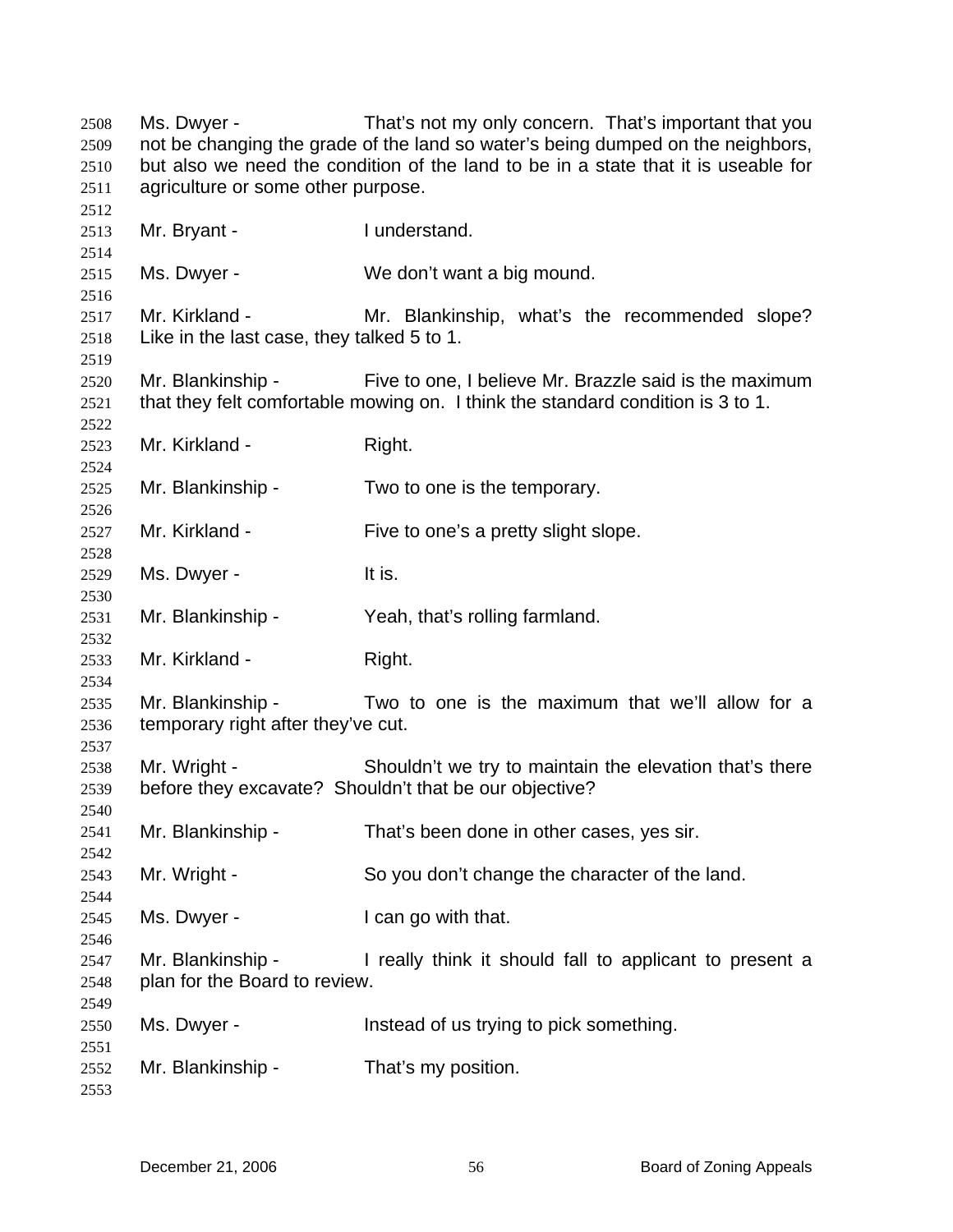Ms. Dwyer - Do you have any suggestions as to what slope and elevation? 2554 2555 2556 2557 2558 2559 2560 2561 2562 2563 2564 2565 2566 2567 2568 2569 2570 2571 2572 2573 2574 2575 2576 2577 2578 2579 2580 2581 2582 2583 2584 2585 2586 2587 2588 2589 2590 2591 2592 2593 2594 2595 2596 2597 2598 2599 Mr. Bryant - I would have to go back and have it surveyed by our surveying crew and find out where we are now in terms of elevation in relation to the neighbors. I know that this site was originally started as a sand and gravel mine in the 40's or 50's. I don't know of anyone that has any real idea of what it looked like prior to the operation beginning. We'd probably have to find that out, too. Ms. Dwyer - The State State State State State Ms. Dwyer - It seems to me we should have more in terms of a reclamation plan than we've got here. Mr. Bryant - Yes ma'am. Ms. Harris - **Don't they have 90 days before they would have to** actually cease operation? I was looking at some of the conditions, if the condition is not satisfied within 90 days of approval. Mr. Blankinship - That's a good point. Ms. Dwyer - We could approve this for a short period of time. Mr. Blankinship - Subject to review of the final plans within 90 days. Ms. Harris - That's within the quidelines here on several conditions. Ms. Dwyer - I'm trying to figure out a way where we can get the information we need but you don't have to cease operations. Mr. Bryant - The I understand. Ms. Dwyer - We can approve it for six months, three months and then you could come back after that time with a reclamation plan and present it to us and then we could consider it for a two year time. Mr. Wright - How long will it take to do what we need to have, to produce what we need to have? Mr. Bryant - Think six months would be reasonable. Mr. Wright - In other words, it wouldn't do any good just to defer this for a month. Mr. Bryant - No sir.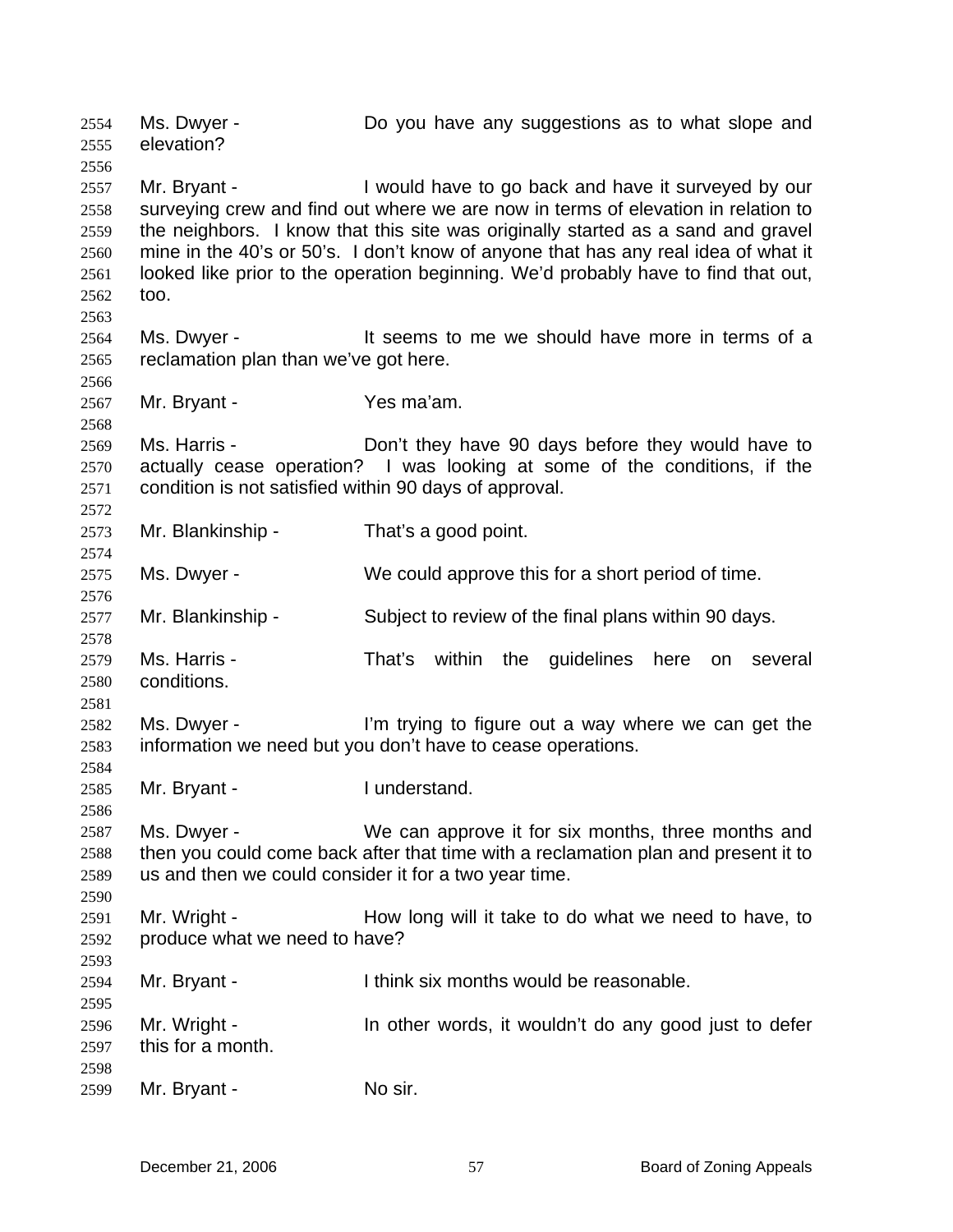2600 2601 2602 2603 2604 2605 2606 2607 2608 2609 2610 2611 2612 2613 2614 2615 2616 2617 2618 2619 2620 2621 2622 2623 2624 2625 2626 2627 2628 2629 2630 2631 2632 2633 2634 2635 2636 2637 2638 2639 2640 2641 2642 2643 2644 2645 Mr. Kirkland - The Muslim of the University of the Mr. Kirkland - It wouldn't give you enough time. Mr. Bryant - I don't think 30 days would be enough time for us to get the information that you need together. Ms. Dwyer - His present permit expires today, so if we defer, what impact would that have? Would he have to cease operation because he no longer has— Mr. Wright - We shouldn't defer it for more than 30 days, I don't think. Go ahead and approve it for a shorter period of time. Ms. Dwyer - I'll only approve it for six months. Mr. Wright - What do you think of that? Mr. Bryant - Ithink we can work with that. Ms. Dwyer - What we have now as far as reclamation, so we don't want it to be—Let's say it cannot be filled above, what, the existing. What is the existing elevation? Mr. Bryant - The grade of the neighbor's property? Ms. Dwyer - Yes. For the next six months. Mr. Wright - I wasn't aware. I thought they were having a problem getting it up to grade; I didn't realize that we're using this to bring the materials in to raise the elevation. We should be careful about that. Ms. Dwyer - What if we do this. We approve it today for six months with the condition that it cannot be filled above the exiting grade. Does it have an existing—The existing grade of the adjacent property? Mr. Blankinship - Okay. Ms. Dwyer - **Okay?** Then in six months, you can come back and give us a reclamation plan. If you want to raise it above that, give us some detail so we know what we're working with. Mr. Bryant - Chay. Really, the most important thing that I think you need from the reclamation plan is what the finished elevation's going to be across the entire site. Mr. Blankinship - That's correct.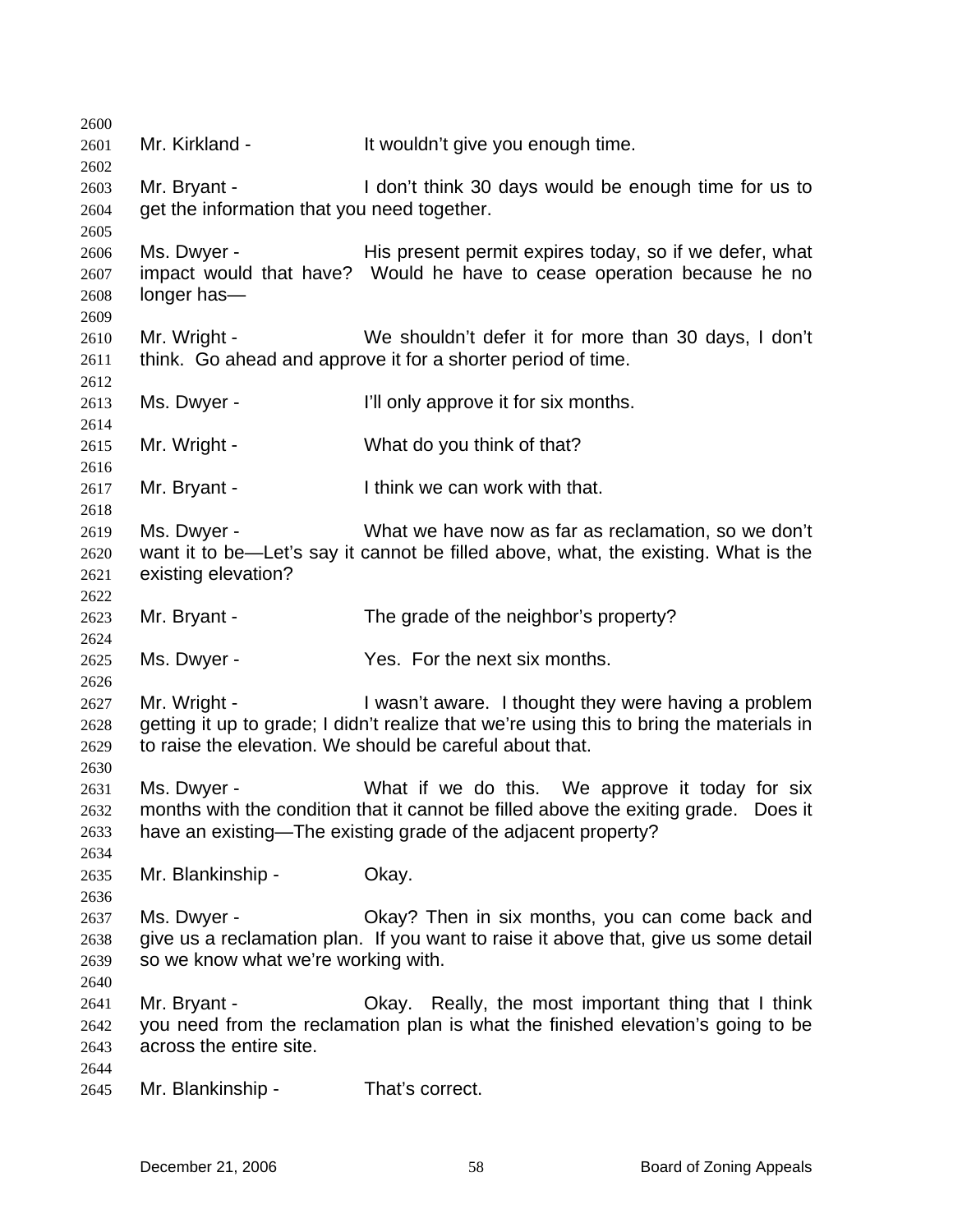| Mr. Bryant - | Okay. I understand.                                                                                                                                                                                                                                                                                 |
|--------------|-----------------------------------------------------------------------------------------------------------------------------------------------------------------------------------------------------------------------------------------------------------------------------------------------------|
|              |                                                                                                                                                                                                                                                                                                     |
|              |                                                                                                                                                                                                                                                                                                     |
|              | At the same time, you meet the existing grades of                                                                                                                                                                                                                                                   |
|              | adjacent landowners, please continue to drain the water towards the sediment                                                                                                                                                                                                                        |
| basin.       |                                                                                                                                                                                                                                                                                                     |
|              |                                                                                                                                                                                                                                                                                                     |
|              | Right. I understand that as well.                                                                                                                                                                                                                                                                   |
|              |                                                                                                                                                                                                                                                                                                     |
|              | That's already a condition.                                                                                                                                                                                                                                                                         |
|              |                                                                                                                                                                                                                                                                                                     |
|              | Yes, that's a requirement.                                                                                                                                                                                                                                                                          |
|              |                                                                                                                                                                                                                                                                                                     |
|              | I just want to make sure.                                                                                                                                                                                                                                                                           |
|              | I know A-1 and A-2 have already been mounded,                                                                                                                                                                                                                                                       |
|              |                                                                                                                                                                                                                                                                                                     |
|              |                                                                                                                                                                                                                                                                                                     |
|              | They've already been-Yes. There's no more dirt                                                                                                                                                                                                                                                      |
|              |                                                                                                                                                                                                                                                                                                     |
|              |                                                                                                                                                                                                                                                                                                     |
|              | So, we're really just talking about B.                                                                                                                                                                                                                                                              |
|              |                                                                                                                                                                                                                                                                                                     |
| Mr. Bryant - | That's correct. Let me ask you this question. Is the                                                                                                                                                                                                                                                |
|              | County going to try to require that we cut dirt out if we need to?                                                                                                                                                                                                                                  |
|              |                                                                                                                                                                                                                                                                                                     |
| Ms. Dwyer -  | Of A?                                                                                                                                                                                                                                                                                               |
|              |                                                                                                                                                                                                                                                                                                     |
| Mr. Bryant - | Of A or A-1?                                                                                                                                                                                                                                                                                        |
|              |                                                                                                                                                                                                                                                                                                     |
|              | I don't think I would propose that because it's already                                                                                                                                                                                                                                             |
|              | been done and you have not been held to any other standard at this point.                                                                                                                                                                                                                           |
|              |                                                                                                                                                                                                                                                                                                     |
|              | Okay.                                                                                                                                                                                                                                                                                               |
|              |                                                                                                                                                                                                                                                                                                     |
|              | I think we could only legitimately hold you to a                                                                                                                                                                                                                                                    |
|              |                                                                                                                                                                                                                                                                                                     |
|              |                                                                                                                                                                                                                                                                                                     |
|              | Moving forward from today.                                                                                                                                                                                                                                                                          |
|              | I don't think that would be fair to go back.                                                                                                                                                                                                                                                        |
|              |                                                                                                                                                                                                                                                                                                     |
|              | We are just talking about the reclamation of B.                                                                                                                                                                                                                                                     |
|              |                                                                                                                                                                                                                                                                                                     |
|              | Understood. Okay. Well, thank you.                                                                                                                                                                                                                                                                  |
|              |                                                                                                                                                                                                                                                                                                     |
|              | Mr. Wright -<br>Mr. Bryant -<br>Ms. Dwyer -<br>Mr. Blankinship -<br>Mr. Wright -<br>Ms. Dwyer -<br>right?<br>Mr. Bryant -<br>going into that area at all.<br>Ms. Dwyer -<br>\Ms. Dwyer -<br>Mr. Bryant -<br>Ms. Dwyer -<br>standard-<br>Mr. Bryant -<br>Mr. Wright -<br>Ms. Dwyer -<br>Mr. Bryant - |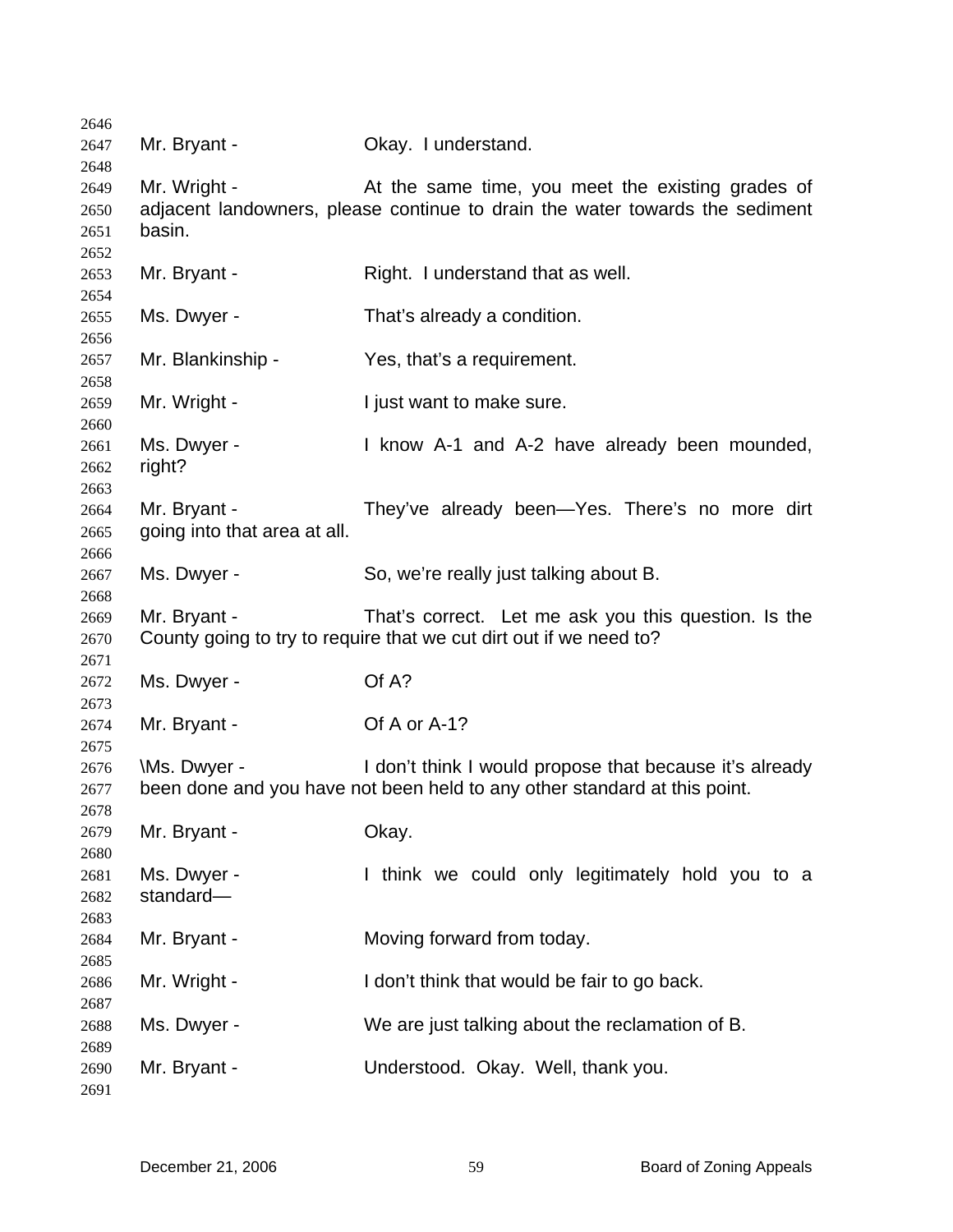| 2692         | Ms. Dwyer -                                  | All right. So, you're agreeable to that.                                                |
|--------------|----------------------------------------------|-----------------------------------------------------------------------------------------|
| 2693<br>2694 | Mr. Bryant -                                 | In six months, we can put a plan together for you for                                   |
| 2695         |                                              | the remaining 50% left to be filled at B and bring that to you.                         |
|              |                                              |                                                                                         |
| 2696         |                                              | Let us know the status of A.                                                            |
| 2697         | Ms. Dwyer -                                  |                                                                                         |
| 2698         |                                              |                                                                                         |
| 2699         | Mr. Bryant -                                 | Oh, yes, I understand. In terms of where the                                            |
| 2700         | reclamation is. Right.                       |                                                                                         |
| 2701         |                                              |                                                                                         |
| 2702         | Mr. Wright -                                 | Is the grass growing yet.                                                               |
| 2703         |                                              |                                                                                         |
| 2704         | Mr. Bryant -                                 | Correct. I understand.                                                                  |
| 2705         |                                              |                                                                                         |
| 2706         | Ms. Dwyer -                                  | How high it is, what the contours of the reclaimed land                                 |
| 2707         | are in relation to the surrounding property. |                                                                                         |
| 2708         |                                              |                                                                                         |
| 2709         | Ms. Harris -                                 | When you said the existing grades, you are talking                                      |
| 2710         |                                              | about the upcoming grade for this parcel. In other words, I'm hearing two things.       |
| 2711         |                                              | Ms. Dwyer said she's dealing with the exiting grades, should not be—                    |
| 2712         |                                              |                                                                                         |
| 2713         | Ms. Dwyer -                                  | For six months.                                                                         |
| 2714         |                                              |                                                                                         |
| 2715         | Ms. Harris -                                 | You're talking about future grades, are you not?                                        |
| 2716         |                                              |                                                                                         |
| 2717         | Mr. Bryant -                                 | As I understand, what we're saying is moving forward,                                   |
| 2718         |                                              | any fill left to be done will be to the elevation of the adjacent property owner. Any   |
| 2719         |                                              | filling already done, will be left as-is. In six months, we'll come back with the final |
| 2720         |                                              | reclamation plan on A, A-1, and B, with new maps and elevations for you.                |
| 2721         |                                              |                                                                                         |
| 2722         | Ms. Harris -                                 | Nicely stated.                                                                          |
| 2723         |                                              |                                                                                         |
| 2724         | Mr. Wright -                                 | Get that, Mr. Blankinship?                                                              |
| 2725         |                                              |                                                                                         |
| 2726         | Mr. Blankinship -                            | Yes sir.                                                                                |
| 2727         |                                              |                                                                                         |
| 2728         | Mr. Nunnally -                               | You make that as a motion, Ms. Dwyer?                                                   |
| 2729         |                                              |                                                                                         |
| 2730         | Ms. Dwyer -                                  | I will when we-                                                                         |
| 2731         |                                              |                                                                                         |
| 2732         | Mr. Nunnally -                               | This is the last case. Let's make it a motion.                                          |
| 2733         |                                              |                                                                                         |
| 2734         | Ms. Dwyer -                                  | All right.                                                                              |
| 2735         |                                              |                                                                                         |
| 2736         | Mr. Nunnally -                               | If you will.                                                                            |
| 2737         |                                              |                                                                                         |
|              |                                              |                                                                                         |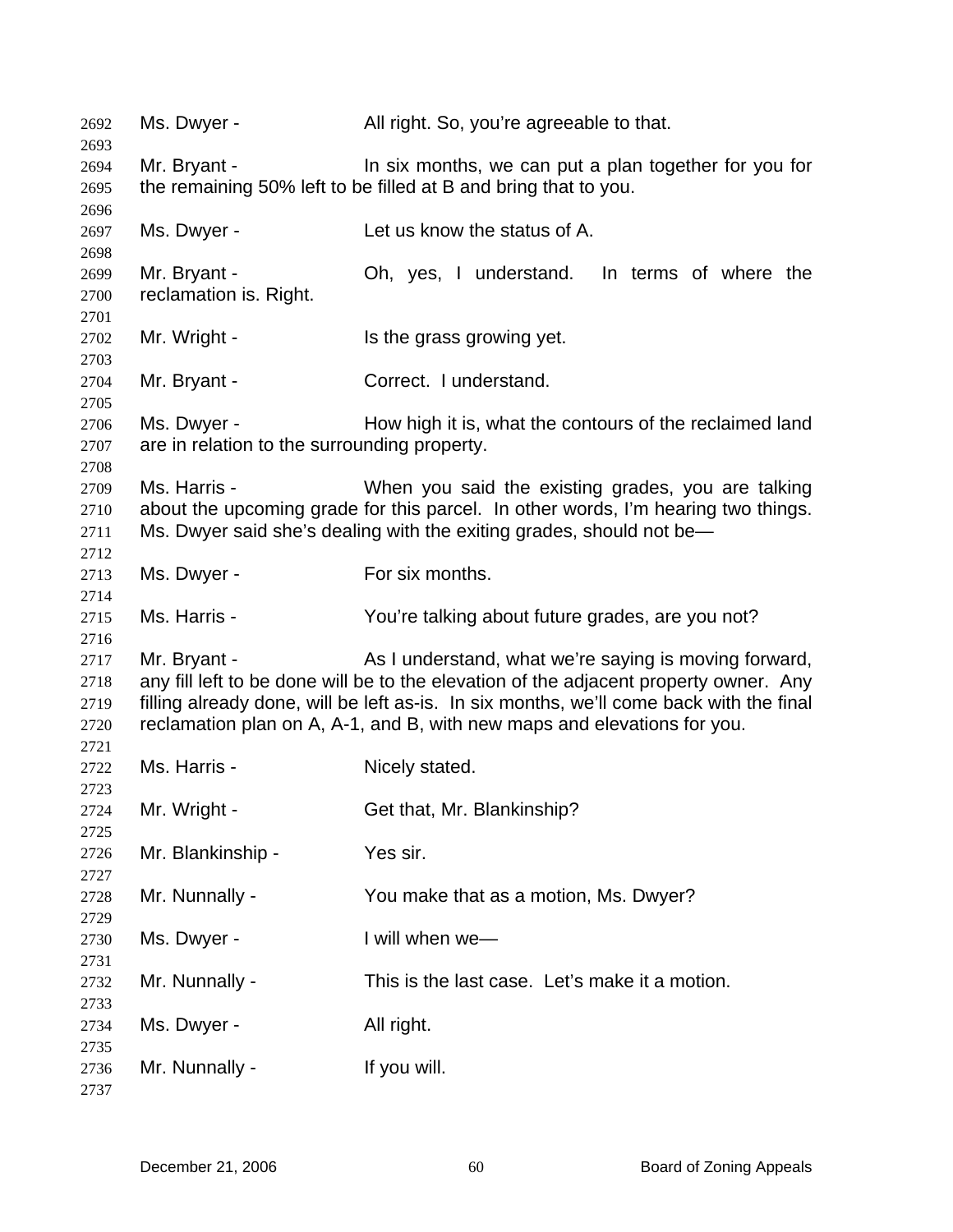| 2738<br>2739                                         | <b>DECISION</b>                                                     |                                                                                                                                                                                                                                                                                                                                                                                       |
|------------------------------------------------------|---------------------------------------------------------------------|---------------------------------------------------------------------------------------------------------------------------------------------------------------------------------------------------------------------------------------------------------------------------------------------------------------------------------------------------------------------------------------|
| 2740<br>2741<br>2742                                 | Ms. Dwyer -<br>time with the conditions as stated by the applicant. | I move we approve this case for a six month period of                                                                                                                                                                                                                                                                                                                                 |
| 2743<br>2744                                         | Mr. Nunnally -                                                      | It's all in the records.                                                                                                                                                                                                                                                                                                                                                              |
| 2745<br>2746                                         | Mr. Blankinship -                                                   | Yes it is.                                                                                                                                                                                                                                                                                                                                                                            |
| 2747<br>2748                                         | Ms. Dwyer -                                                         | In the record.                                                                                                                                                                                                                                                                                                                                                                        |
| 2749<br>2750                                         | Mr. Wright -                                                        | Second.                                                                                                                                                                                                                                                                                                                                                                               |
| 2751<br>2752<br>2753<br>2754<br>2755<br>2756<br>2757 | Mr. Nunnally -<br>I'm just kidding.                                 | One thing I want to add, too, is, like I said, I was very<br>pleased by what I found down at your place yesterday, but I'm also concerned<br>about the neighbors around there. I want to put you on notice. I'm not<br>threatening you, now, but I'm going to put you on notice that we're going to be<br>checking you. Mr. Blankinship will probably be coming down every other day. |
| 2758<br>2759<br>2760<br>2761                         | Mr. Blankinship -<br>environmental.                                 | The neighbors must be calling someone else,<br>because they're not calling the Planning Department. They must be calling                                                                                                                                                                                                                                                              |
| 2762<br>2763                                         | Mr. Nunnally -                                                      | Well, maybe so.                                                                                                                                                                                                                                                                                                                                                                       |
| 2764<br>2765<br>2766                                 | Mr. Blankinship -<br>what they should be doing.                     | Or they're calling Gillies Creek which, of course, is                                                                                                                                                                                                                                                                                                                                 |
| 2767<br>2768<br>2769                                 | Mr. Nunnally -<br>little note in there, too, Mr. Blankinship?       | All right. We have a motion by Ms. Dwyer. You got                                                                                                                                                                                                                                                                                                                                     |
| 2770<br>2771                                         | Mr. Blankinship -                                                   | Did you want that to be part of the motion?                                                                                                                                                                                                                                                                                                                                           |
| 2772<br>2773                                         | Mr. Nunnally -                                                      | Yes sir. I want it to be checked on.                                                                                                                                                                                                                                                                                                                                                  |
| 2774<br>2775                                         | Mr. Blankinship -                                                   | All right. Yes sir.                                                                                                                                                                                                                                                                                                                                                                   |
| 2776                                                 | Mr. Nunnally -                                                      | You second both of them?                                                                                                                                                                                                                                                                                                                                                              |
| 2777<br>2778                                         | Mr. Wright -                                                        | I second it.                                                                                                                                                                                                                                                                                                                                                                          |
| 2779<br>2780<br>2781                                 | Mr. Nunnally -<br>Opposed? Been approved.                           | Second by Mr. Wright. All in favor, say aye.                                                                                                                                                                                                                                                                                                                                          |
| 2782<br>2783                                         | Mr. Bryant -                                                        | Thank you very much. Merry Christmas.                                                                                                                                                                                                                                                                                                                                                 |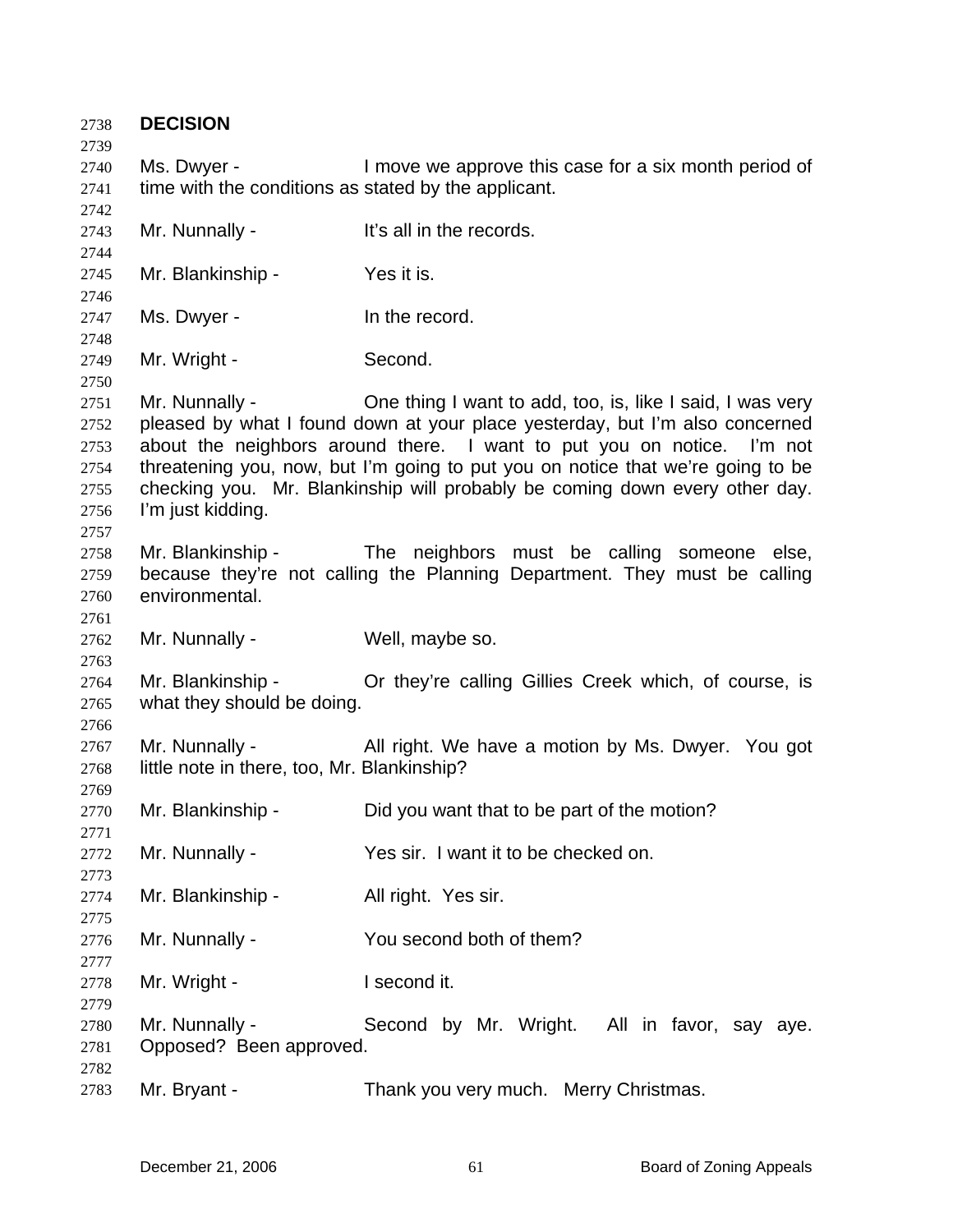2785 Ms. Dwyer - Thank you.

2787 2788 2789 2790 2791 After an advertised public hearing and on a motion by Ms. Dwyer, seconded by Mr. Wright, the Board **granted** application **UP-48-2006** for a conditional use permit to extract materials from the earth at 2980 Meadow Road (Parcel 843- 720-7272) The Board granted the temporary use permit subject to the following conditions:

2792

2784

2786

2793 2794 1. This use permit is subject to all requirements of Section 24-103 of Chapter 24 of the County Code.

2795

2796 2797 2798 2799 2800 2801 2802 2803 2804 2805 2806 2807 2. Before beginning any work, the applicant shall provide a financial guaranty in an amount of \$3,000 per acre for each acre of land to be disturbed, for a total of \$40,170, guaranteeing that the land will be restored to a reasonably level and drainable condition. This permit does not become valid until the financial guaranty has been approved by the County Attorney. The financial guaranty may provide for termination after 90 days notice in writing to the County. In the event of termination, this permit shall be void, and work incident thereto shall cease. Within the next 90 days the applicant shall restore the land as provided for under the conditions of this use permit. Termination of such financial guaranty shall not relieve the applicant from its obligation to indemnify the County of Henrico for any breach of the conditions of this use permit. If this condition is not satisfied within 90 days of approval, the use permit shall be void.

2808

2809 2810 2811 2812 2813 2814 2815 2816 2817 3. Before beginning any work, the applicant shall submit erosion control plans to the Department of Public Works for review and approval. Throughout the life of the operation, the applicant shall continuously satisfy the Department of Public Works that erosion control procedures are properly maintained, and shall furnish plans and bonds that the department deems necessary. The applicant shall provide certification from a licensed professional engineer that dams, embankments and sediment control structures meet the approved design criteria as set forth by the State. If this condition is not satisfied within 90 days of approval, the use permit shall be void.

2818

2819 2820 2821 4. The applicant shall maintain a mine license from the Virginia Department of Mines, Minerals and Energy. If this condition is not satisfied within 90 days of approval, the use permit shall be void.

2822

2823 2824 2825 2826 5. The areas approved for mining under this permit shall be delineated on the ground by five-foot-high metal posts at least five inches in diameter and painted in alternate one foot stripes of red and white. These posts shall be so located as to clearly define the area in which the mining is permitted.

2827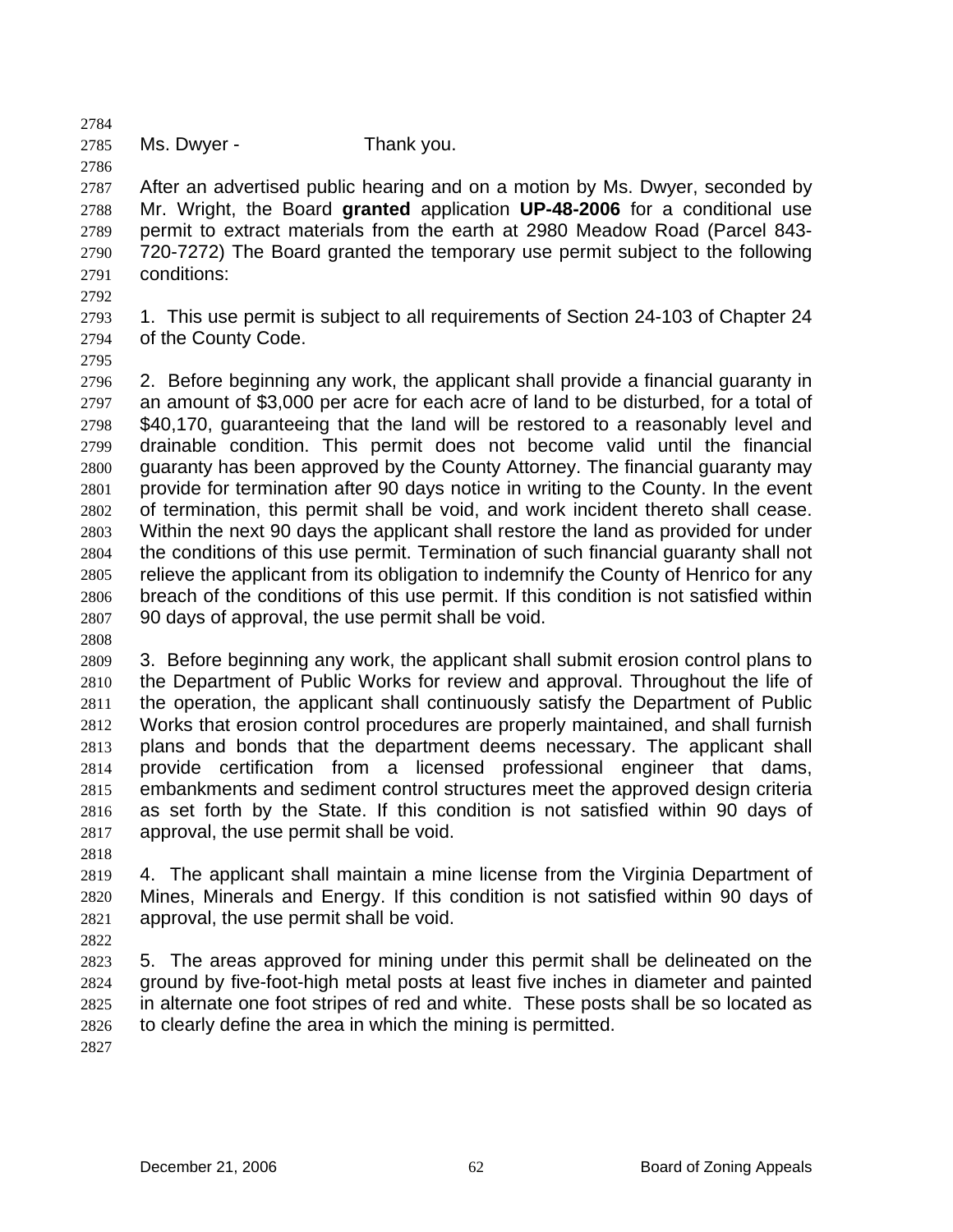6. In the event that the Board's approval of this use permit is appealed, all conditions requiring action within 90 days will be deemed satisfied if the required actions are taken within 90 days of final action on the appeal. 2828 2829 2830

2832 2833 2834 2835 7. The applicant shall comply with the Chesapeake Bay Preservation Act and all state and local regulations administered under such act applicable to the property, and shall furnish to the Planning Office copies of all reports required by such act or regulations.

2836

2831

2837 2838 8. Hours of operation shall be from 7:00 a.m. to 5:30 p.m. Monday through Friday and 7:00 a.m. to 12:00 noon on Saturday.

2839

2840 2841 2842 9. No operations of any kind are to be conducted at the site on Sundays, New Years Day, Memorial Day, Independence Day, Labor Day, Thanksgiving Day or Christmas Day.

2843

2844 2845 2846 2847 2848 10. All means of access to the property shall be from the established entrance onto Meadow Road. All truck traffic to the site shall approach from Williamsburg Road north on Drybridge Road, then east on Meadow Road. All truck traffic leaving the site shall travel west on Meadow Road, then south on Drybridge Road to Williamsburg Road.

2849

2853

2858

2850 2851 2852 11. The applicant shall maintain gates at all entrances to the property. These gates shall be locked at all times, except when authorized representatives of the applicant are on the property.

2854 2855 2856 2857 12. The applicant shall maintain a sign at the entrance to the mining site stating the name of the operator, the use permit number, the mine license number, and the telephone number of the operator. The sign shall be 12 square feet in area and the letters shall be three inches high.

2859 2860 2861 2862 2863 13. The applicant shall maintain "No Trespassing" signs every 250 feet along the perimeter of the property. The letters shall be three inches high. The applicant shall furnish the Chief of Police a letter authorizing the Division of Police to enforce the "No Trespassing" regulations, and agreeing to send a representative to testify in court as required or requested by the Division of Police.

2865 2866 2867 14. Standard "Truck Entering Highway" signs shall be maintained on Meadow Road on each side of the entrances to the property. These signs will be placed by the County, at the applicant's expense.

2868

2864

2869 2870 2871 15. The applicant shall maintain a standard stop sign at the entrance to Meadow Road. The operator shall cooperate with the Division of Police to enforce this stop sign.

2872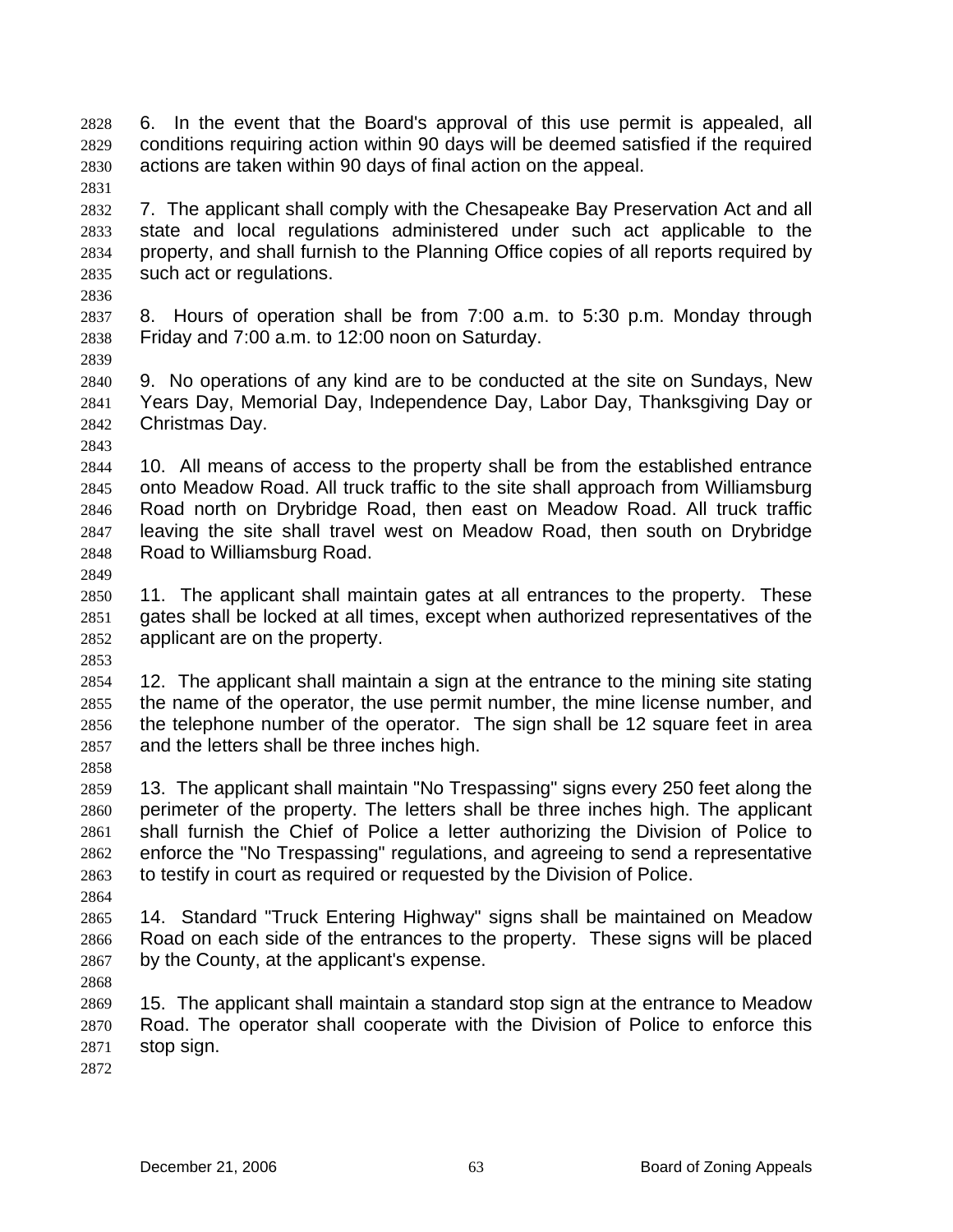16. The applicant shall provide a flagman to control traffic from the site onto the public road, with the flagman yielding the right of way to the public road traffic at all times. This flagman will be required whenever the Division of Police deems necessary. 2873 2874 2875 2876

- 2878 2879 2880 2881 2882 17. All roads used in connection with this use permit shall be effectively treated with calcium chloride or other wetting agents to eliminate any dust nuisance. The operator shall take the necessary steps to prevent mud from being tracked onto Meadow Road. The road shall be maintained by washing in addition to sweeping.
- 2883 2884 18. The operation shall be so scheduled that trucks will travel at regular intervals and not in groups of three or more.
- 2886 2887 2888 19. Trucks shall be loaded in a way to prevent overloading or spilling of materials of any kind on any public road.
- 2889 2890 20. The applicant shall maintain the property, fences, and roads in a safe and secure condition indefinitely, or convert the property to some other safe use.
- 2892 2893 2894 2895 2896 21. If, in the course of its preliminary investigation or operations, the applicant discovers evidence of cultural or historical resources, or an endangered species, or a significant habitat, it shall notify appropriate authorities and provide them with an opportunity to investigate the site. The applicant shall report the results of any such investigation to the Planning Office.
- 2897 2898 22. If water wells located on surrounding properties are adversely affected, and

2899 2900 2901 2902 the extraction operations on this site are suspected as the cause, the effected property owners may present to the Board evidence that the extraction operation is a contributing factor. After a hearing by the Board, this use permit may be revoked or suspended, and the operator may be required to correct the problem.

- 2904 2905 2906 23. Open and vertical excavations having a depth of 10 feet or more, for a period of more than 30 days, shall be effectively sloped to a 2:1 slope or flatter to protect the public safety.
- 2907

2903

2877

2885

2891

2908 2909 2910 2911 2912 2913 2914 2915 2916 24. Topsoil shall not be removed from any part of the property outside of the area in which mining is authorized. Sufficient topsoil shall be stockpiled on the property for respreading in a layer with five inches of minimum depth. All topsoil shall be stockpiled within the authorized mining area and provided with adequate erosion control protection. If the site does not yield sufficient topsoil, additional topsoil shall be brought to the site to provide the required five-inch layer of cover. All topsoil shall be treated with a mixture of seed, fertilizer, and lime as recommended by the County after soil tests have been provided to the County.

2917 2918 25. [AMENDED] All offsite-generated materials deposited on the mining site shall be documented in a monthly report to the Director of Planning. The operator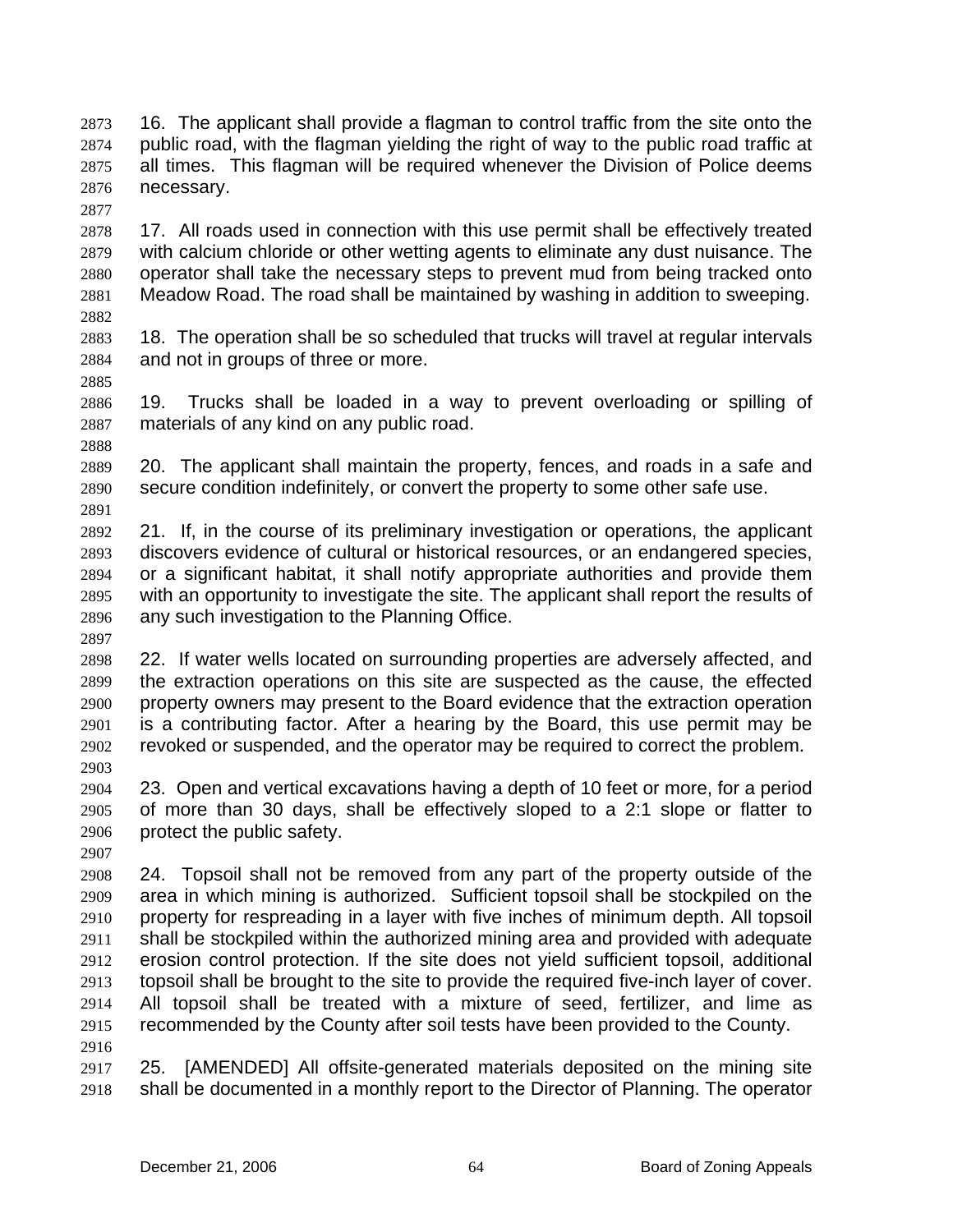shall submit a report stating the origin, nature and quantity of material deposited, and certifying that no contaminated or hazardous material was included. The material deposited on the site shall be limited to imperishable materials such as stone, bricks, tile, sand, gravel, soil, asphalt, concrete and like materials, and shall not include any hazardous materials as defined by the Virginia Hazardous Waste Management Regulations. The site shall not be filled above the elevation of the existing grade of the adjoining property. 2919 2920 2921 2922 2923 2924 2925

2927 2928 2929 2930 2931 26. A superintendent, who shall be personally familiar with all the terms and conditions of Section 24-103 of Chapter 24 of the County Code, as well as the terms and conditions of this use permit, shall be present at the beginning and conclusion of operations each work day to see that all the conditions of the Code and this use permit are observed.

2933 2934 2935 2936 2937 2938 27. [AMENDED] A progress report shall be submitted to the Board on June 30, 2007. This progress report must contain information concerning how much property has been mined to date of the report, the amount of land left to be mined, how much rehabilitation has been performed, when and how the remaining amount of land will be rehabilitated, and any other pertinent information about the operation that would be helpful to the Board.

2940 2941 2942 28. [AMENDED] Excavation shall be discontinued by June 30, 2007, and restoration accomplished by not later than June 30, 2008, unless a new permit is granted by the Board of Zoning Appeals.

2944 2945 2946 2947 2948 29. [AMENDED] The rehabilitation of the property shall take place simultaneously with the mining process. Rehabilitation shall not be considered completed until the mined area is covered completely with permanent vegetation. The applicant shall submit a complete restoration plan showing finish grading of the site.

2950 2951 2952 2953 2954 2955 2956 30. All drainage and erosion and sediment control measures shall conform to the standards and specifications of the Mineral Mining Manual Drainage Handbook. Any drainage structures in place prior to October 14, 1992 and which do not conform to the Mineral Mining Manual Drainage Handbook may remain in place until such time as any reconstruction is required at which time said structures shall be brought into conformance with the Mineral Mining Manual Drainage Handbook.

2957

2926

2932

2939

2943

2949

2958 2959 31. [ADDED] The operator shall submit quarterly reports to the Planning Department regarding the status of the monitoring wells.

2960

2961 2962 32. Failure to comply with any of the foregoing conditions shall automatically void this permit.

2963

2964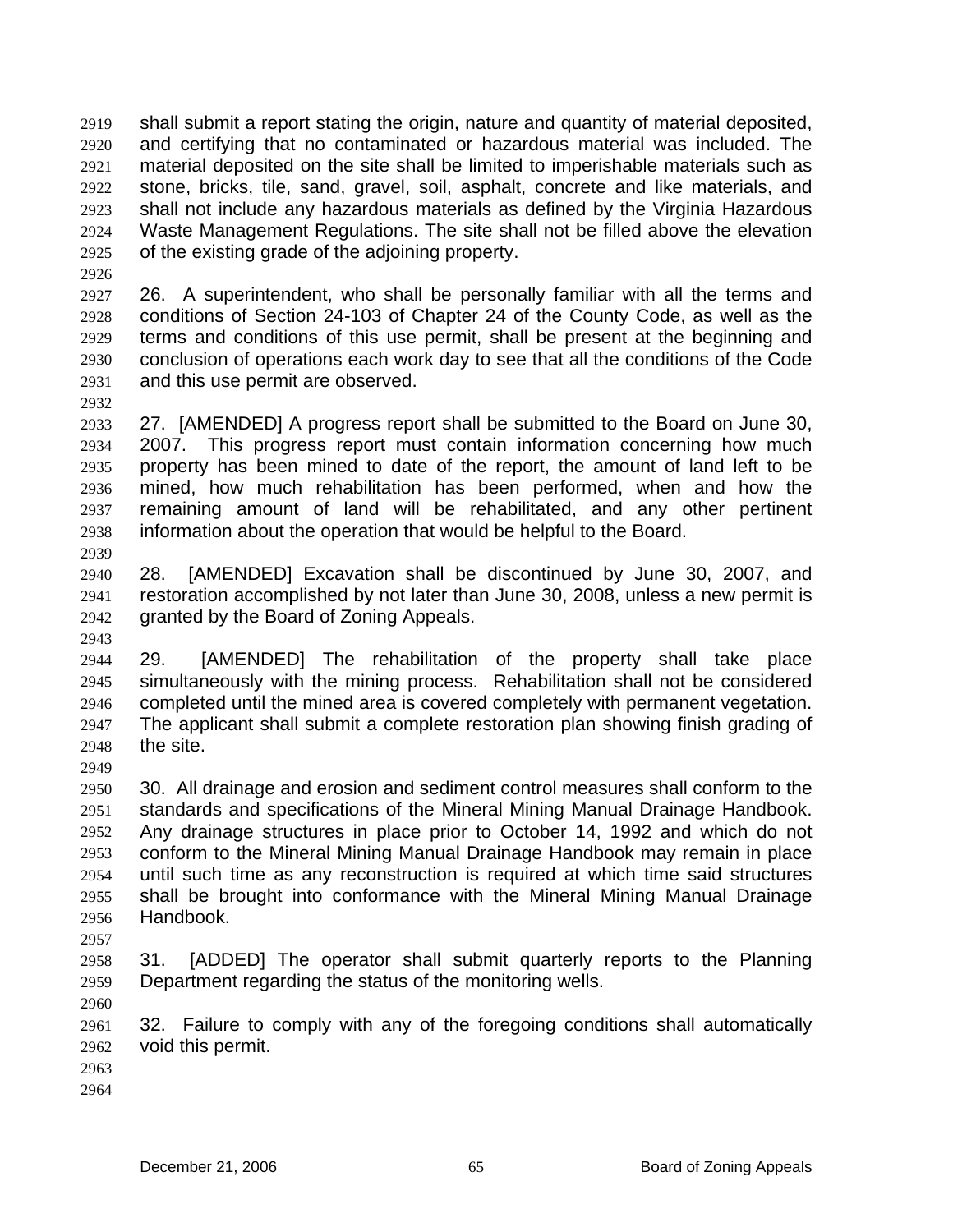2965 Affirmative: Dwyer, Harris, Kirkland, Nunnally, Wright 5 2966 2967 2968 2969 2970 2971 2972 2973 2974 2975 2976 2977 2978 2979 2980 2981 2982 2983 2984 2985 2986 2987 2988 2989 2990 2991 2992 2993 2994 2995 2996 2997 2998 2999 3000 3001 3002 3003 3004 3005 3006 3007 3008 3009 Negative: 0 Absent: 0 The Board granted this use permit because it found the proposed use will be in substantial accordance with the general purpose and objectives of Chapter 24 of the County Code. Mr. Nunnally - All right. November 16 minutes. Ms. Dwyer - Tiust have one comment on page 37 in the amended condition. I understand what's being said and it might be okay. It says, "This variance applies only to the lot width," blah, blah, blah, "for one dwelling only." I would just like to be more affirmative. When we say only one dwelling can be built on the property, I like the way it was worded in the most recent case we looked at where it says, "only one dwelling as shown on the plan file," or if it's not shown, we have to [unintelligible] that part. Maybe constructed pursuant [unintelligible]. That way, it's crystal clear to everyone from now in perpetuity that this is only for one dwelling. Ms. Harris - What page? Ms. Dwyer - 37, the amended condition. Mr. Wright - What condition are you talking about? Ms. Dwyer - Number 1, the amended one. Mr. Blankinship - You're not actually amending the minutes— Ms. Dwyer - No. Mr. Blankinship - — —your just asking us to draft the condition differently. Ms. Dwyer - The Suit to make it—Use the wording that you used on this case 44-2006, which just starts off by saying, "only one dwelling is approved," and then we can talk about the other part of it. Mr. Blankinship - Okay. Ms. Dwyer - I'm not changing anything, I just want the wording to be— Mr. Wright - How do you want it to be read?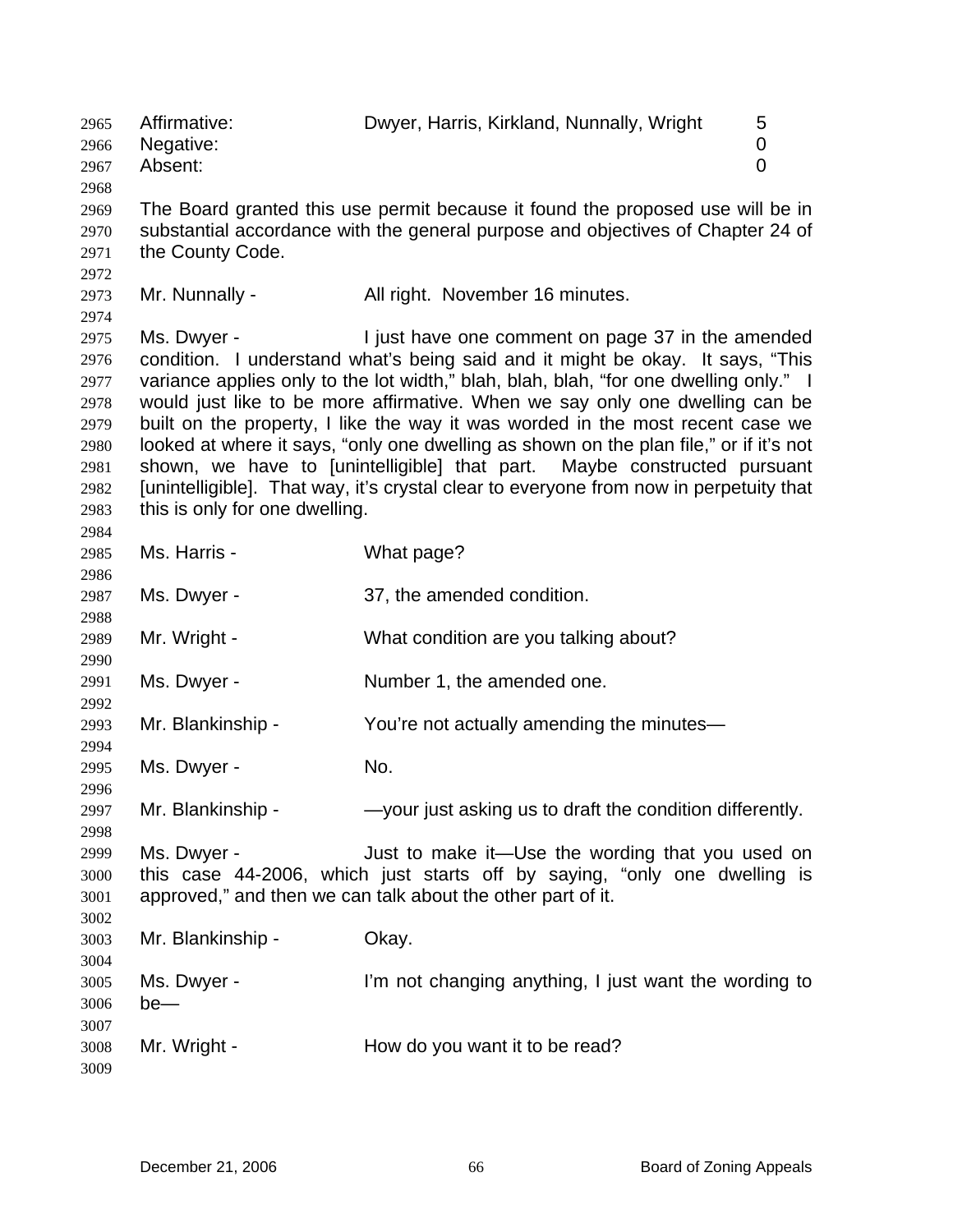Ms. Dwyer - Like the condition in the case we just heard. It says, "Only one dwelling as shown on the plan filled with the application may be constructed pursuant to this approval." Mr. Wright - Yes. Ms. Dwyer - It's kind of in there, but I like the wording of the case that we just heard today better. Mr. Nunnally - What line are you on? Ms. Dwyer - 1655. Ms. Harris - 1656, too. Ms. Dwyer - Yes. That whole paragraph. Mr. Blankinship - Again, you're not proposing that we change the minutes. Ms. Dwyer - No. Mr. Wright - For future cases, that would be a new type of condition, new wording. Mr. Wright - Are you finished? Ms. Dwyer - Yes. Mr. Wright - Chipage, let's see, 25. This case has been appealed or will be appealed, I understand. Is that right? Ms. Harris - Yes. Mr. Wright - We don't have any basis for the decision expressed there, any grounds for the decision. Mr. Kirkland - I stated— Mr. Wright - You stated something. Mr. Kirkland - Yes sir. Mr. Wright - Normally, Ben takes it—I talked about this. We all had discussion on this. I think we ought to make sure that we have something in here for the court to listen to or to consider.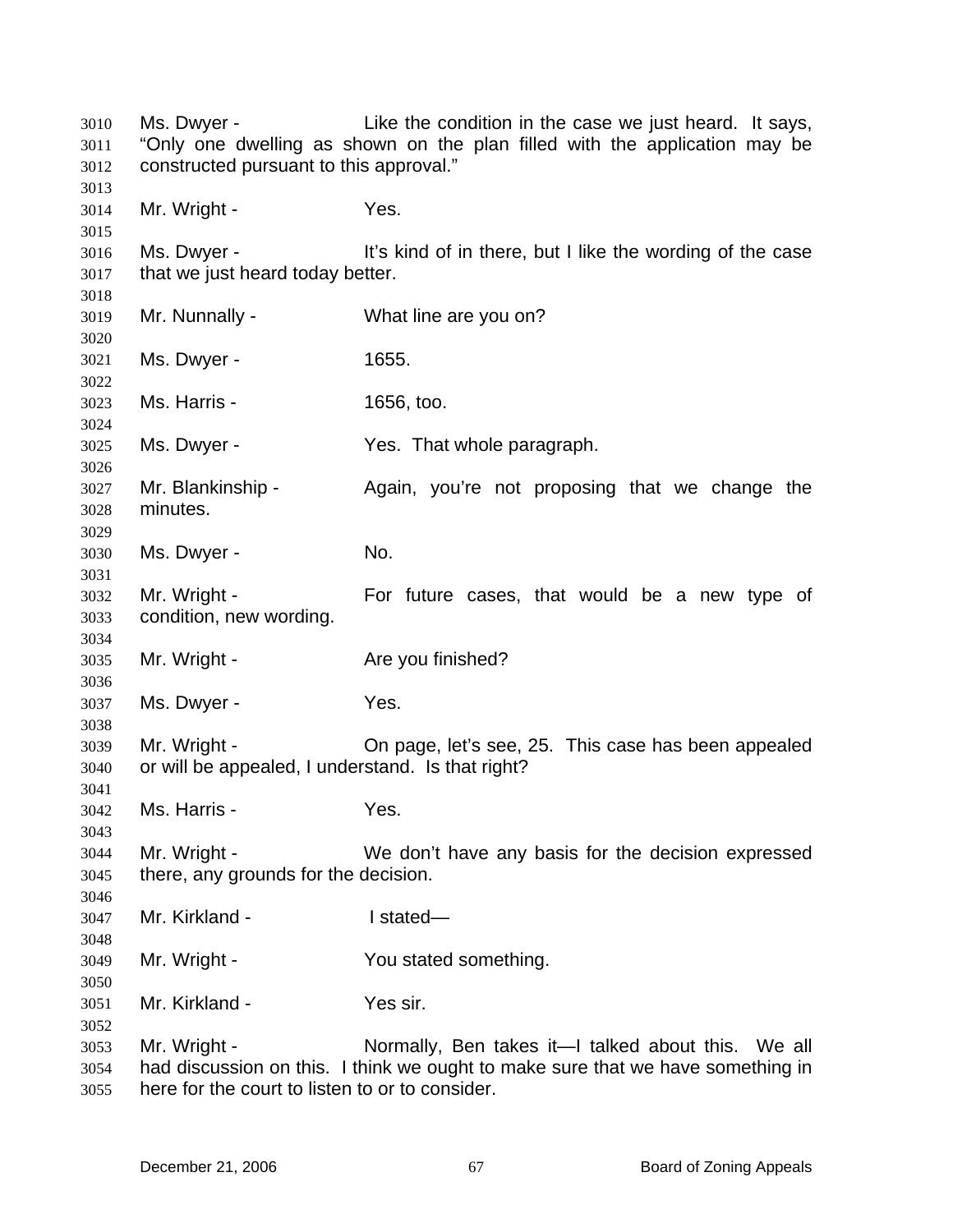3056 3057 3058 3059 3060 3061 3062 3063 3064 3065 3066 3067 3068 3069 3070 3071 3072 3073 3074 3075 3076 3077 3078 3079 3080 3081 3082 3083 3084 3085 3086 3087 3088 3089 3090 3091 3092 3093 3094 3095 3096 3097 3098 3099 3100 3101 Mr. Kirkland - I remember saying "good faith" and all this in my motion. Mr. Blankinship - If that is stated in the discussion and in the motion— Mr. Wright - Normally, in all of these cases, you say—Let me give you an example later on. Let me get one. Ms. Dwyer - That's on 22, Mr. Kirkland, your motion and the reasons for it. Mr. Blankinship - It used to be our practice— Mr. Wright - Page 29. Look at line 1234. On that case, you said the "Board granted the request because it found the proposed use would be a substantial accordance with the general purpose objectives of Chapter 24 of the County Code." That was the reason of the ground of the approval. You usually give some sort of—Here all you say is "the Board granted the variance subject to the following conditions," and you put the conditions in there and you put the vote, but we don't have any grounds given for the decision. Mr. Blankinship - It used to be our practice that we did not transcribe the discussion at the end of the meeting, all we transcribed was the public hearing portion and then we inserted the decisions that were made at the end of the meeting. None of the discussion was transcribed and actually put in the minutes. I think that was why those statements had been done in the past. I'm uncomfortable with putting words in your mouth, basically. If you've made a statement of why you're making the motion you are, then I don't feel comfortable with the staff coming back later and saying this is why they really made the motion. Mr. Wright - Let's take the last case we just approved. There was a motion made and second and it was passed. No basis was given. No basis or grounds were given for the motion. I'm saying at the time we do something, we ought to state a basis or a reason for the motion. Mr. Blankinship - It really needs to be spelled out in the making of the motion. Ms. Harris - Think we generally do. I think on that last case, we got caught in some of the— Mr. Blankinship - The discussion of the condition. Ms. Harris - The Yes, the discussion.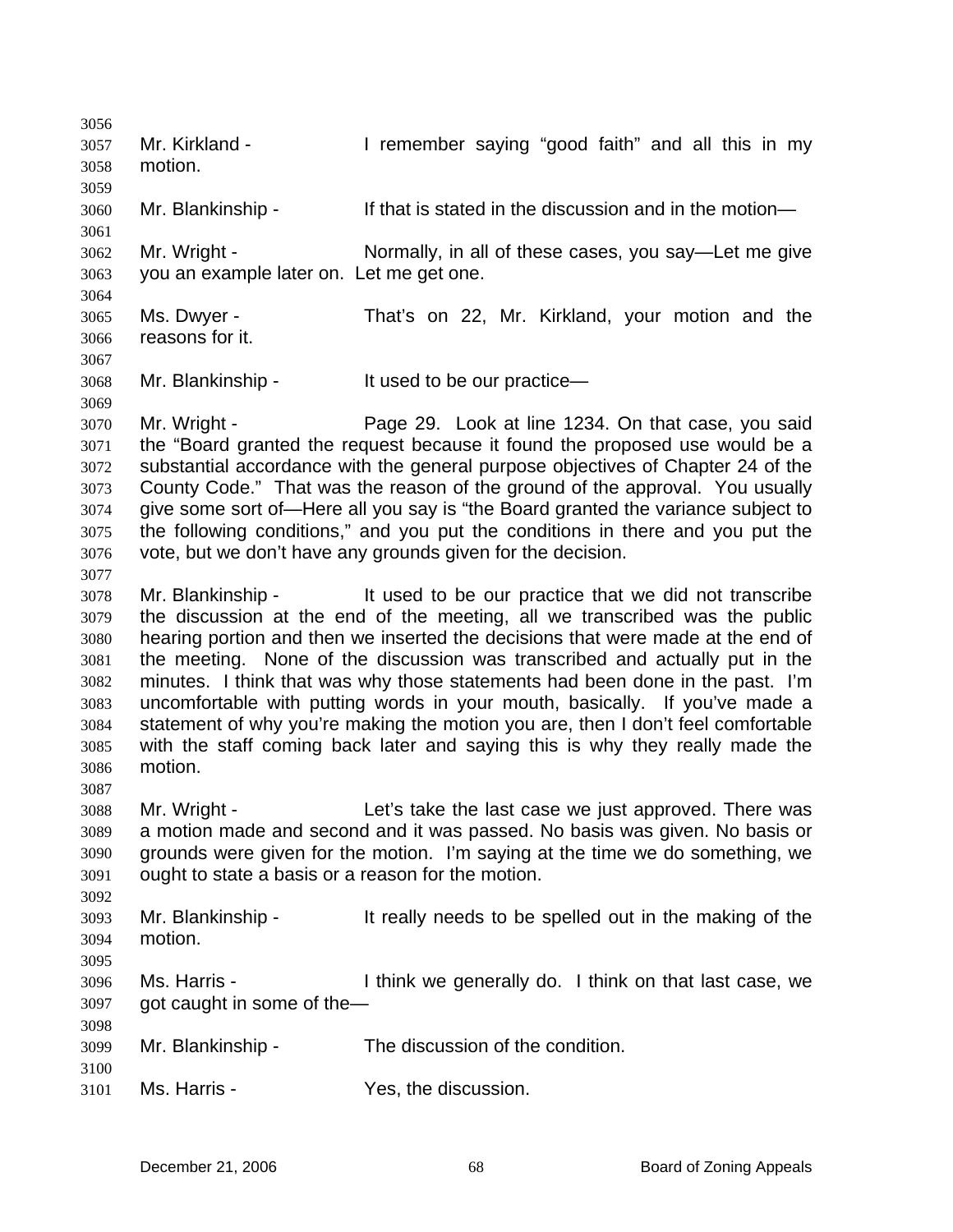3102 3103 3104 3105 3106 3107 3108 3109 3110 3111 3112 3113 3114 3115 3116 3117 3118 3119 3120 3121 3122 3123 3124 3125 3126 3127 3128 3129 3130 3131 3132 3133 3134 3135 3136 3137 3138 3139 3140 3141 3142 3143 3144 3145 3146 3147 Mr. Wright - No specific basis or grounds for that last motion we just made, the last case. Ms. Harris - The Right. I thought about it at the time. Mr. Wright - Thought the way you were doing it, you would take the sense of the Board. I've been through these things and I've written up some stuff. It's pretty standard. Mr. Blankinship - We did it two or three months running and nobody referred to them, so we stopped doing it. Mr. Wright - I thought that was good. In other words, we could say this is the reason. Number one would be the basis without reading the whole thing. It's hard to articulate it at the time you make the motion unless you've got something in your mind or something before you on these things. Mr. Blankinship - That's something that we've been struggling with a little bit recently. Mr. Wright - This is going before the court. What's the court going to have on this? It says, "After advertised, motion by Mr. Kirkland." I seconded it, the Board granted it, the variance to build eight houses. "The Board granted the variance subject to the follow conditions." It just says you gave you the vote. Ms. Dwyer - In this case, Mr. Kirkland did say the reason. Ms. Harris - When he made the motion. Mr. Wright - He said that. Ms. Harris - The gave his reasons. Mr. Wright - The Same of Sure that's a full-blown basis, grounds for the decision. If you really want to look at that case, in order to approve it, we would have to, we would say what we've said before. You could talk about what I said in here, that you would have to refer to—Taken as a whole. In other words, as it stands, it does not, or does interfere with all the benefits and uses of the property taken as a whole. You've got to get Cochran in there and you've got to get the [unintelligible] or the other three points, which were alluded to by the attorney for the proponent. He addressed all of those issues. Ms. Harris - Thought with the ensuing dialogue between you and Ms. Dwyer [unintelligible], that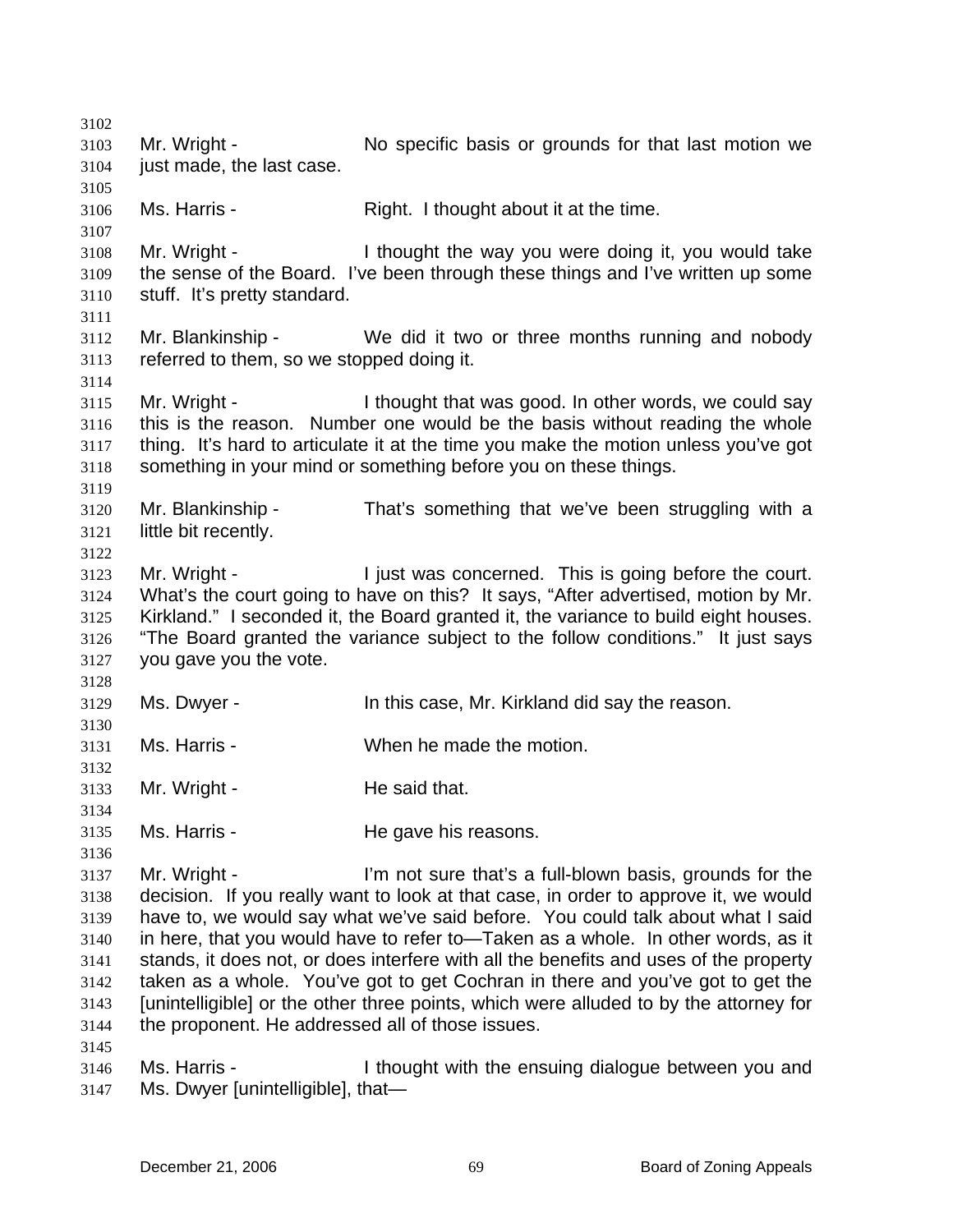3148 3149 3150 3151 3152 3153 3154 3155 3156 3157 3158 3159 3160 3161 3162 3163 3164 3165 3166 3167 3168 3169 3170 3171 3172 3173 3174 3175 3176 3177 3178 3179 3180 3181 3182 3183 3184 3185 3186 3187 3188 3189 3190 3191 3192 3193 Mr. Wright - We covered them. Ms. Harris - Yeah, you covered them. You did discuss. You seconded the motion, so I thought that it was taken care of. Ms. Dwyer - It's in the record. Mr. Wright - We discussed it and if that goes up, I guess that's the best you can do. I just wanted to point that out. I don't know how we should address that in the future. Mr. Blankinship - I think in the past it was done because the discussions were not transcribed at all. The transcription ended when the public hearing ended and then there was just the statement of what happened after. Now that we transcribe the discussion, I'd rather not have us put words in your mouth. I think that's very helpful, yes. Mr. Wright - The future, when I make a motion, I'm going to state the basis for my motion. Mr. Blankinship - Yes. I think that's the best. Mr. Wright - I've been through all this stuff and I've got each type of situation. I'm just going to read it off rather than try to make it up at the time. Ms. Dwyer - I sat down last night, because I think the zoning ordinance is so confusing. It repeats itself and has public policy in with sort of the systematic requirements. I just sat down and outlined it. I think that's almost what we have to do is look back to the ordinance. Every time we make a decision, we should refer to the ordinance and the language in that ordinance as a basis for the decision. Ms. Harris - The I agree. Mr. Wright - For instance, on these use permits—and I've been through these minutes—basically the sole reason given the basis for approval of these use permits, like [unintelligible], etcetera, I went through. You put, "The proposed use will be in substantial accordance with the general purpose and objectives of Chapter 24 of the County Code." Arrgh. What's that? Mr. Wright - The other words, we ought to use some language that it has traffic conditions or how it affects the adjoining properties and all the stuff that's in the use permit set forth in the Code of why we approve it. We don't get any appeal from those so it doesn't cause us any problems. I had a couple more things, if you all will bear with me for a second. Let's see, page 46. That's the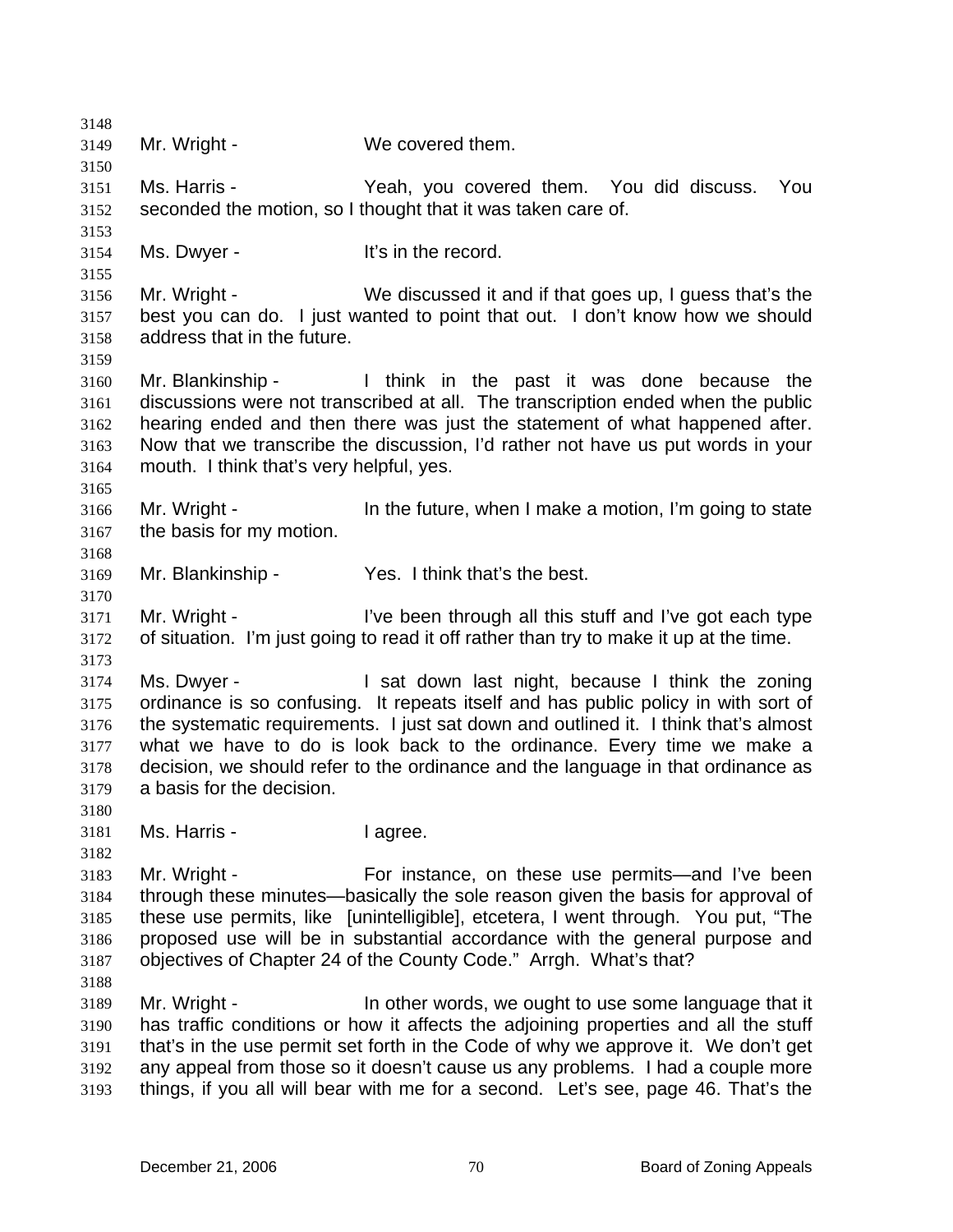same thing. There's no basis, no grounds for the decision on that one. I don't know if we even talked about that or not. 3194 3195

3196

3197 3198 3199 3200 3201 3202 Mr. Gidley - The Muslim of the is something given, like on the Scott Road case today, Ms. Harris gave reasons for her approval. Therefore, we would let that stand on its own, but as you pointed out, on the Yarnell Road case, none were given. In that case, we would come back and put something in so at least there's something in the record. In this case, Ms. Harris gave her reasons on line 20, 25. Therefore, there was no need to come back.

3203

3214

3216

3220

3222

3224

3226

3228

3230

3233

3235

3237

3239

3204 3205 3206 3207 3208 3209 3210 3211 3212 3213 Mr. Wright - The I don't know whether that's a legal basis for it or not, but anyhow. Page 34, it's the same thing. We'll let that go. Page 71 and 72. I've got some confusion in these minutes and I don't know how it happened. That case, they didn't appear on the one that we heard today? If you go to page 71— Well, no, that's a no-basis one, too. There's no grounds stated there. Take a look at page 53. I was just confused. If you go back to page 52, that's A-54, the one we heard today. You go over to page 53. We say, "Is there anyone here interest in," then we passed it. Then it picks up again on 2393. Then we went through all of that. Then go back to page 72 and look at line 3278. I'm confused. It looks like—

3215

Mr. Blankinship - That discussion should be moved to page 54.

3217 3218 3219 Mr. Wright - The Stript of the Confusing to me because we talked about it on page 53 and then on page 72 in line 3278, Ms. Dwyer said, "There are three people who have been sitting in the back."

3221 Ms. Dwyer - Which is when we returned to the case.

3223 Mr. Wright - **Huh?** 

3225 Ms. Dwyer - That's when we returned to the case, I think.

3227 Mr. Blankinship - If you continue on down to 3308.

3229 Mr. Wright - I don't know. I'm confused.

3231 3232 Mr. Kirkland - We came back after the break and I think you must have—

3234 Mr. Blankinship - We either need to move all of it or none of it.

3236 Mr. Wright - The Yes, just to be consistent.

3238 Mr. Blankinship - Yes.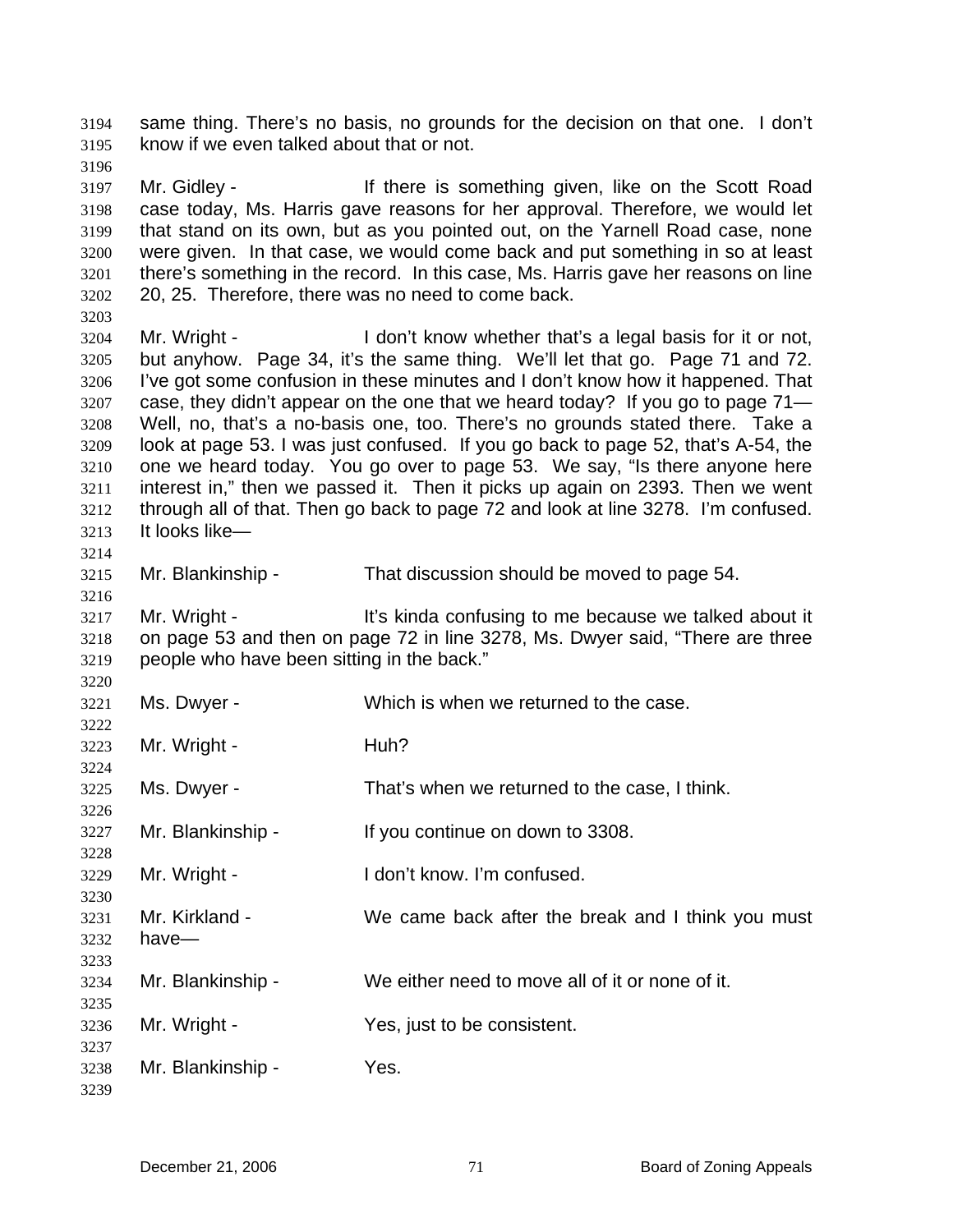| 3240                                 | Mr. Wright -                                                   | It ought to be together.                                                                                                                                                                                                  |
|--------------------------------------|----------------------------------------------------------------|---------------------------------------------------------------------------------------------------------------------------------------------------------------------------------------------------------------------------|
| 3241<br>3242                         | Mr. Blankinship -                                              | We'll correct that.                                                                                                                                                                                                       |
| 3243<br>3244<br>3245                 | Mr. Wright -                                                   | Okay. Let's see, I had one more. All right, page 81 is<br>another one we didn't have any grounds stated, specific grounds stated.                                                                                         |
| 3246<br>3247<br>3248                 | Ms. Dwyer -                                                    | We all agree to do better on that.                                                                                                                                                                                        |
| 3249<br>3250<br>3251                 | Mr. Wright -                                                   | It's all right if nothing happens, but when somebody<br>appeals one of these things, I think it makes us look bad. I don't know what the<br>court hangs its hat on if we don't have any grounds for the Board's decision. |
| 3252<br>3253<br>3254<br>3255         | Ms. Dwyer -                                                    | The last case that was appealed, Ms. Harris and I<br>went and heard the case in Circuit Court. Almost the whole discussion was—                                                                                           |
| 3256<br>3257                         | Mr. Wright -                                                   | What was the basis of the-                                                                                                                                                                                                |
| 3258<br>3259<br>3260                 | Ms. Dwyer -<br>basis of the decision, so that-                 | What facts did the Board rely on and what was the                                                                                                                                                                         |
| 3261<br>3262<br>3263<br>3264<br>3265 | Mr. Wright -<br>the grounds.                                   | Now, we had a good discussion on this A-44 thing.<br>You had some and I had a lot, so I think the court could, from that, get<br>something. I think when we really come down to the decision, we ought to say             |
| 3266<br>3267                         | Mr. Blankinship -                                              | It should be stated in the motion, I agree.                                                                                                                                                                               |
| 3268<br>3269                         | Mr. Wright -<br>minutes.                                       | Yes. With those corrections, I move we approve the                                                                                                                                                                        |
| 3270<br>3271                         | Mr. Nunnally -                                                 | Motion by Mr. Wright that the minutes be approved.                                                                                                                                                                        |
| 3272<br>3273                         | Mr. Kirkland -                                                 | Second.                                                                                                                                                                                                                   |
| 3274<br>3275<br>3276                 | Mr. Nunnally -                                                 | Second by Mr. Kirkland. All in favor say aye.                                                                                                                                                                             |
| 3277<br>3278<br>3279                 |                                                                | On a motion by Mr. Wright, seconded by Mr. Kirkland, the Board approved the<br>Minutes of the November 16, 2006, Henrico County Board of Zoning Appeals.                                                                  |
| 3280<br>3281<br>3282                 | Mr. Wright -<br>doubt if we'll ever have another case like it. | I'm glad that the Board appealed this case because I<br>think we need some clarification. The only thing is, it's such a unique case, I                                                                                   |
| 3283<br>3284<br>3285                 | Mr. Blankinship -                                              | I hope not.                                                                                                                                                                                                               |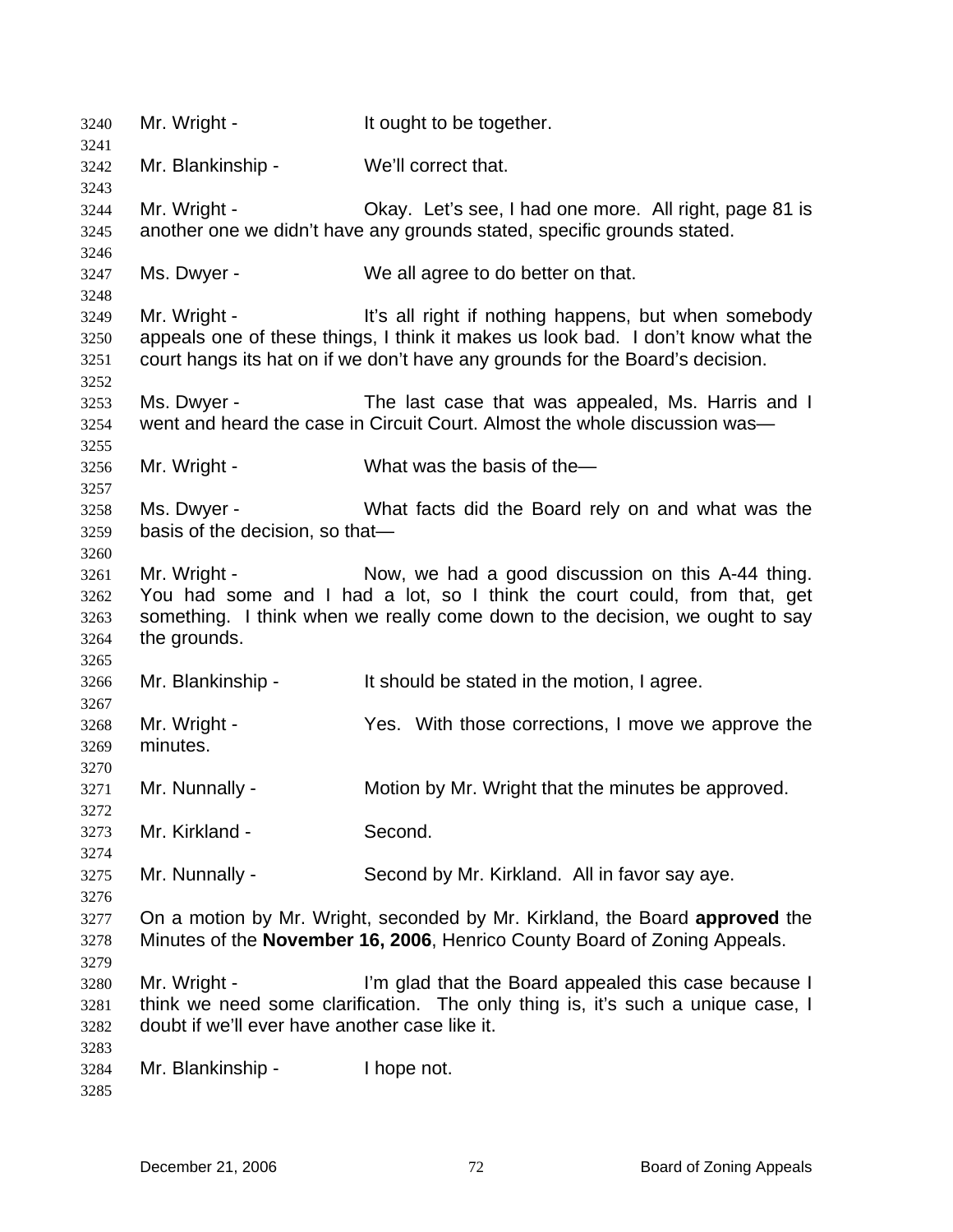| 3286<br>3287                         | Ms. Harris -                                                                                                                                                                                                                                                                                                                   | I hope not either.                                                                                                                                  |
|--------------------------------------|--------------------------------------------------------------------------------------------------------------------------------------------------------------------------------------------------------------------------------------------------------------------------------------------------------------------------------|-----------------------------------------------------------------------------------------------------------------------------------------------------|
| 3288                                 | Mr. Blankinship -                                                                                                                                                                                                                                                                                                              | That is a strange set of facts.                                                                                                                     |
| 3289<br>3290<br>3291<br>3292         | Mr. Kirkland -<br>started?                                                                                                                                                                                                                                                                                                     | Has it already started? Has the process already                                                                                                     |
| 3293<br>3294                         | Mr. Blankinship -                                                                                                                                                                                                                                                                                                              | Yes.                                                                                                                                                |
| 3295<br>3296<br>3297                 | Mr. Kirkland -<br>year?                                                                                                                                                                                                                                                                                                        | When do you think they will hear the case?<br>Next                                                                                                  |
| 3298<br>3299                         | Mr. Blankinship -                                                                                                                                                                                                                                                                                                              | I would hope it would be in '07.                                                                                                                    |
| 3300<br>3301                         | Mr. Kirkland -                                                                                                                                                                                                                                                                                                                 | About mid-year or so?                                                                                                                               |
| 3302<br>3303                         | Mr. Blankinship -                                                                                                                                                                                                                                                                                                              | Yes. I would wait and see.                                                                                                                          |
| 3304<br>3305<br>3306                 | Mr. Wright -<br>a whole lot of precedent out of it.                                                                                                                                                                                                                                                                            | It's such a unique case, I don't know whether we'll get                                                                                             |
| 3307<br>3308                         | Mr. Blankinship -                                                                                                                                                                                                                                                                                                              | Yes, that is a strange set of facts.                                                                                                                |
| 3309<br>3310<br>3311                 |                                                                                                                                                                                                                                                                                                                                | Ms. Dwyer [off mike] - So, we should never approve a case that comes<br>before us like the one in [unintelligible]. [Unintelligible] the landowner. |
| 3312<br>3313                         | Mr. Kirkland -<br>[unintelligible], they can't [unintelligible] decision.                                                                                                                                                                                                                                                      | Either that or tell the people that rules in the case in                                                                                            |
| 3314<br>3315<br>3316                 | Mr. Blankinship -<br>minute, you are in spirit violating this condition now.                                                                                                                                                                                                                                                   | When we wrote them the letter and said wait a                                                                                                       |
| 3317<br>3318<br>3319                 | Ms. Dwyer -                                                                                                                                                                                                                                                                                                                    | Oh, we couldn't stop them from [unintelligible].                                                                                                    |
| 3320<br>3321<br>3322<br>3323<br>3324 | Mr. Nunnally -<br>You all excuse me just for a minute. Ben? Ben?<br>Elizabeth? We received a note from Mrs. Parker this morning. It really breaks<br>our heart, Ms. Parker, to see you leave. We wish you best of luck in your<br>retirement and we thank you for all the things you've done for use since we've<br>been here. |                                                                                                                                                     |
| 3325<br>3326<br>3327                 | The Board adjourned until January 25, 2007, at 9:00 a.m.                                                                                                                                                                                                                                                                       |                                                                                                                                                     |
| 3328<br>3329                         |                                                                                                                                                                                                                                                                                                                                | James W. Nunnally                                                                                                                                   |
| 3330<br>3331                         |                                                                                                                                                                                                                                                                                                                                | Chairman                                                                                                                                            |